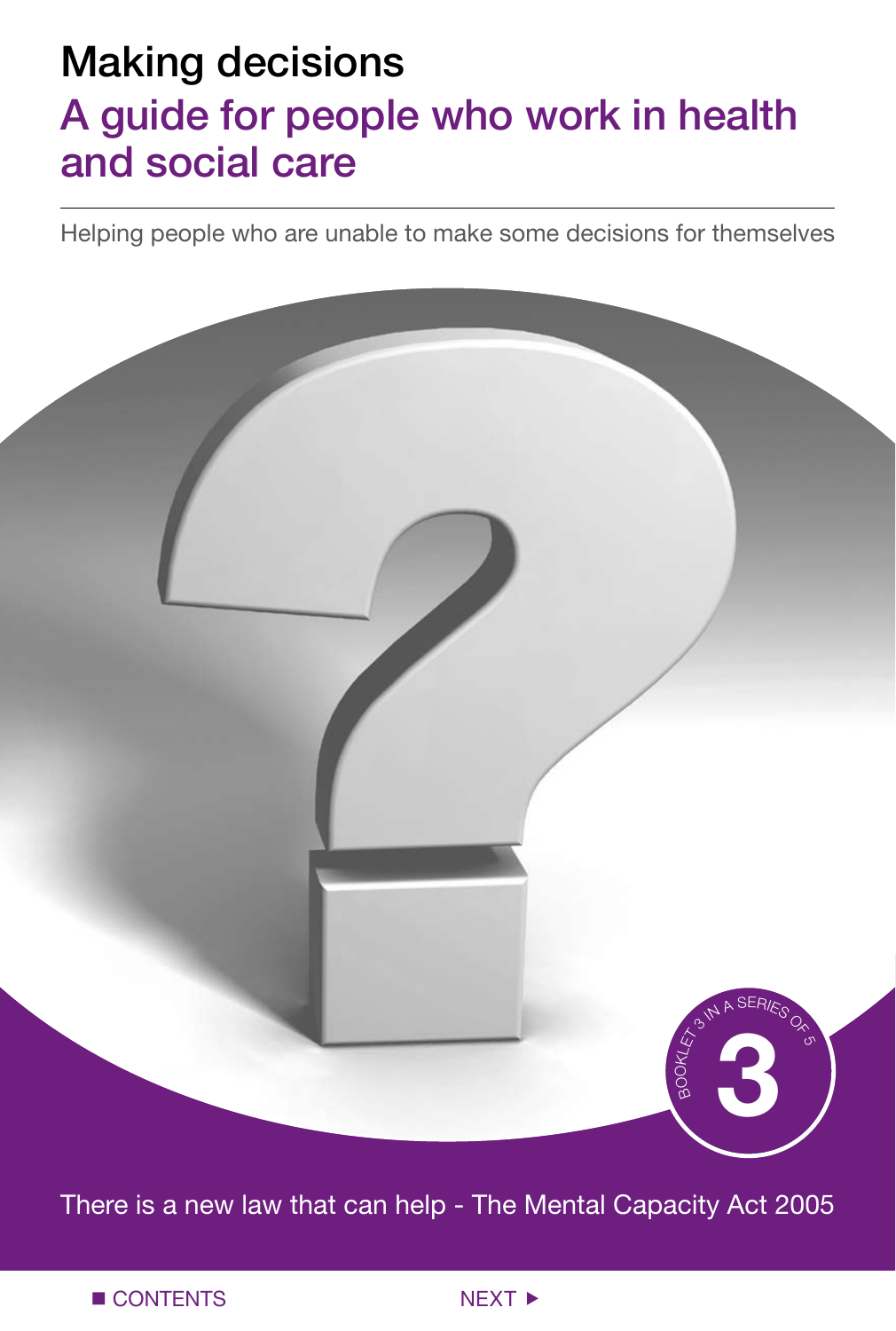# Making decisions A guide for people who work in health and social care

Helping people who are unable to make some decisions for themselves

This booklet provides introductory information on the Mental Capacity Act 2005 and how it will affect the way you work. It is not a statutory Code of Practice issued under the Mental Capacity Act 2005 and is not a guide to how the law will apply to specific situations.

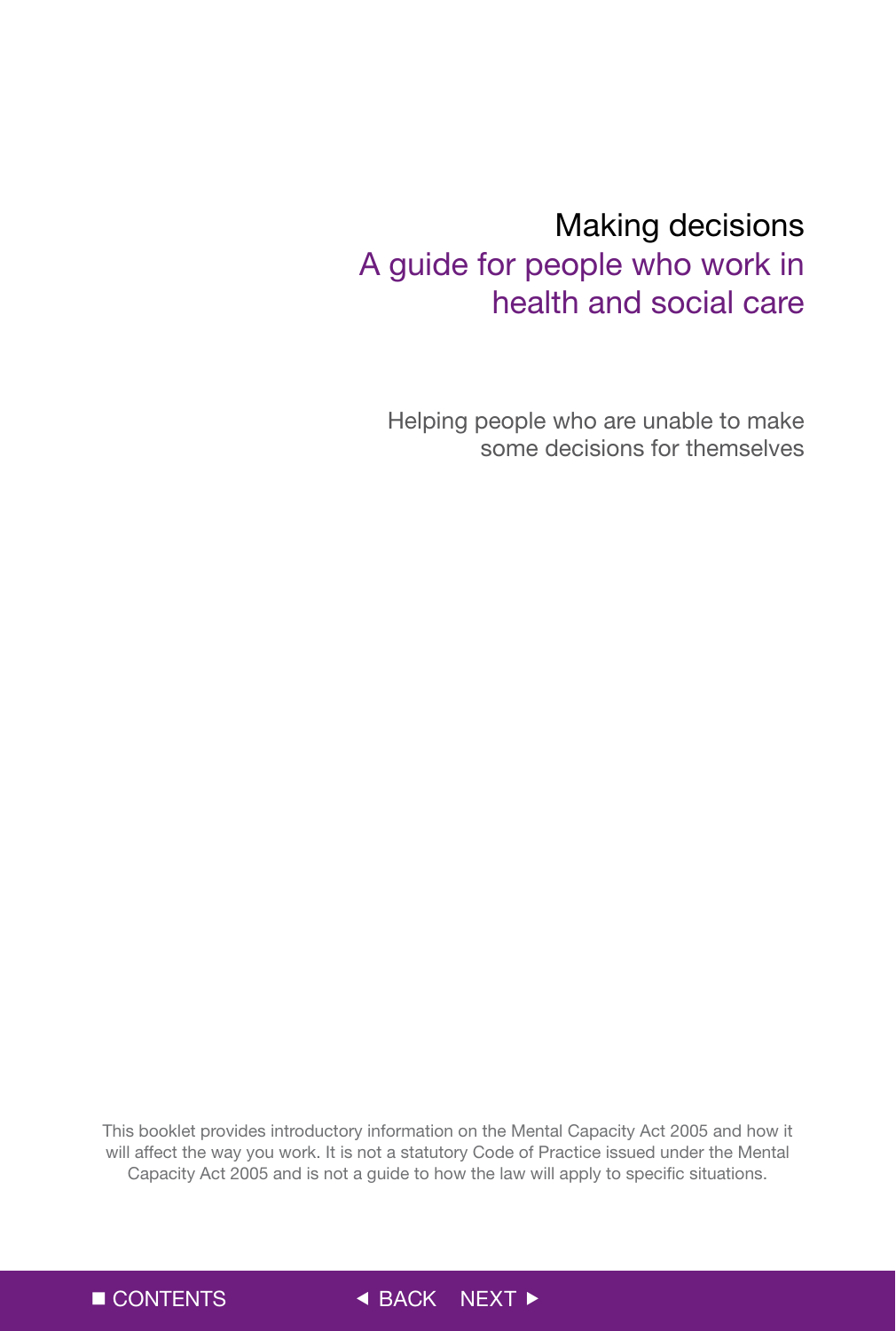### This document has been produced by:









Llywodraeth Cynulliad Cymru Welsh Assembly Government

### In association with the National Care Association:





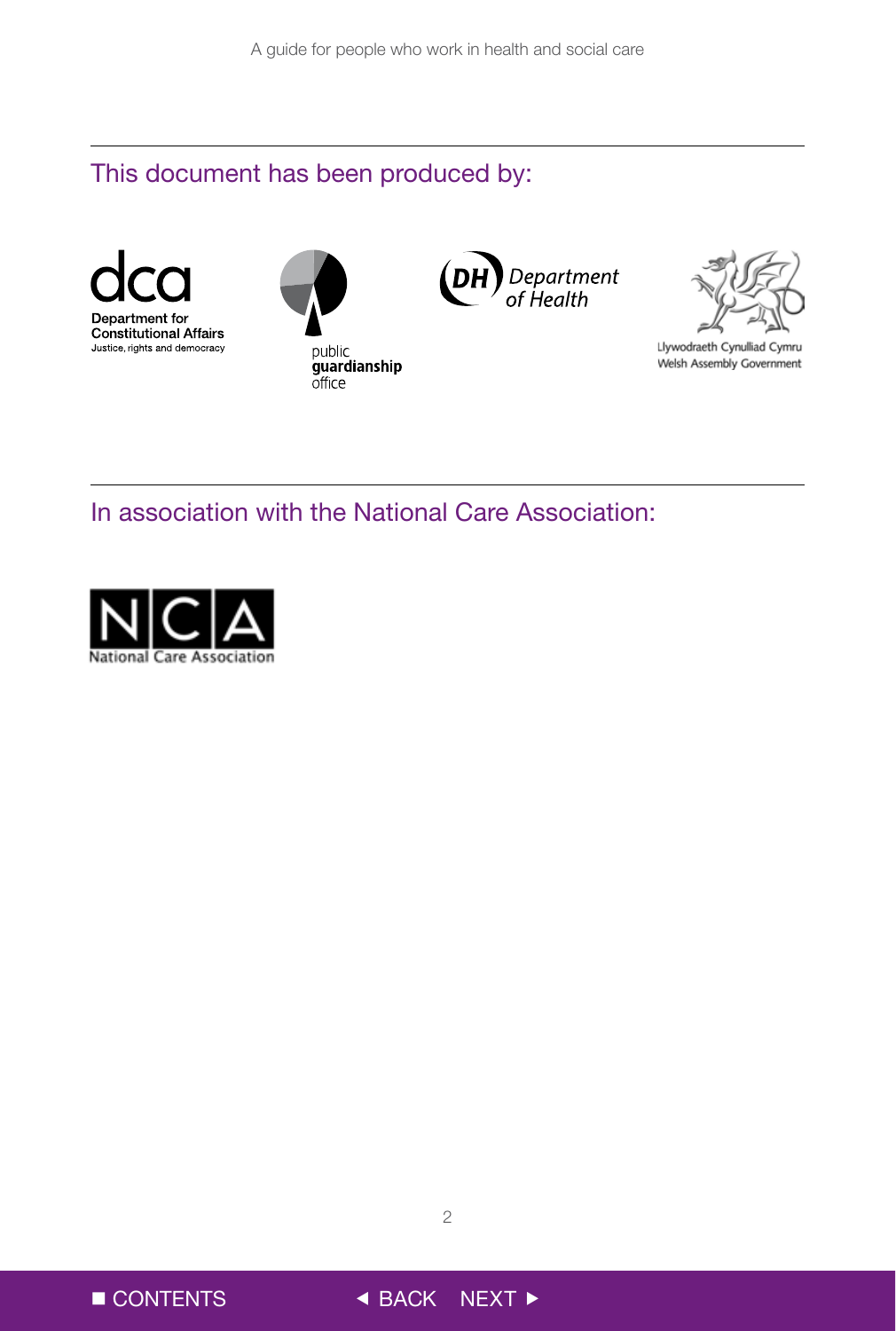# Acknowledgements

The Mental Capacity Implementation Programme (MCIP) published this booklet. MCIP is a joint government programme between the Department for Constitutional Affairs, the Department of Health, the Public Guardianship Office and the Welsh Assembly Government that has been established to implement the organisation, process and procedures to launch the Mental Capacity Act in 2007.

We are very grateful to Sheila Scott, Chief Executive of the National Care Association, who wrote this booklet assisted by Zoe Sampson, Ruth Scott and Viv Shepherd. They were supported by Nadra Ahmed and Dick Barton and three focus groups.

We are also very grateful to our Advisory Group which was made up of organisations who work with or represent people who work in health and social care. They played an important role in sharing their views and perspectives on the booklet and helped us to reflect on our work.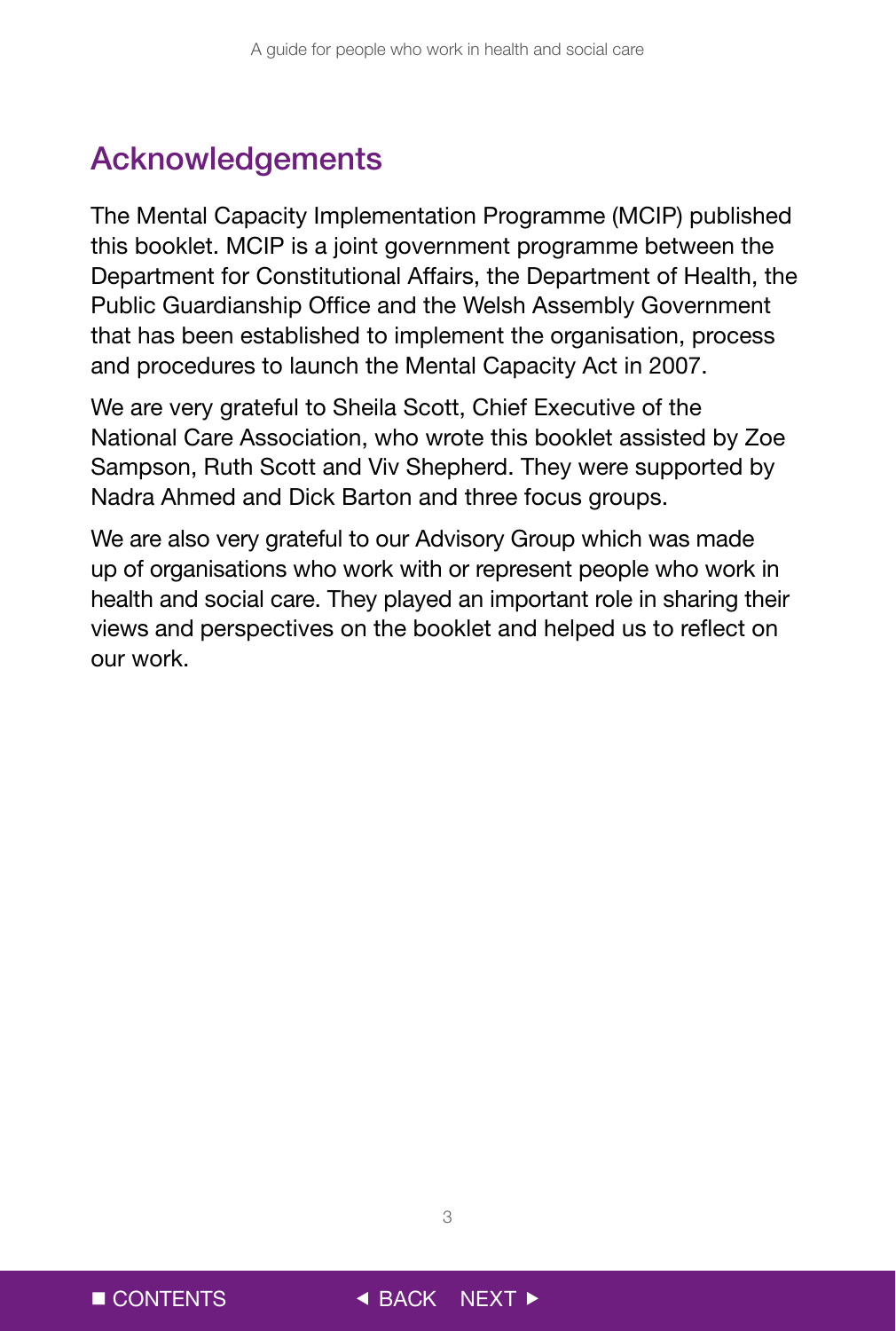

# **Contents**

| 1              | Introduction                                                                                                                                                                                                                              | 6                                     |
|----------------|-------------------------------------------------------------------------------------------------------------------------------------------------------------------------------------------------------------------------------------------|---------------------------------------|
| $\overline{2}$ | What is mental capacity?                                                                                                                                                                                                                  | $\overline{7}$                        |
| 3              | What is the Mental Capacity Act and what changes will it introduce?<br>What is the Mental Capacity Act?<br>The Code of Practice for the MCA<br>What changes will the MCA introduce?<br>When does the Mental Capacity Act come into force? | 9<br>9<br>10 <sup>1</sup><br>10<br>12 |
| 4              | The five principles of the MCA                                                                                                                                                                                                            | 13                                    |
| 5              | Helping people to make decisions for themselves                                                                                                                                                                                           | 14                                    |
| 6              | Assessing capacity?<br>When should capacity be assessed?<br>The test to assess capacity<br>Challenging the result of an assessment of capacity                                                                                            | 17<br>18<br>18<br>20                  |
| $\overline{7}$ | <b>Best interests</b><br>What is 'best interests'?<br>What do I do if there is a dispute about 'best interests'?                                                                                                                          | 21<br>21<br>23                        |
| 8              | The Independent Mental Capacity Advocate (IMCA) Service                                                                                                                                                                                   | 24                                    |
| 9              | Providing care or treatment to people who lack capacity<br>How will the MCA protect people who work in health                                                                                                                             | 27                                    |
|                | and social care?<br>Information for people who work in social care<br>Information for people who work in health care<br>The use of restraint<br>The Bournewood Safeguards<br>Protecting people who lack capacity from ill-treatment       | 27<br>27<br>28<br>29<br>30            |
|                | or wilful neglect                                                                                                                                                                                                                         | 31                                    |

*Continued next page*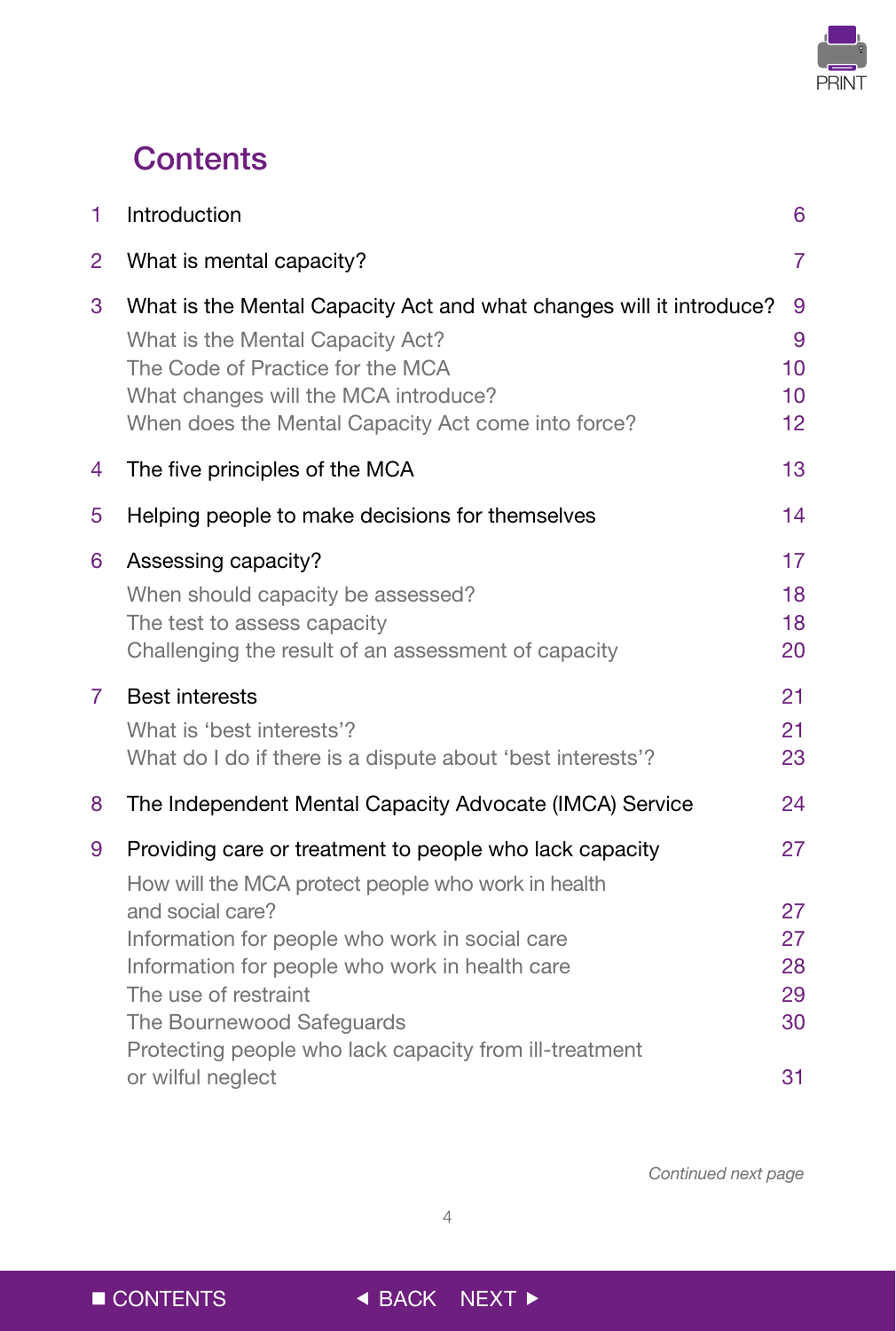

| 10 Providing care or treatment for people who have planned ahead<br>Lasting Powers of Attorney (LPA)<br>Advance decisions to refuse treatment<br>What are the requirements for advance decisions?<br>Advance decisions to refuse life-sustaining treatment<br>Conscientious objection<br>Liability of people who work in health and social care<br>Disputes and disagreements about advance decisions | 32<br>32<br>35<br>35<br>36<br>38<br>38<br>38 |
|-------------------------------------------------------------------------------------------------------------------------------------------------------------------------------------------------------------------------------------------------------------------------------------------------------------------------------------------------------------------------------------------------------|----------------------------------------------|
| Dealing with advance decisions that are made before October 2007<br>Statements of wishes and feelings and beliefs and values                                                                                                                                                                                                                                                                          | 38<br>39                                     |
| 11 Confidentiality and record keeping<br>Confidentiality<br>Record keeping                                                                                                                                                                                                                                                                                                                            | 40<br>40<br>41                               |
| 12 New public bodies and services created by the<br>Mental Capacity Act 2005<br>Court of Protection and deputies<br>The Public Guardian                                                                                                                                                                                                                                                               | 42<br>42<br>43                               |
| 13 Research involving people who may lack capacity                                                                                                                                                                                                                                                                                                                                                    | 44                                           |
| 14 Interface with other legislation, policy and procedures<br>The MCA and the Mental Health Act 1983<br>The MCA and assessment processes across health and social care<br>The MCA and Social Security appointees<br>The MCA and Human Tissue Act 2004<br>The MCA and children and young people                                                                                                        | 46<br>46<br>47<br>49<br>49<br>49             |
| 15 What if I want to know more about the MCA?                                                                                                                                                                                                                                                                                                                                                         | 51                                           |
| 16 Some useful contacts                                                                                                                                                                                                                                                                                                                                                                               | 53                                           |

 $\overline{5}$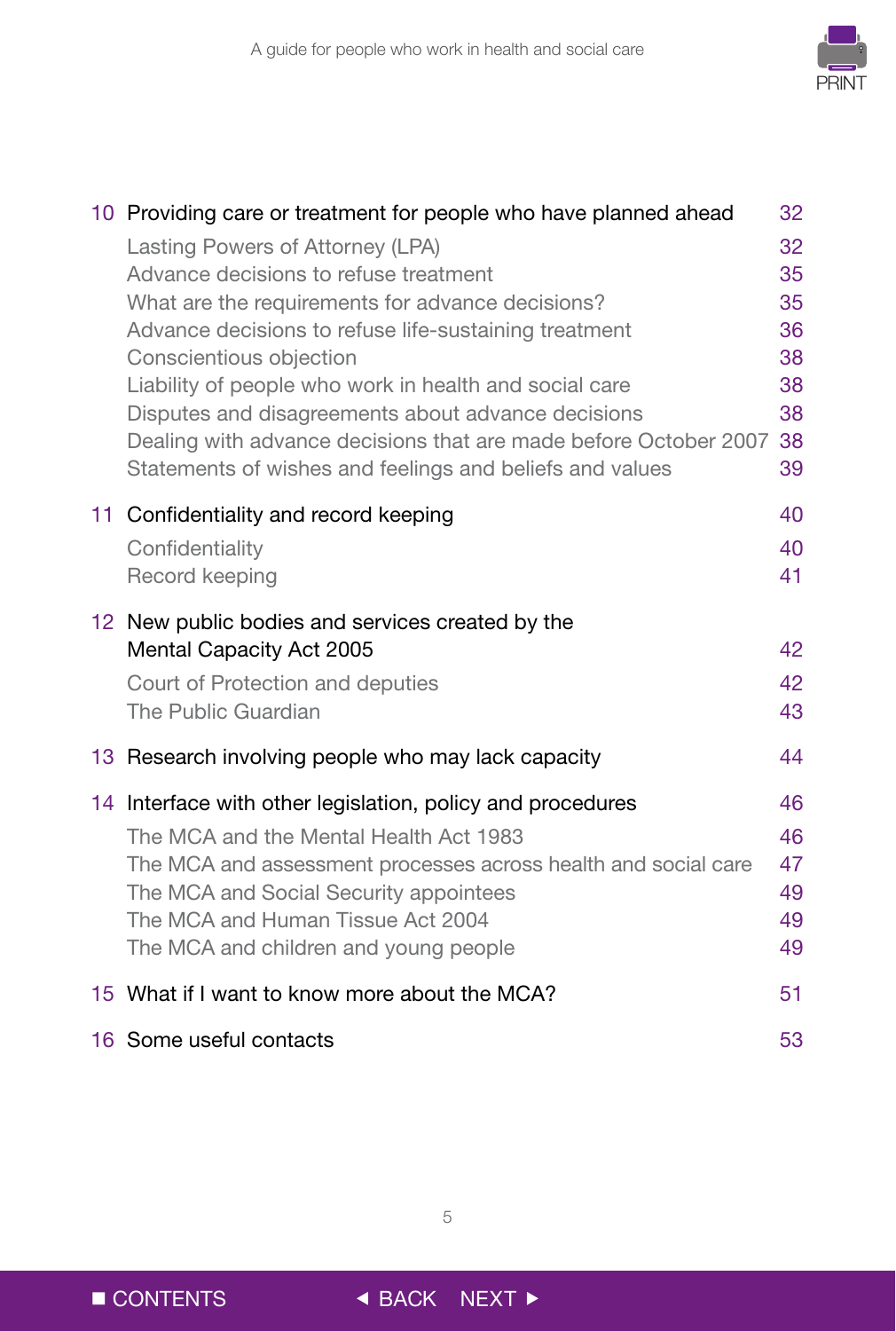# <span id="page-6-0"></span>1. Introduction

### About this booklet

This booklet tells you about a new law, the Mental Capacity Act (MCA), which comes into force in England and Wales during 2007 and will affect the way you work.

The MCA will apply to everyone who works in health and social care and is involved in the care, treatment or support of people aged 16 and over who live in England and Wales and who are unable to make all or some decisions for themselves. The inability to make a decision could be caused by a psychiatric illness (for example, dementia), a learning disability, mental health problems, a brain injury or a stroke.

People who work in health and social care such as doctors, nurses, dentists, psychologists, occupational, speech and language therapists, social workers, residential and care home managers, care staff (including domiciliary care workers), support workers (including people who work in supported housing) and any other health and social care workers will be affected by the MCA and will need to know about it.

Although this booklet should give you a broad overview of the Act and its main implications for you in your work, you should refer to the Code of Practice for the Mental Capacity Act (see part 3), which has more detailed information and guidance. There is also a list of more detailed sources of information and a list useful contacts at the back of this booklet.

This booklet is not about detention or compulsory treatment under the Mental Health Act 1983. The 1983 Act is primarily about people who are diagnosed as having a mental health problem which requires that they be detained or treated in the interests of their own health or safety or with a view to protecting other people.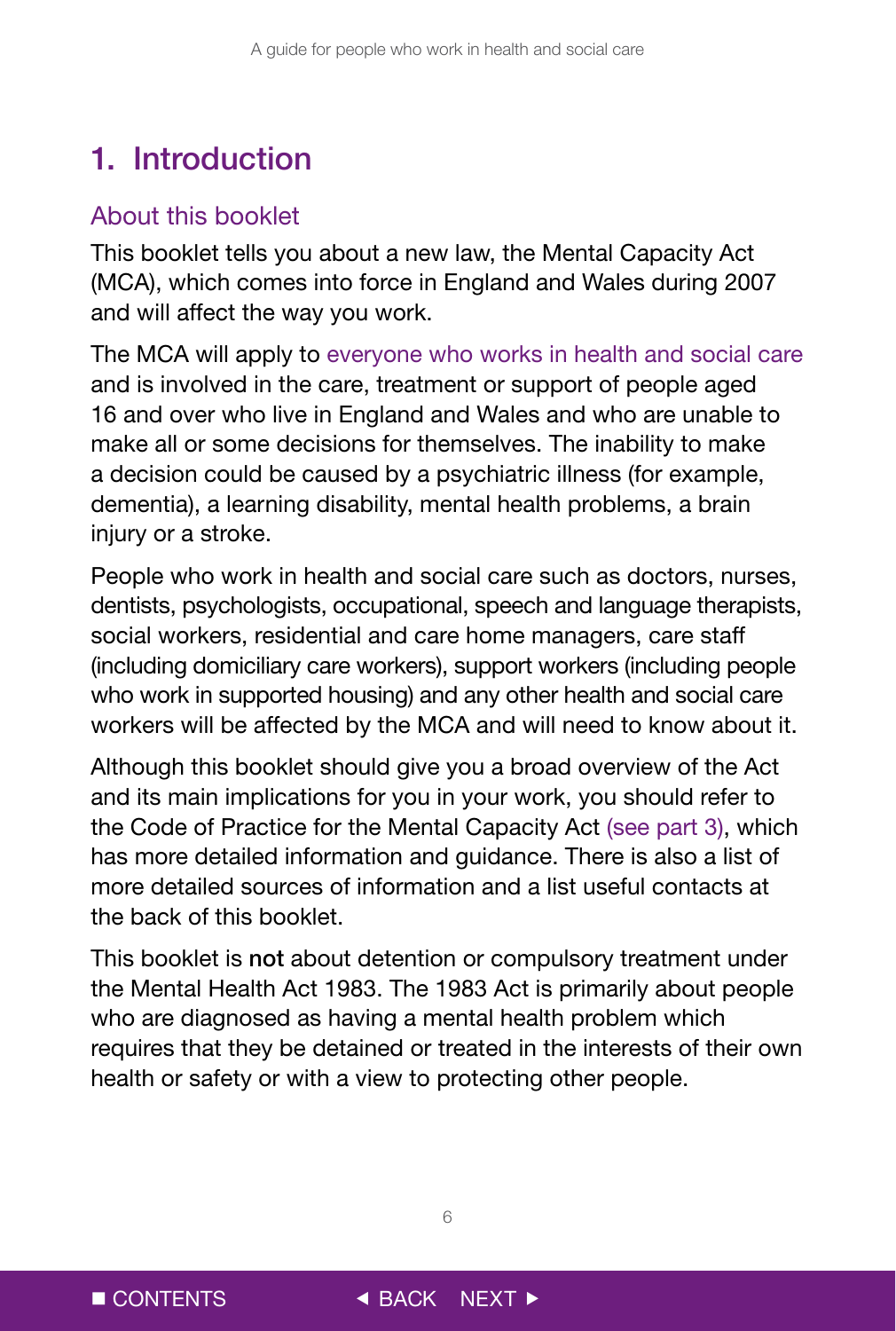# <span id="page-7-0"></span>2. What is mental capacity?

Having mental capacity means that a person is able to make their own decisions. The new law says that a person is unable to make a particular decision if they cannot do one or more of the following four things:

- Understand information given to them.
- Retain that information long enough to be able to make the decision.
- Weigh up the information available to make the decision.
- Communicate their decision this could be by talking, using sign language or even simple muscle movements such as blinking an eye or squeezing a hand.

We all have problems making decisions from time to time, but the Mental Capacity Act is about more than that. It is specifically designed to cover situations where someone is unable to make a decision because the way their mind or brain works is affected, for instance, by illness or disability, or the effects of drugs or alcohol.

A lack of mental capacity could be due to:

- a stroke or brain injury
- a mental health problem
- dementia
- a learning disability
- confusion, drowsiness or unconsciousness because of an illness or the treatment for it
- substance misuse.

 $\overline{7}$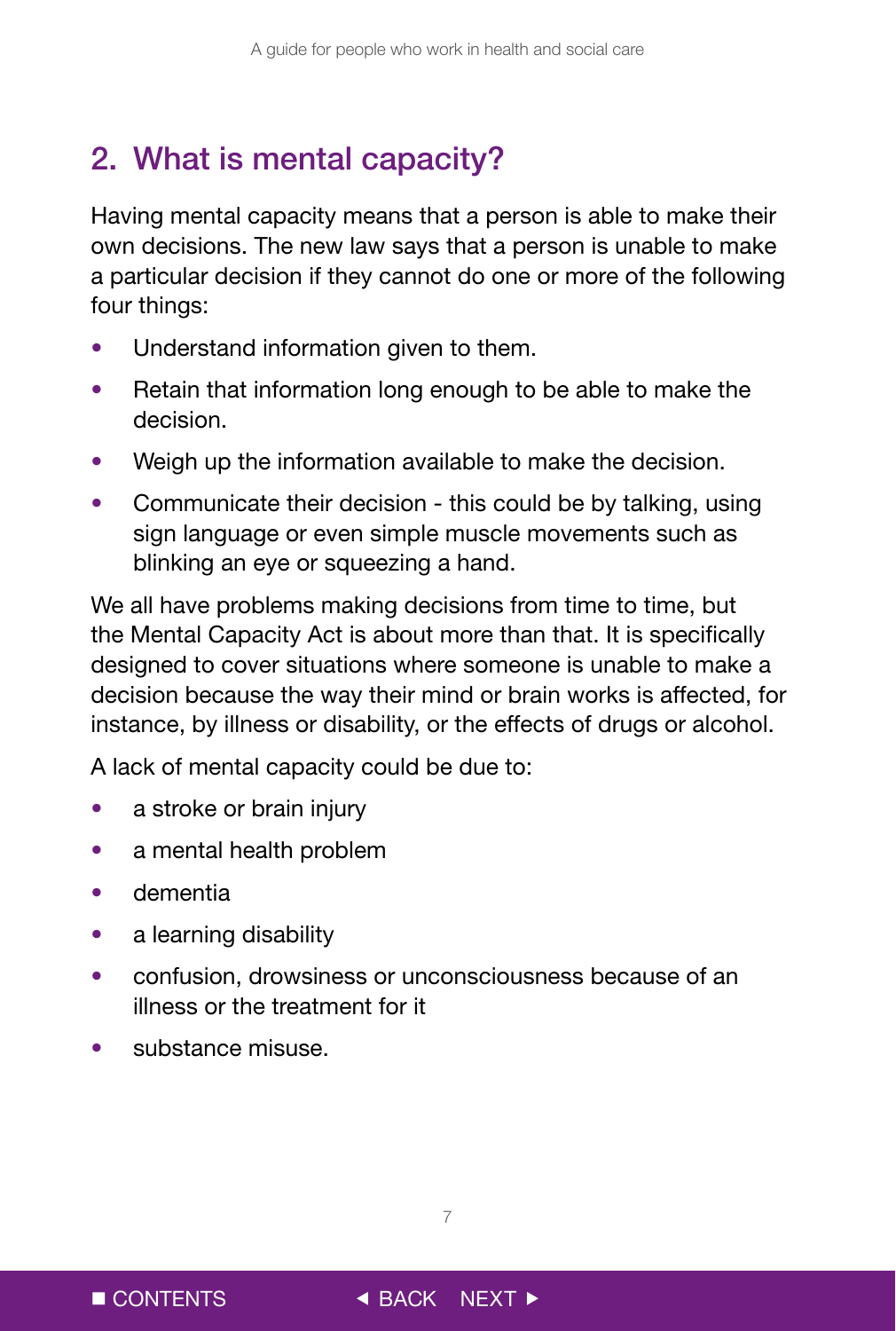The type of decisions that are covered by the MCA range from day-to-day decisions such as what to wear or eat, through to more serious decisions about where to live, having an operation or what to do with a person's finances and property.

#### Decisions that are not covered by the new law:

Some types of decisions (such as marriage or civil partnership, divorce, sexual relationships, adoption and voting) can never be made by another person on behalf of a person who lacks capacity. This is because these decisions or actions are either so personal to the individual concerned or because other laws govern them and the Mental Capacity Act does not change this.

The MCA applies to situations where a person may be unable to make a particular decision at a particular time because their mind or brain is affected, for instance, by illness or disability, or the effects of drugs or alcohol. For example someone may be unable to make a decision when they are depressed but may be able to make the decision when they are feeling better. It may be the case that the person lacks capacity to make a particular decision at a particular time but this does not mean that a person lacks all capacity to make any decisions at all. For example a person with a learning disability may lack the capacity to make some major decisions, for instance where they should live, but this does not necessarily mean that they cannot decide what to eat, wear and do each day.

It is very important that you remember at all times that lack of capacity may not be a permanent condition. Assessments of capacity should be time and decision specific (see part 6 of this booklet which gives details of assessing capacity).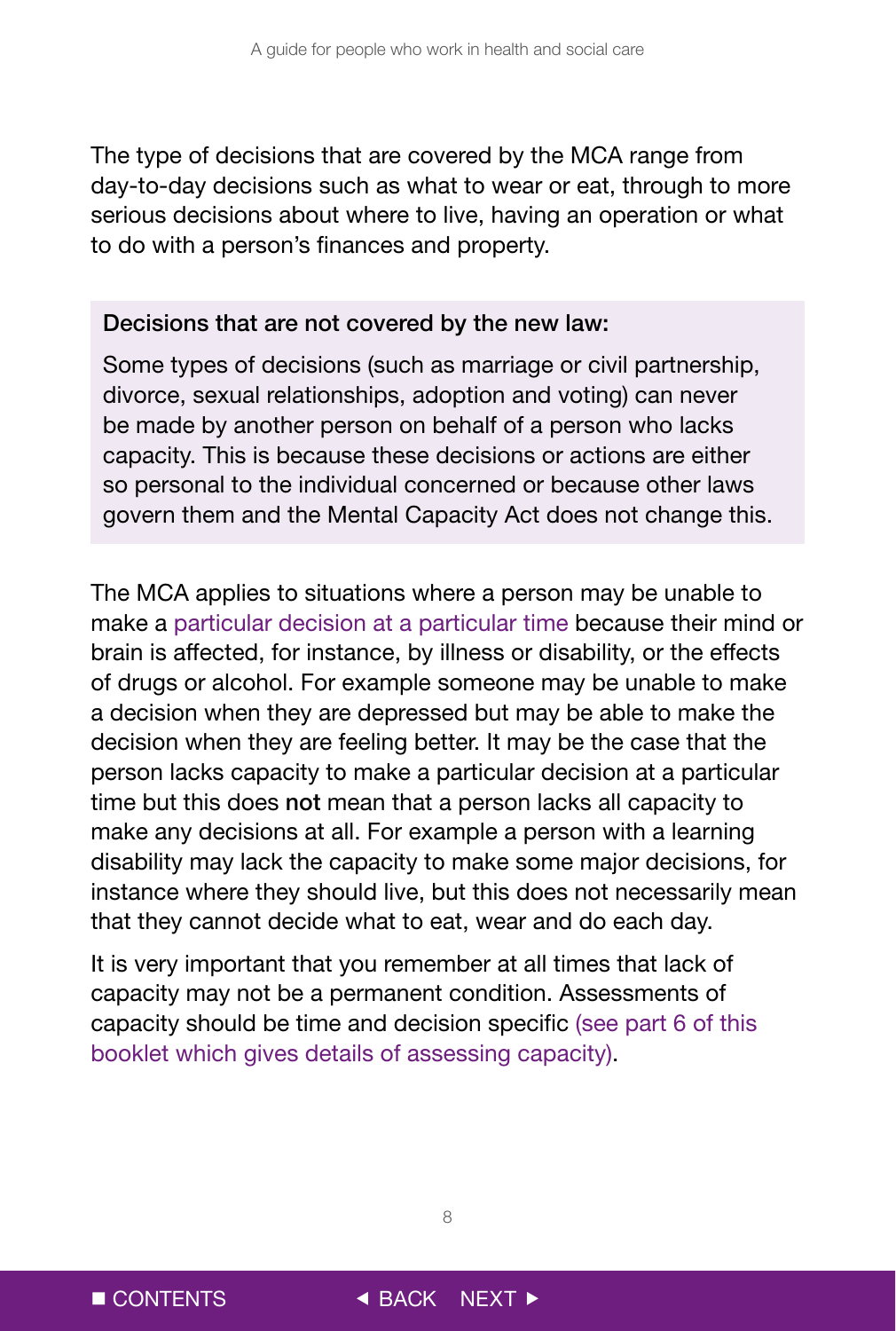# <span id="page-9-0"></span>3. What is the Mental Capacity Act and what changes will it introduce?

### What is the Mental Capacity Act?

- The MCA will apply in England and Wales to everyone who works in health and social care and is involved in the care, treatment or support of people over 16 years of age who may lack capacity to make decisions for themselves.
- It is based on existing best practice and creates a single, coherent framework for dealing with mental capacity issues and an improved system for settling disputes, dealing with personal welfare issues and the property and affairs of people who lack capacity.
- It puts the individual who lacks capacity at the heart of decision making and places a strong emphasis on supporting and enabling the individual to make his/her own decisions. If they are unable to do this it emphasises that they should be involved in the decision making process as far as possible.
- It will introduce important new safeguards for people who lack capacity and the people who work with, support or care for them.
- It is underpinned by five key principles which must inform everything you do when providing care or treatment for a person who lacks capacity (see part 4 of this booklet).
- There will be a Code of Practice which will explain how the MCA will work on a day-to-day basis.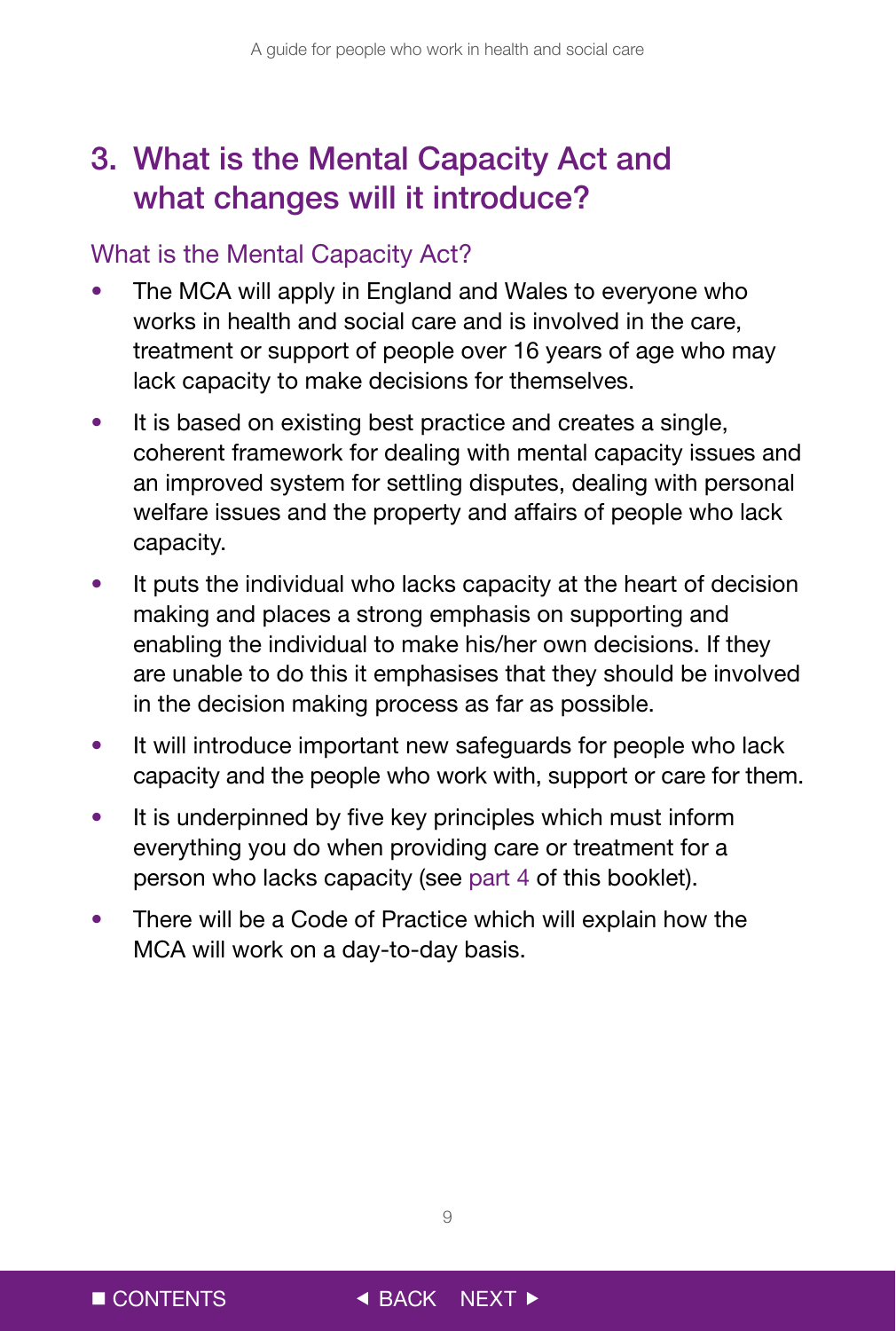#### <span id="page-10-0"></span>The Code of Practice for the MCA

The Code will explain how the MCA will work on a day-to-day basis and will provide guidance to all those working with people who may lack capacity. The Code explains in more detail what the key features of the legislation are and some of the practical steps that people using and interpreting the new law will need to take into consideration. If you work with people who lack capacity and you are a professional and/or you are paid for the work you do then you will have a legal duty to have regard to the Code.

Having regard involves paying attention to the Code and being able to show that you are familiar with the guidance in it and if you don't follow the Code you should be able to give convincing reasons why not.

When it is published the Code of Practice will be available online at: www.dca.gov.uk/legal-policy/mental-capacity/publications.htm and you can order hard copies from the TSO by calling 0870 600 5522 or emailing customerservices@tso.co.uk

### What changes will the MCA introduce?

- There must always be the presumption that people you provide care or treatment for have capacity to make decisions for themselves.
- A single clear test for assessing whether a person lacks capacity to make a decision (see part 6).
- A check list of key factors which provides a starting point to help you determine what is in the 'best interests' of a person lacking capacity (part 7).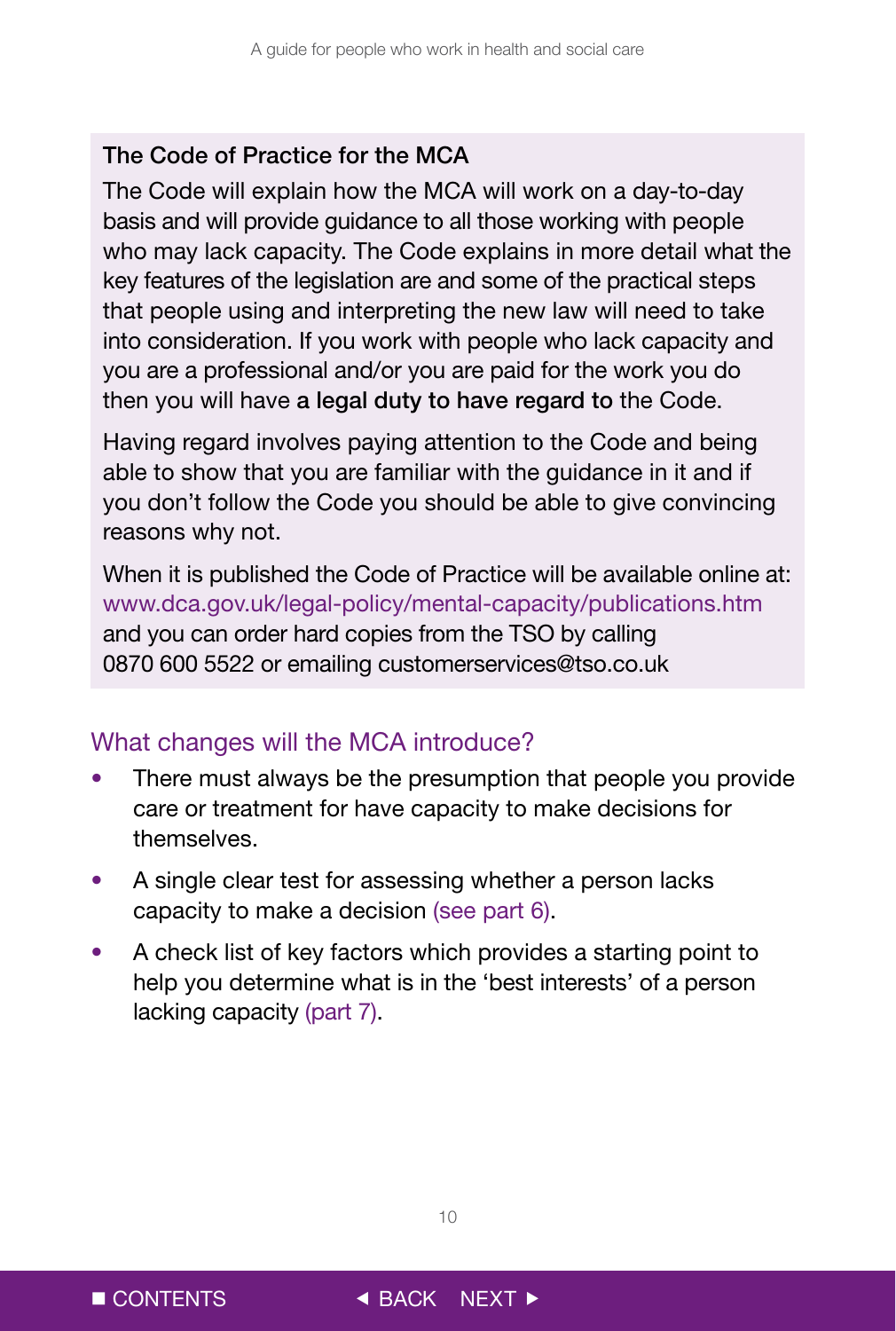- Several ways that people can influence what happens to them if they are unable to make particular decisions in the future, including advance decisions to refuse medical treatment, statements of wishes and feelings, and creating a Lasting Power of Attorney (LPA) (part 10).
- Clarification about the actions you can take if someone does lack capacity, and the legal safeguards that will govern this (part 9).
- An obligation for you to consult, where practical and appropriate, people who are involved in caring for the person who lacks capacity and anyone interested in their welfare (for example family members, friends, partners and carers) about decisions affecting that person (part 7). If there is an attorney under an LPA (part 10), a deputy appointed by the Court (part 12) or named person, you will also have an obligation to consult them.
- A new advocacy service called the Independent Mental Capacity Advocate (IMCA) service which will start working in April 2007 in England and in October 2007 in Wales. An IMCA will only have to be involved in specific circumstances where there is no one appropriate who can be consulted (part 8).
- A new criminal offence of ill-treatment or wilful neglect of people who lack capacity which will come into force in April 2007 (part 9).
- New safeguards for undertaking research involving people who lack capacity (part 13).
- A new Court of Protection and a new public official (the Public Guardian) who will be supported by the Office of the Public Guardian (OPG) (part 12).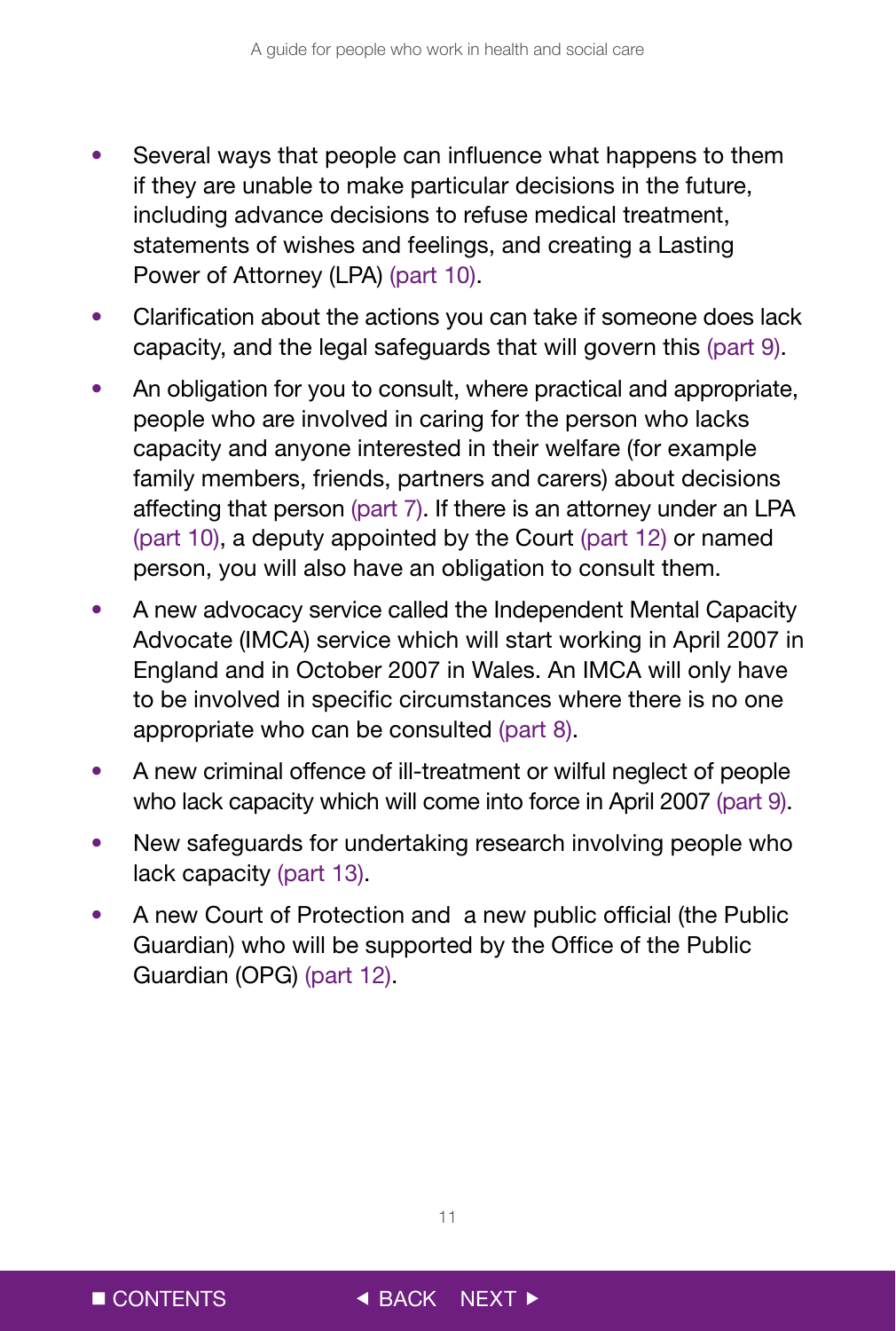### <span id="page-12-0"></span>When does the Mental Capacity Act come into force?

There are two distinct phases: April and October 2007.

### April 2007

- The new Independent Mental Capacity Advocate service (IMCAs) will become operational in England only (see part 7).
- The new criminal offence of ill-treatment or wilful neglect in England and Wales will come into force (see part 14).
- Sections 1-4 of the Act (the principles, assessing capacity and determining best interests - see parts 4-6) which are essential to how IMCAs operate will also come into force but only in situations where an IMCA could be involved, and for the purposes of the criminal offence. Sections 1-4 of the Act will not apply in any other situations until October 2007.
- The Code of Practice for the Act will be published and should be followed by those who must have regard to it in situations where an IMCA could be involved.

### October 2007

All other parts of the Act come into force including IMCAs in Wales.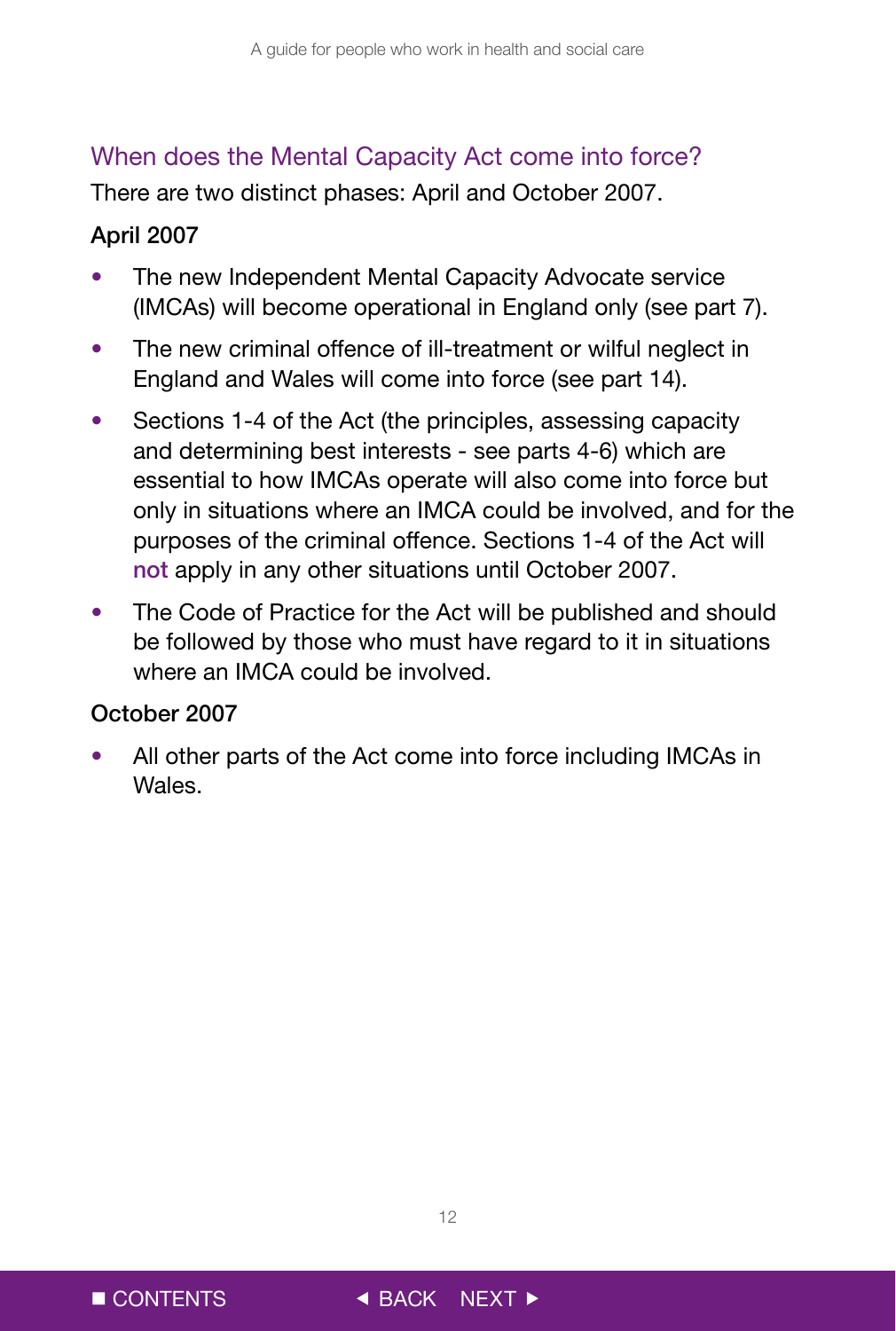# <span id="page-13-0"></span>4. The five principles of the MCA

The MCA has five key principles which emphasise the fundamental concepts and core values of the MCA. You must always bear these in mind when you are working with, or providing care or treatment for people who lack capacity.

The five principles are:

- 1 Every adult has the right to make his or her own decisions and must be assumed to have capacity to do so unless it is proved otherwise. This means that you cannot assume that someone cannot make a decision for themselves just because they have a particular medical condition or disability.
- 2 People must be supported as much as possible to make a decision before anyone concludes that they cannot make their own decision. This means that you should make every effort to encourage and support the person to make the decision for themselves. See part 5 of this booklet for more information on how to do this. If a lack of capacity is established, it is still important that you involve the person as far as possible in making decisions.
- 3 People have the right to make what others might regard an unwise or eccentric decision. Everyone has their own values, beliefs and preferences which may not be the same as those of other people. You cannot treat them as lacking capacity for that reason.
- 4 Anything done for or on behalf of a person who lacks mental capacity must be done in their best interests. See part 7 of this booklet for more information on how to go about deciding what is in the best interests of the person you are providing care or treatment for.
- way that interferes less with their rights and freedom of action. 5 Anything done for, or on behalf of, people without capacity should be the least restrictive of their basic rights and freedoms. This means that when you do anything to or for a person who lacks capacity you must choose the option that is in their best interests and you must consider whether you could do this in a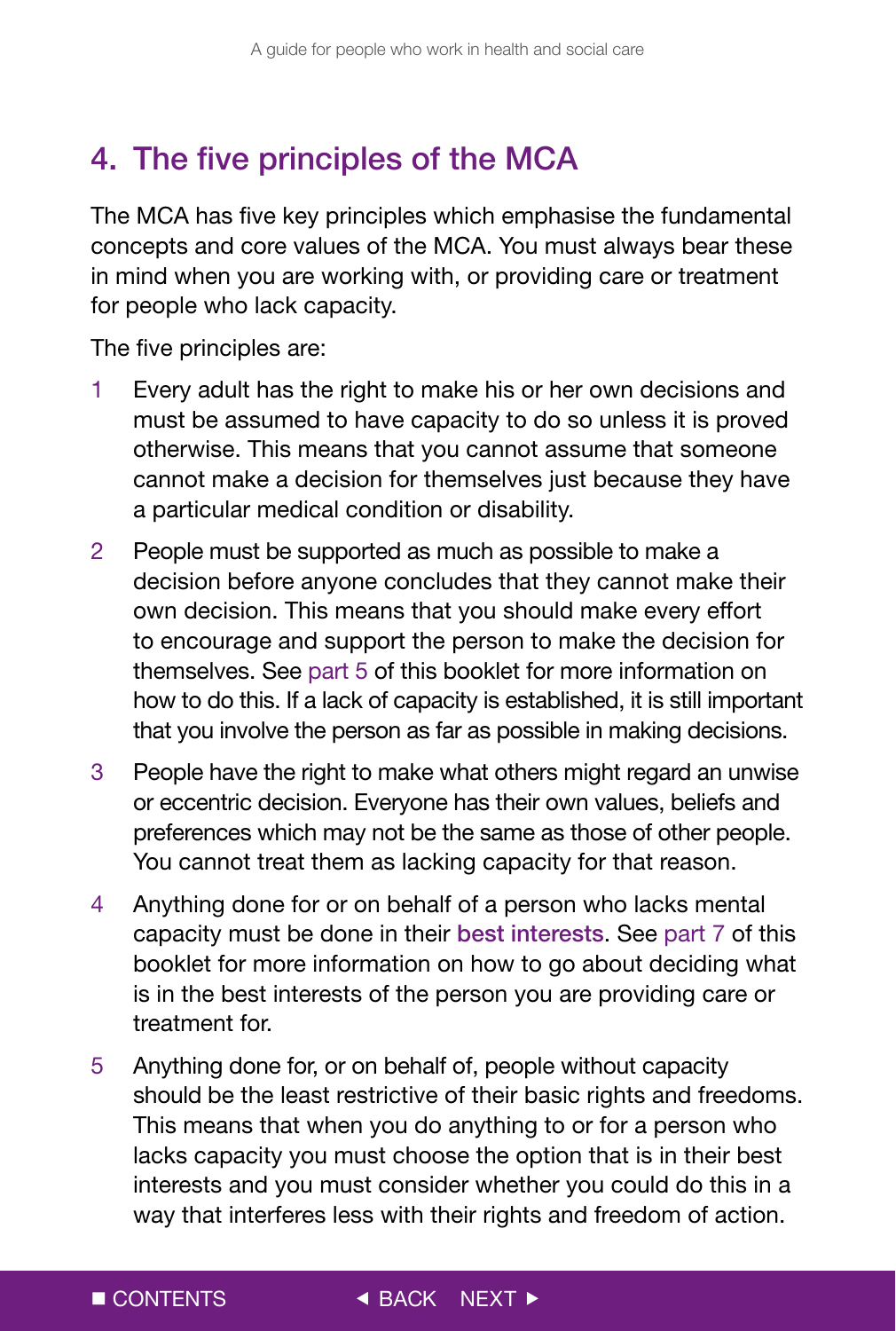# <span id="page-14-0"></span>5. Helping people to make decisions for themselves

When a person in your care needs to make a decision you must start from the assumption that the person has capacity to make the decision in question (principle 1). You should make every effort to encourage and support the person to make the decision themselves (principle 2) and you will have to consider a number of factors to assist in the decision making.

These could include:

- Does the person have all the relevant information needed to make the decision? If there is a choice, has information been given on the alternatives?
- Could the information be explained or presented in a way that is easier for the person to understand? Help should be given to communicate information wherever necessary. For example, a person with a learning disability might find it easier to communicate using pictures, photographs, videos, tapes or sign language.
- Are there particular times of the day when a person's understanding is better or is there a particular place where they feel more at ease and able to make a decision? For example, if a person becomes drowsy soon after they have taken their medication this would not be a good time for them to make a decision.
- Can anyone else help or support the person to understand information or make a choice? For example, a relative, friend or advocate.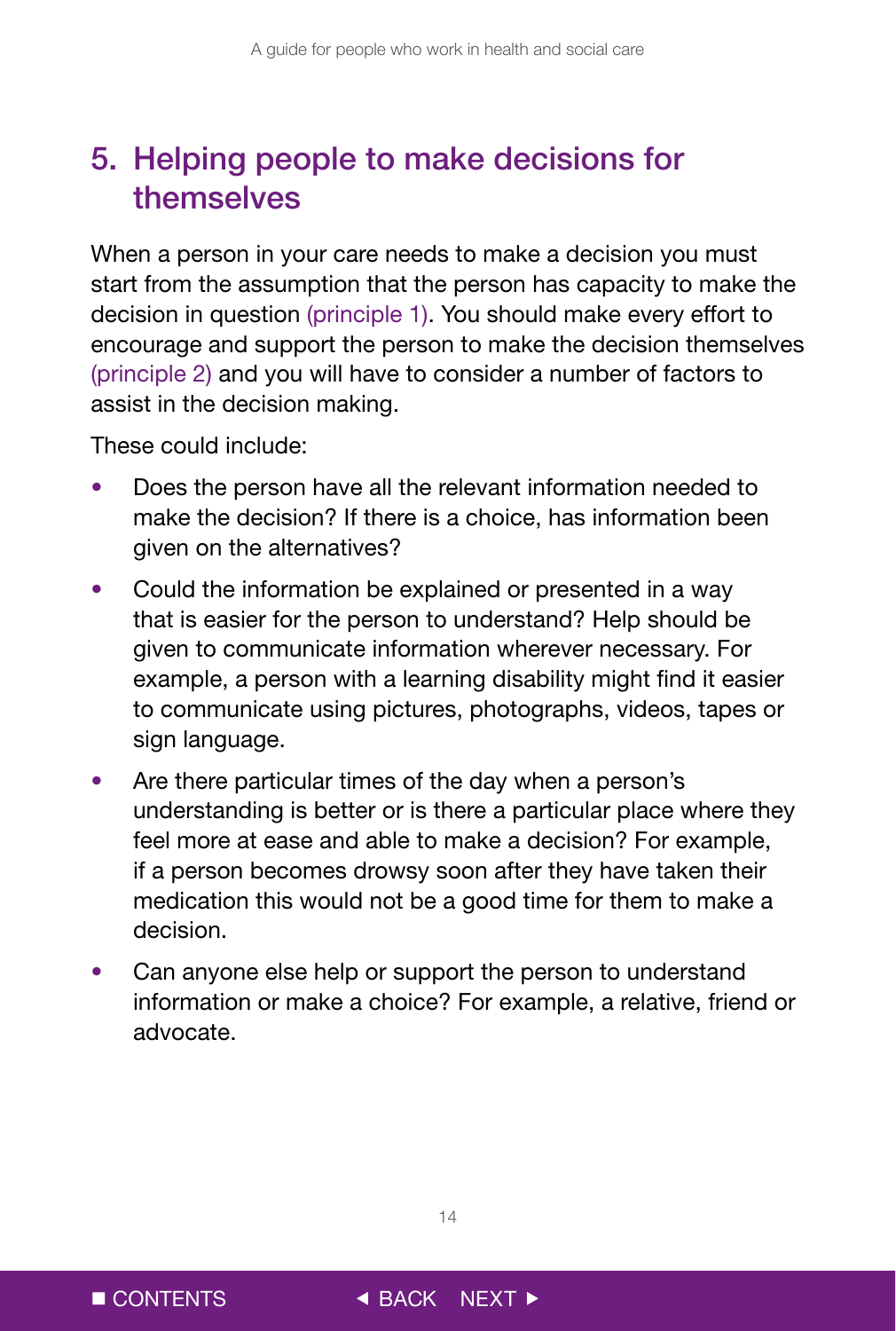#### Example:

Michael had a stroke 3 years ago. He has been unwell and is now in hospital. The doctor wishes to undertake further tests involving a general anaesthetic.

The doctor discusses the procedure with Michael who becomes anxious and repeatedly asks why he needs an anaesthetic. This is not an emergency but the doctor feels that Michael may lack capacity to consent as he does not seem to be able to understand and remember what the doctor is saying. So the doctor consults Michael's wife who explains that ever since the stroke Michael gets anxious when he is away from home and the people and things he is familiar with. She tells the doctor that it would help if she was there when the doctor explained the tests to Michael as she can reassure him and explain things to him.

The doctor discusses the tests again with Michael when his wife is present. Michael is at first reluctant to agree to the anaesthetic but his wife explains she will be there when he wakes up and that he will not have to stay in the hospital overnight. With the help of his wife, Michael understands what the doctor is saying and is able to make a decision and give his consent to the tests.

You must remember that if a person makes a decision which you think is eccentric or unwise, this does not necessarily mean that the person lacks capacity to make the decision (Principle 3).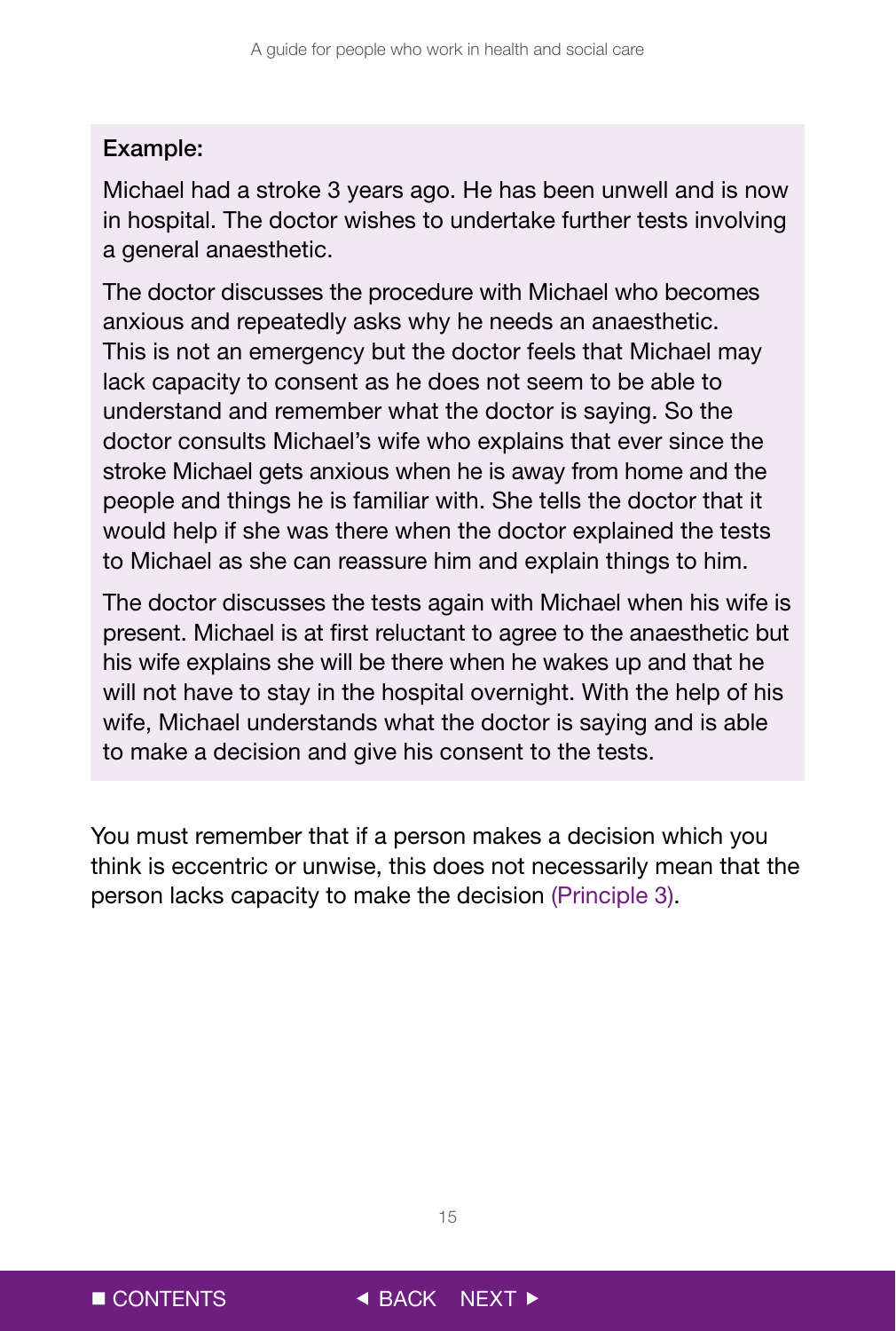### Example:

As a result of a car accident a few years ago Margie is paralysed and also has brain damage.

Margie has received significant compensation for her injuries.

She wants to use part of the money on cosmetic surgery.

Her family agree that she understands the financial implications of spending a portion of the compensation on cosmetic surgery. However, they are concerned that she does not understand the risks that the procedure will involve.

The cosmetic surgeon has had several consultations with Margie. She has made it clear that she understands the implications both physically and financially and is determined to have the surgery. She thinks it will increase her self esteem and confidence and that these benefits outweigh the potential risks.

The surgeon also asks a colleague to discuss the implications of the surgery with Margie. His colleague concludes that Margie has the capacity to make the decision and makes a note in the health records.

When there is reason to believe that a person lacks capacity to make a decision you will be expected to consider the following:

- Has everything been done to help and support the person to make a decision?
- Does this decision need to be made without delay?
- If not, is it possible to wait until the person does have the capacity to make the decision for himself or herself? For example, a person may be drowsy or disorientated because of the medication they are taking.

If the person's ability to make a decision still seems questionable then you will need to move onto the next phase of assessing capacity as set out in part 6 of this booklet.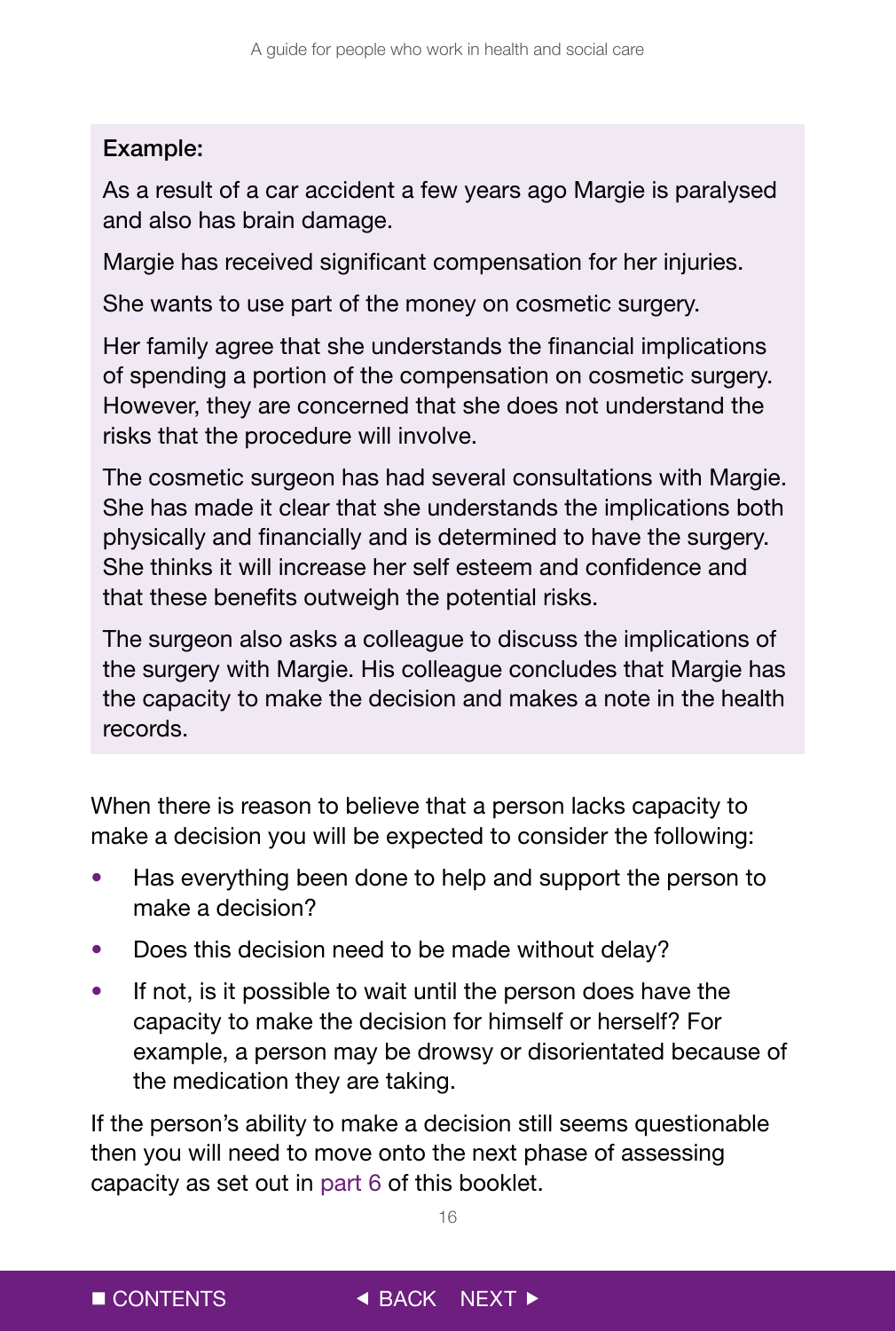# <span id="page-17-0"></span>6. Assessing capacity

You should always start from the assumption that the person has capacity to make the decision in question (principle 1). Under the MCA, you will be required to make an assessment of capacity before carrying out any care or treatment. Of course the more serious the decision, the more formal the assessment of capacity will need to be. Whether and how such assessments are recorded may vary according to the seriousness of the decision made.

You should always bear in mind that just because someone lacks capacity to make a decision on one occasion that does not mean that they will never have capacity to make a decision in the future, or about a different matter.

#### Example:

Ridwaan has dementia and lives in a residential care home.

Like many people with dementia his mental capacity fluctuates.

On most days he can make all the basic decisions about daily living such as washing, eating and drinking etc.

However, sometimes he lacks capacity to make the most basic of decisions, such as what to eat.

On these occasions, a possible entry in the care records could be: "At lunch time today, Ridwaan lacked capacity to decide what to eat, so a decision about this was made in his best interests. At each mealtime we will assess his capacity to decide what he wants to eat. If Ridwaan has capacity to make this decision at any point he will decide what to eat".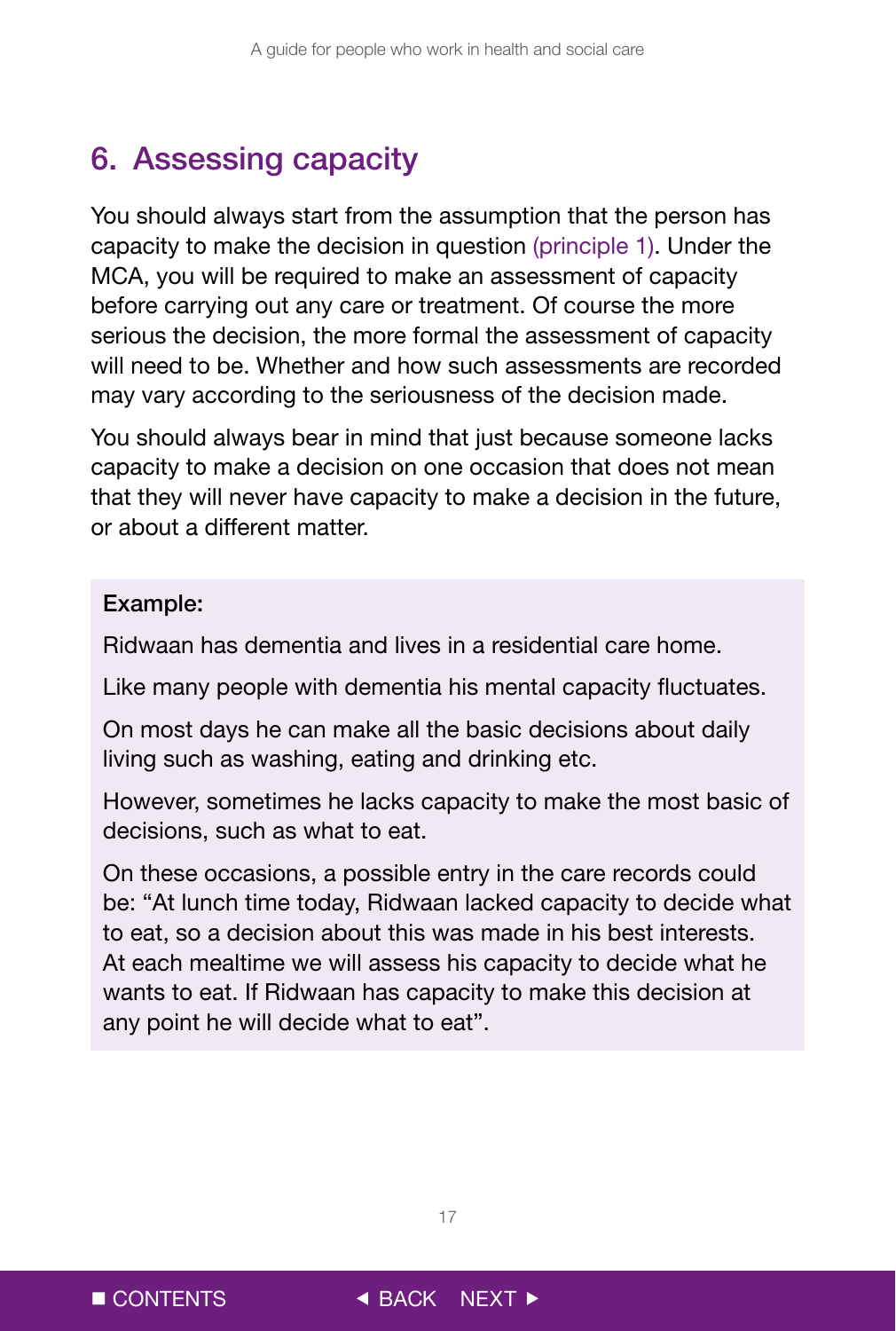#### <span id="page-18-0"></span>When should capacity be assessed?

The MCA makes clear that any assessment of a person's capacity must be 'decision-specific', this means that:

- the assessment of capacity must be about the particular decision that has to be made at a particular time and is not about a range of decisions
- if someone cannot make complex decisions this does not mean that they cannot make simple decisions. For example, it is possible that someone with learning disabilities could make decisions about what to wear or eat but not about whether or not they need to live in a care home
- you cannot decide that someone lacks capacity based upon their age, appearance, condition or behaviour alone.

#### The test to assess capacity

You will not normally make an assessment of capacity without involving family, friends and/or carers or an Independent Mental Capacity Advocate (IMCA) if one has been appointed (see part 8). This will depend on the situation and the decision that needs to be made.

You should never express an opinion, without first conducting a proper assessment of the person's capacity to make a decision.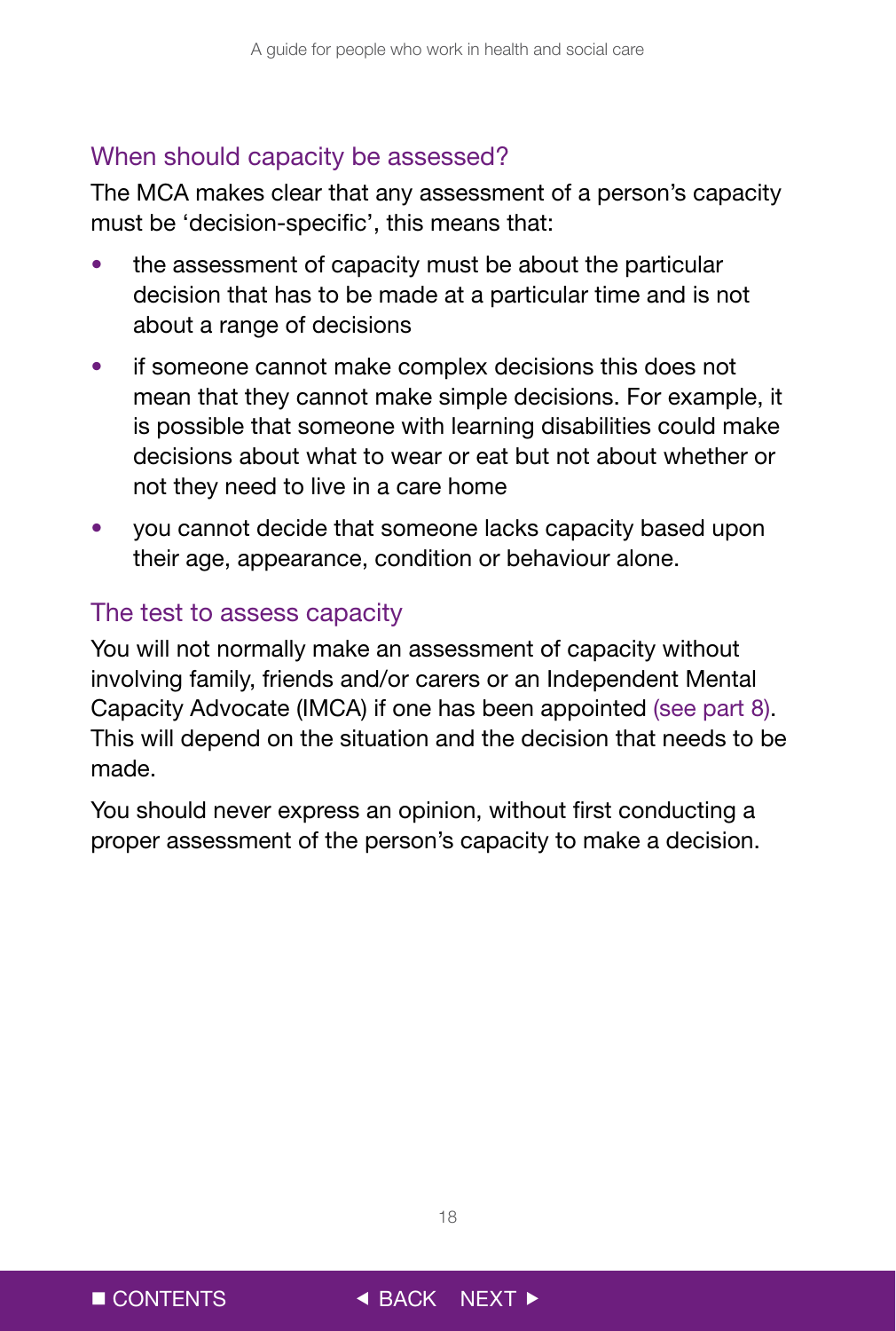### The functional test of capacity

In order to decide whether an individual has the mental capacity to make a particular decision, you must first decide whether there is an impairment of, or disturbance in, the functioning of the person's mind or brain (it does not matter if this is permanent or temporary).

If so, the second question you must answer is does the impairment or disturbance make the person unable to make the particular decision?

The person will be unable to make the particular decision if after all appropriate help and support to make the decision has been given to them (principle 2) they cannot:

- 1 understand the information relevant to that decision, including understanding the likely consequences of making, or not making the decision
- 2 retain that information
- 3 use or weigh that information as part of the process of making the decision
- 4 communicate their decision (whether by talking, using sign language or any other means).

Every effort should be made to find ways of communicating with someone before deciding that they lack the capacity to make a decision based solely on their inability to communicate. Very few people will lack capacity on this ground alone. Those who do might include people who are unconscious or in a coma or who suffer from a very rare neurological condition known as 'locked-in syndrome'. In many other cases such simple actions as blinking or squeezing a hand may be enough to communicate a decision. The input of professionals with specialised skills in verbal and non-verbal communication is likely to be required when making decisions in this area.

An assessment must be made on the balance of probabilities - is it more likely than not that the person lacks capacity? You should be able to show in your records why you have come to the conclusion that the person lacks capacity to make the particular decision.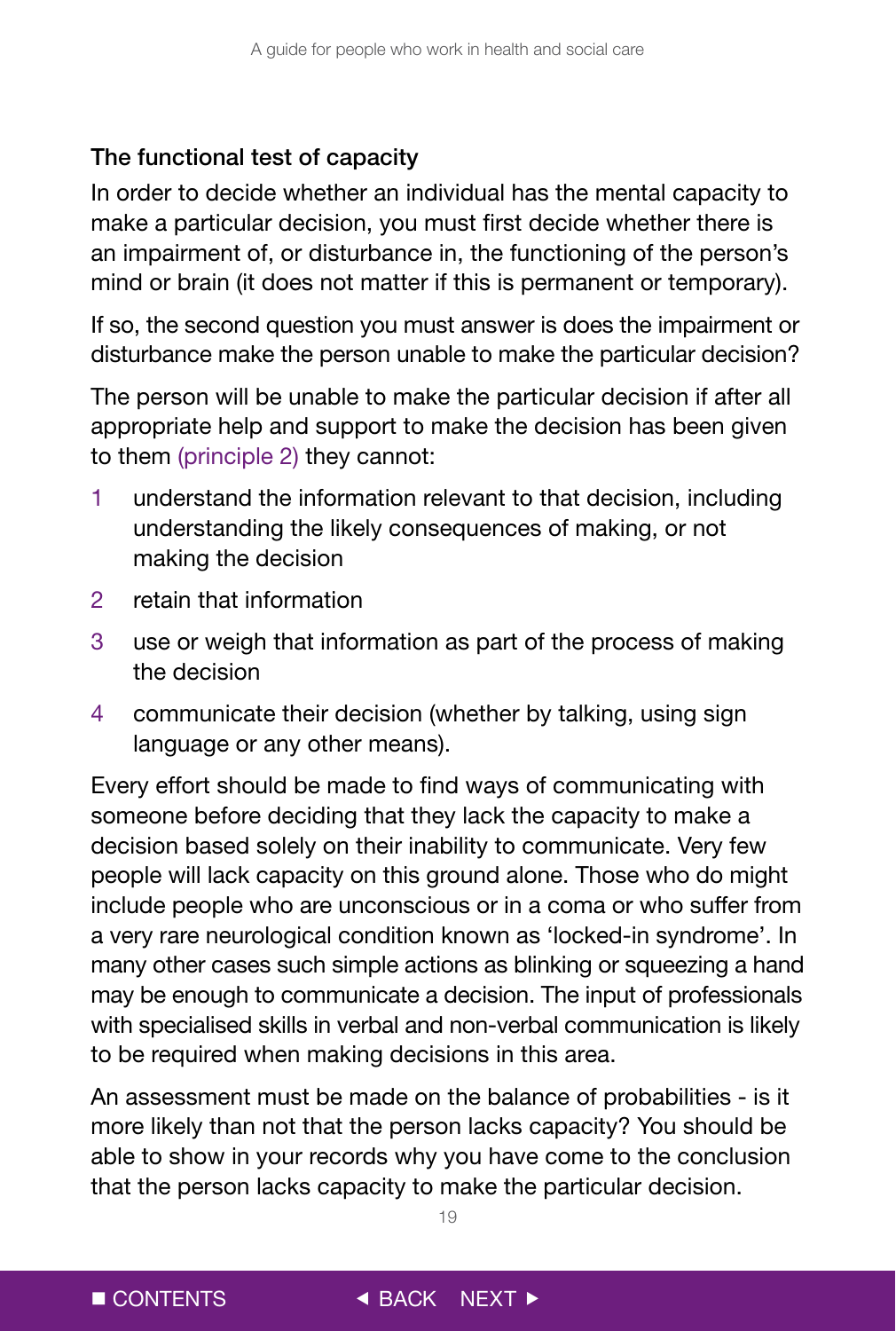### <span id="page-20-0"></span>Challenging the result of an assessment of capacity

Sometimes the assessment that you or a colleague has made will be challenged.

This may be by the person who has been assessed or by someone acting for them, for instance a relative or an advocate.

When an assessment is challenged, the person could seek resolution in the following ways:

- The first step will always be to raise the matter with the person who did the assessment. The assessor's records will be an important part of this process.
- A second opinion may be useful in some cases.
- Involve an advocate (not an IMCA) who is independent of all parties involved.
- Local complaints procedures.
- Mediation.
- Case Conference.
- If a resolution is not possible they can apply to the Court of Protection (see part 12) to seek a ruling.

For more detailed guidance on channels for resolving disagreements you should refer to the Code of Practice.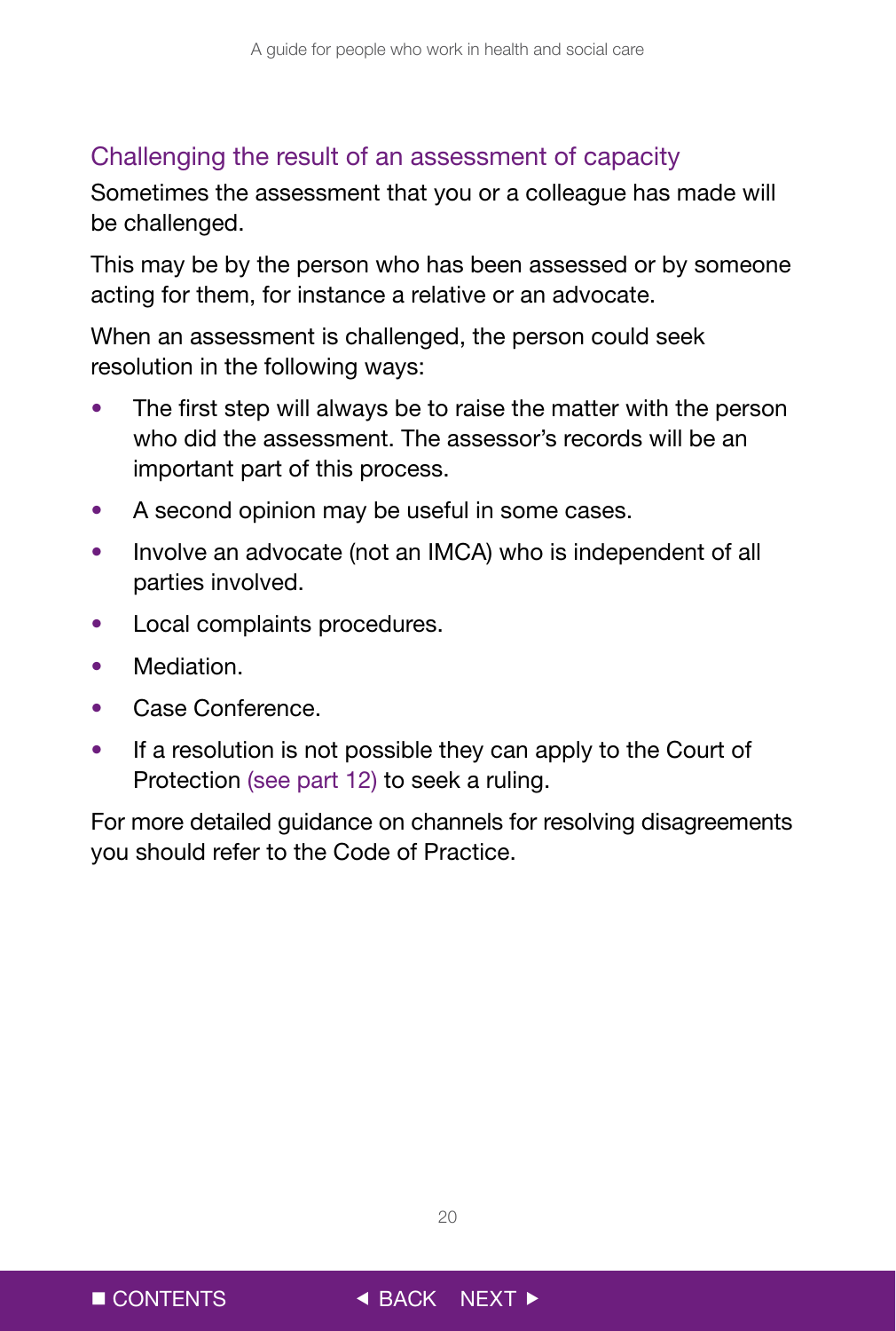# <span id="page-21-0"></span>7. Best Interests

If a person has been assessed as lacking capacity then any action taken, or any decision made for, or on behalf of that person, must be made in his or her best interests (principle 4).

The person who has to make the decision is known as the 'decision-maker' and normally will be the carer responsible for the day to day care, or a professional such as a doctor, nurse or social worker where decisions about treatment, care arrangements or accommodation have to be made.

### What is 'best interests'?

The law gives a checklist of key factors which you must consider when working out what is in the best interests of a person who lacks capacity. This list is not exhaustive and you should refer to the Code of Practice for more details.

- It is important not to make assumptions about someone's best interests merely on the basis of the person's age or appearance, condition or any aspect of their behaviour.
- The decision-maker must consider all the relevant circumstances relating to the decision in question.
- The decision-maker must consider whether the person is likely to regain capacity (e.g. after receiving medical treatment). If so, can the decision or act wait until then?
- The decision-maker must involve the person as fully as possible in the decision that is being made on their behalf.
- If the decision concerns the provision or withdrawal of lifesustaining treatment the decision-maker must not be motivated by a desire to bring about the person's death.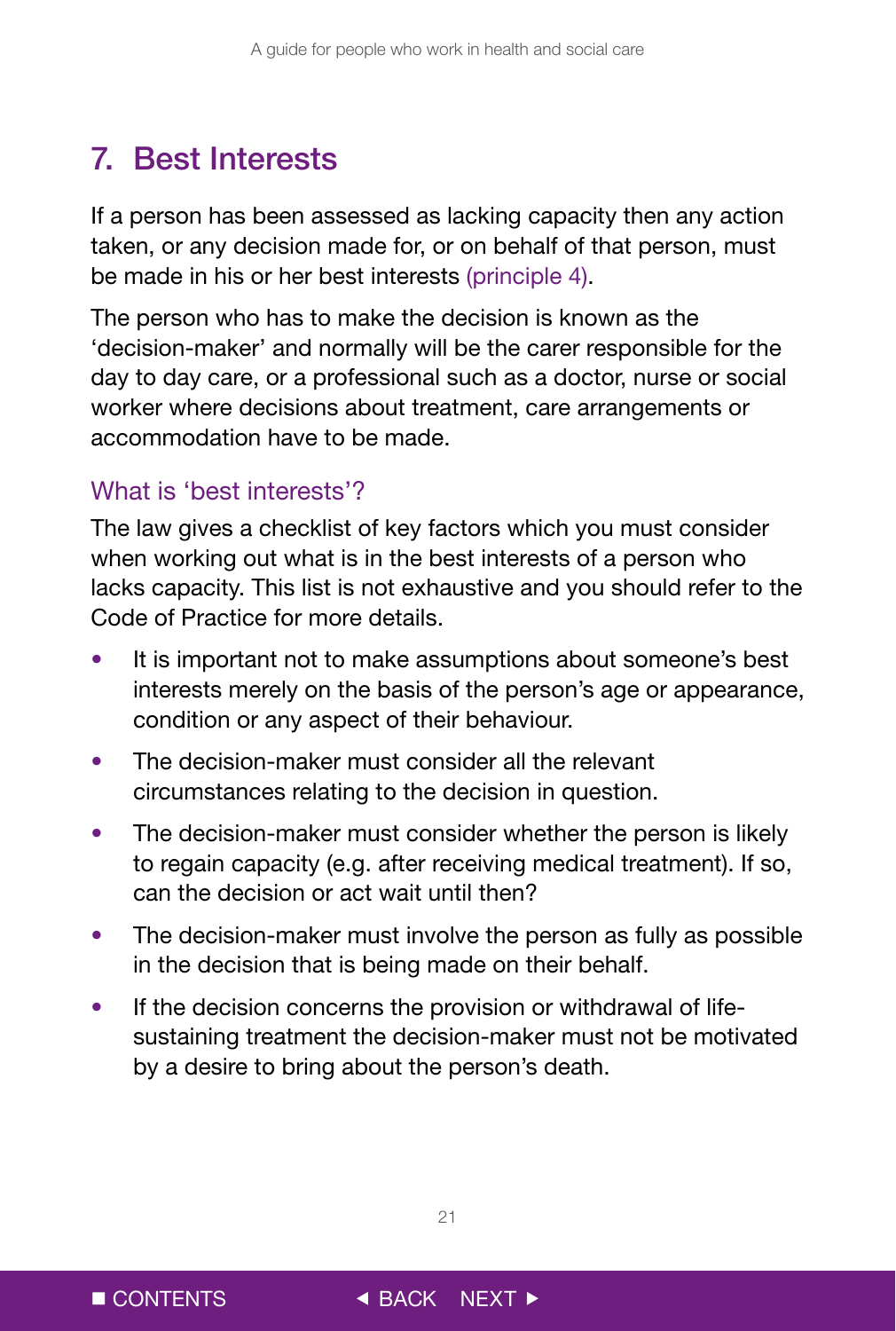- The decision maker must in particular consider:
	- the person's past and present wishes and feelings (in particular if they have been written down)
	- any beliefs and values (e.g. religious, cultural or moral) that would be likely to influence the decision in question and any other relevant factors.
- As far as possible the decision-maker must consult other people if it is appropriate to do so and take into account their views as to what would be in the best interests of the person lacking capacity, especially:
	- anyone previously named by the person lacking capacity as someone to be consulted
	- carers, close relatives or close friends or anyone else interested in the person's welfare
	- any attorney appointed under a Lasting Power of Attorney
	- any deputy appointed by the Court of Protection to make decisions for the person.

If you are making the decision under new law you must take the above steps, amongst others and weigh up the above factors in order to determine what is in the person's best interests. For more information you should refer to the Code of Practice.

For decisions about serious medical treatment or certain changes of accommodation and where there is no one who fits into any of the above categories, you should consider whether you need to involve an Independent Mental Capacity Advocate (IMCA) (see part 8).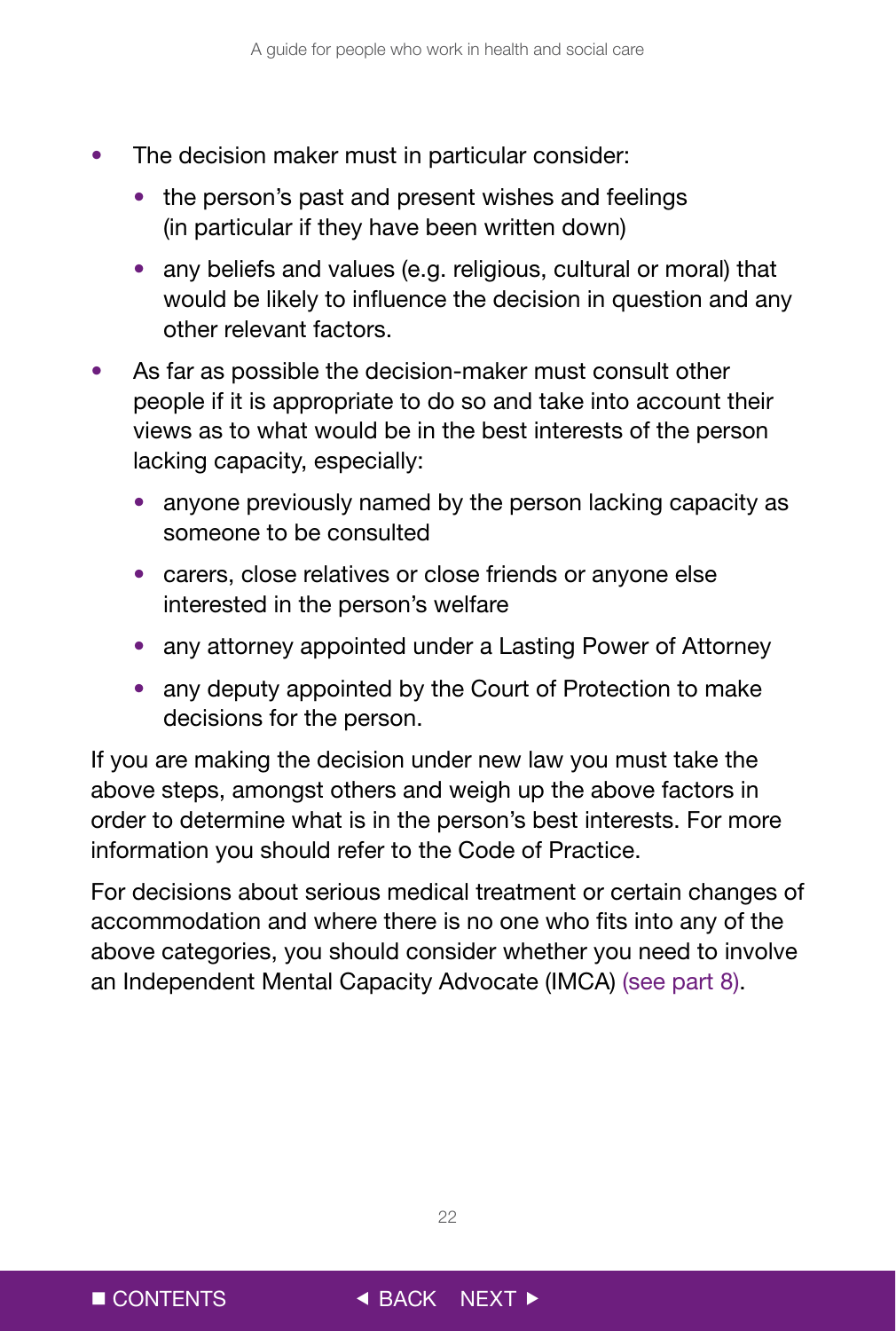### <span id="page-23-0"></span>What do I do if there is a dispute about best interests?

Family and friends will not always agree about what is in the best interests of an individual.

If you are the decision-maker you will need to clearly demonstrate in your record keeping that you have made a decision based on all available evidence and taken into account all the conflicting views.

If there is a dispute, the following things might assist you in determining what is in the person's best interests:

- Involve an advocate who is independent of all the parties involved.
- Get a second opinion.
- Hold a formal or informal case conference.
- Go to mediation.
- An application could be made to the Court of Protection for a ruling.



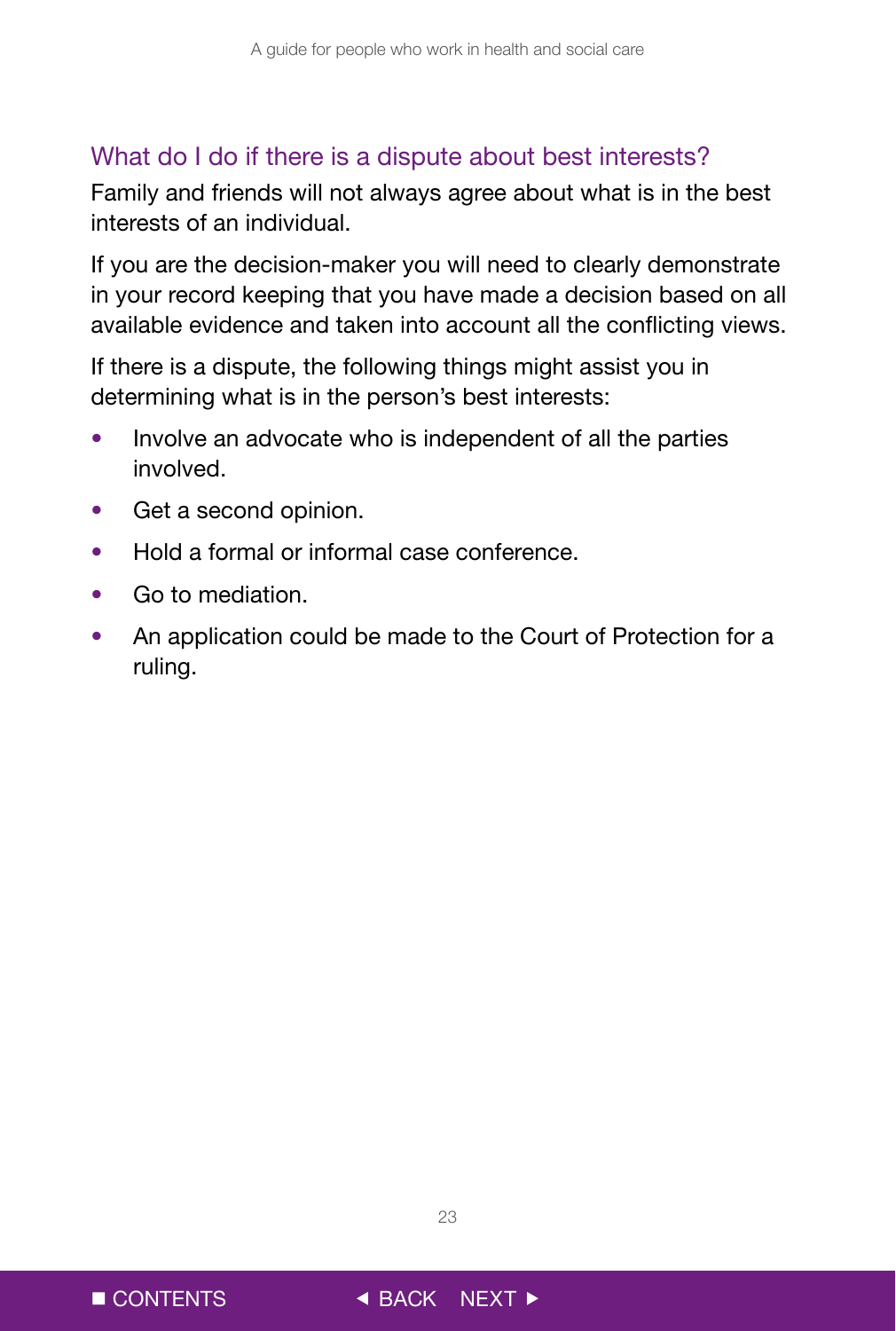# <span id="page-24-0"></span>8. The Independent Mental Capacity Advocate (IMCA) service

In most situations, people who lack capacity will have a network of support from family members or friends who take an interest in their welfare, or from a deputy (see part 12) or an attorney appointed under an Lasting Power of Attorney (see part 10). However, some people who lack capacity may have no one to support them (other than paid staff) with major, potentially life-changing decisions so the Act creates an Independent Mental Capacity Advocate (IMCA) who will represent and support them. An IMCA is a specific type of advocate that will have to be involved if there is no-one appropriate who can be consulted. An IMCA will not be the decision-maker, but the decision-maker will have a duty to take into account the information given by the IMCA.

The Independent Mental Capacity Advocate (IMCA) service which will be available in England from April 2007 and in Wales from October 2007. The service will be provided in each local authority area in England and in each local health board area in Wales.

An IMCA will only be involved if:

- the decision is about serious medical treatment provided by the NHS
- it is proposed that the person be moved into long-term care of more than 28 days in a hospital or 8 weeks in a care home
- a long-term move (8 weeks or more) to different accommodation is being considered, for example, to a different hospital or care home
- in England, local authorities and the NHS have been given powers to extend the IMCA service to specific situations if they are satisfied that an IMCA would provide particular benefit. These are:
	- care reviews about accommodation or changes to accommodation, and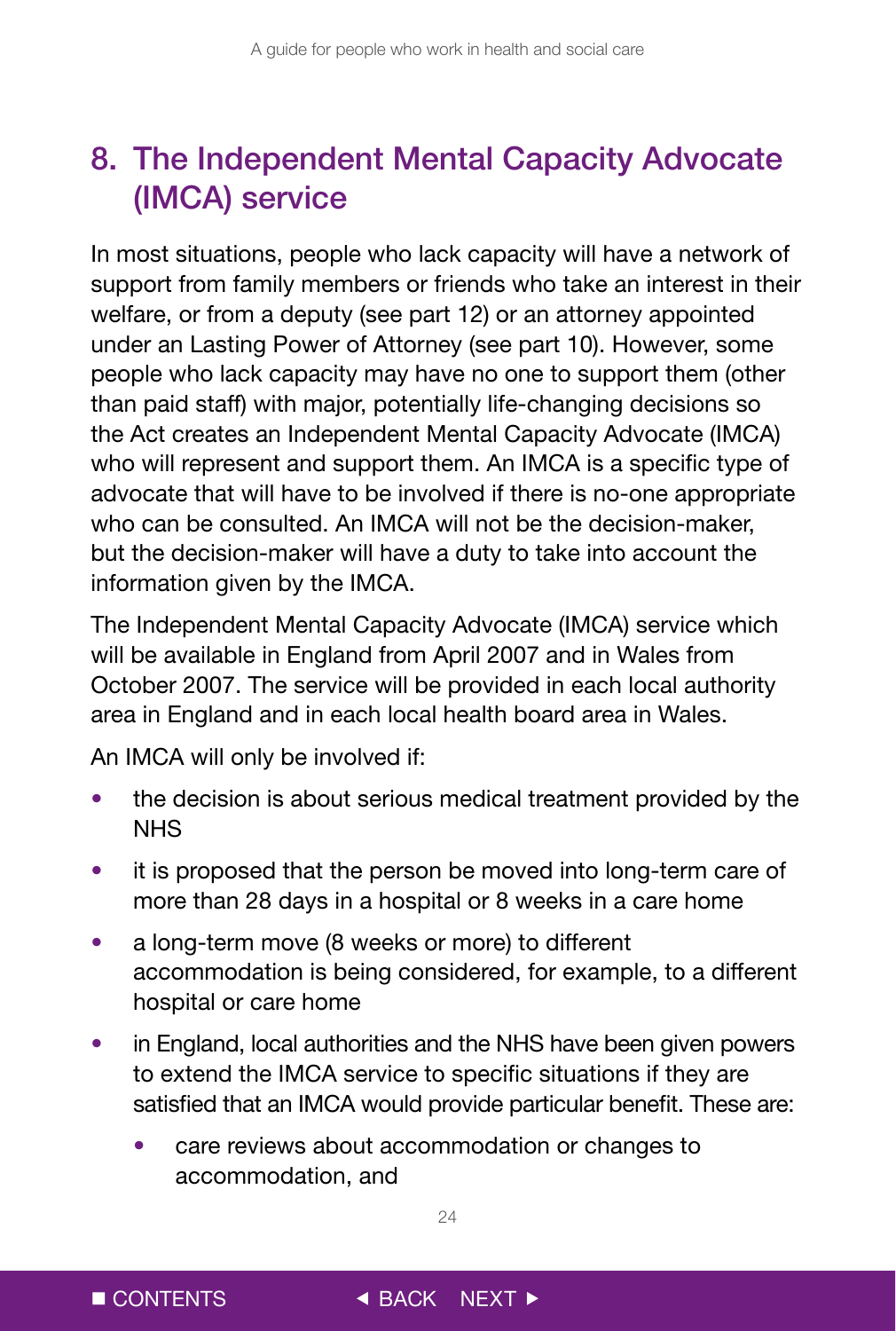- adult protection cases (even if the person who lacks capacity has family and/or friends)
- in Wales, the National Assebly for Wales will announce later in 2007 if local health boards and local authorities can also extend the IMCA service to these situations.

However, an IMCA does not have to be involved if the treatment is to be given under the Mental Health Act 1983, or the person concerned is required under the Mental Health Act to go into the hospital or home in question.

### The duties of an IMCA are to:

- support the person who lacks capacity and represent their views and interests to the decision-maker
- obtain and evaluate information an IMCA can talk to the patient in private and examine, and where appropriate, take copies of health and social care records such as clinical records, care plans or social care assessment documents
- as far as possible, ascertain the person's wishes and feelings, beliefs and values
- ascertain alternative courses of action
- obtain a further medical opinion, if necessary
- prepare a report for the person who instructed them.

If an IMCA disagrees with the decision made, they can also challenge the decision-maker.

If you are the decision-maker in the NHS or local authority (in England) or local health board (in Wales) it will be your duty to instruct the IMCA before making the decision (apart from in emergency situations). Local IMCA providers and commissioners will ensure that the necessary contact are widely circulated so that decision-makers will be able to contact IMCA provider(s) speedily when necessary.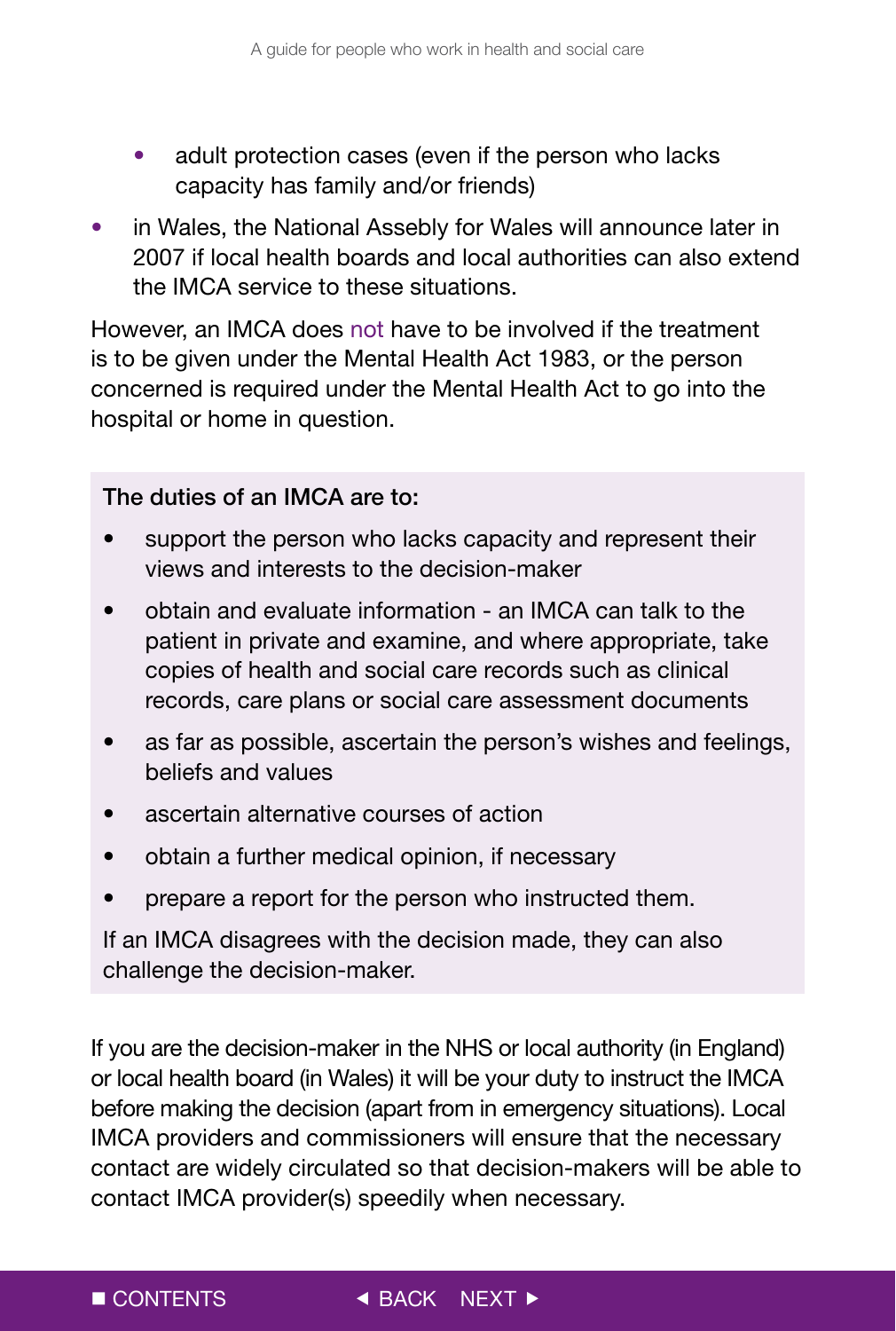### Example:

Jamil is an adult with severe learning disabilities and both his parents have recently died.

Jamil needs heart bypass surgery. This is the first time since his parents died that a decision needs to be made in relation to Jamil and he has no other family and friends or anyone else to represent or support him.

Although he is able to make decisions about his day to day life he lacks capacity to consent to the operation.

An IMCA will therefore be instructed to find out as far as possible Jamil's views and represent them to the doctor who will then decide whether or not it is in Jamil's best interests to go ahead with the operation.

If you need to instruct an IMCA you can get more detailed guidance and information on the IMCA service from:

- The Code of Practice
- The Department of Health IMCA web pages, including information on the IMCA pilots, IMCA Commissioning Guidance, information on IMCA training materials and also guidance on interpreting the regulations extending the IMCA service to accommodation reviews and adult protection cases: www.dh.gov.uk/imca
- IMCA regulations for England which detail the role and functions of the IMCA: www.opsi.gov.uk/si/si2006/20061832.htm www.opsi.gov.uk/si/si2006/20062883.htm
- Draft IMCA regulations for Wales which detail the role and functions of the IMCA: email sarah.austin@wales.gsi.gov.uk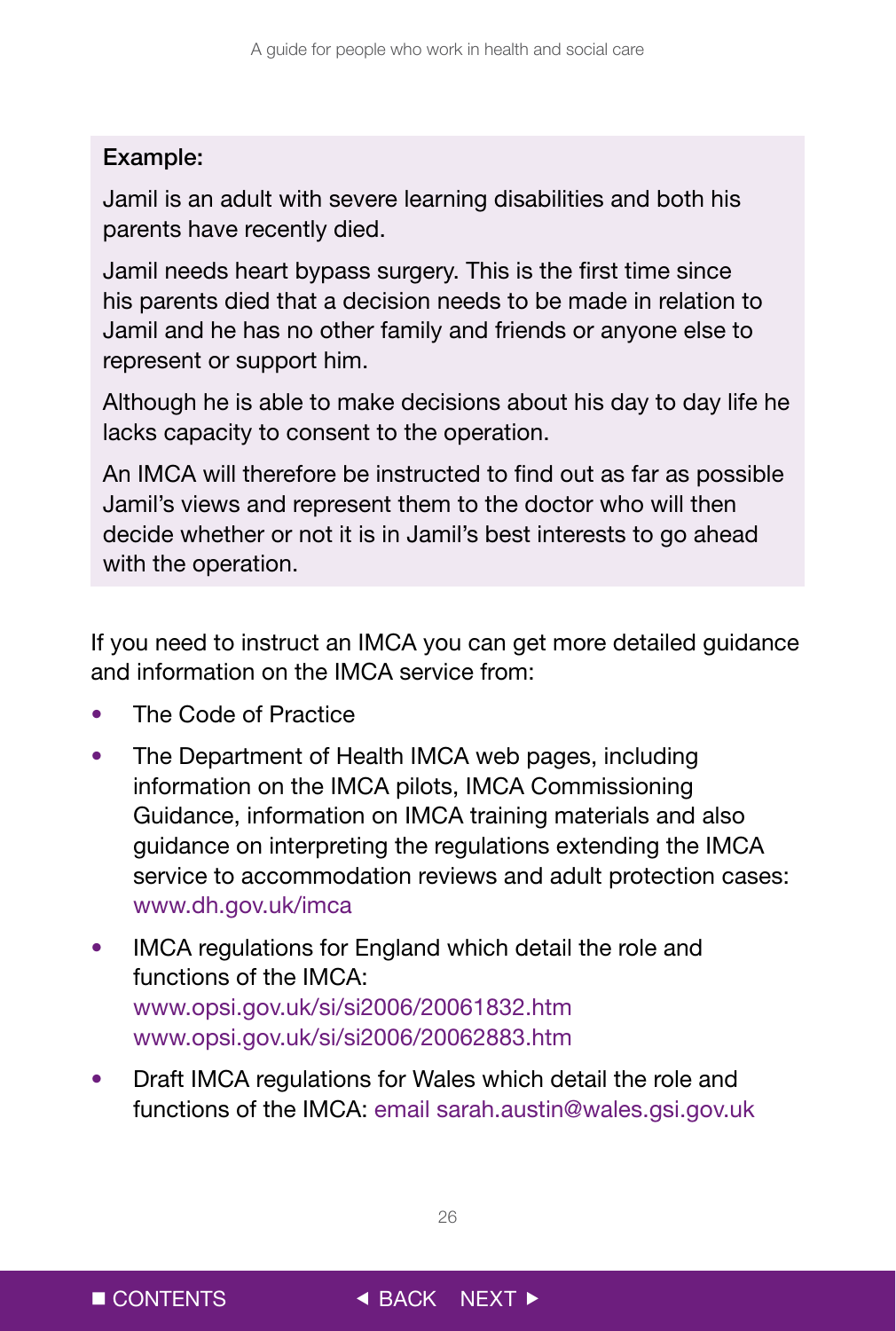# <span id="page-27-0"></span>9. Providing care or treatment to people who lack capacity

### How will the MCA protect you if you work in health and social care?

The MCA provides legal protection from liability for carrying out certain actions in connection with the care and treatment of people who lack capacity to consent, provided that:

- you have observed the principles of the MCA
- you have carried out an assessment of capacity and reasonably believe that the person lacks capacity in relation to the matter in question (part 6)
- you reasonably believe the action you have taken is in the best interests of the person (part 7).

Some decisions that you make could result in major life changes or have significant consequences for the person concerned and these will need particularly careful consideration. For example, a change of residence, perhaps into a care home or nursing home; or major decisions about healthcare and medical treatment.

### Information for people who work in social care

Providing you have complied with the MCA in assessing a person's capacity and have acted in the person's best interests, you will be able to carry out many aspects of a person's personal care without their consent and attract protection from liability in doing so.

Actions concerning a person's care that may attract protection from liability may include:

- helping with washing, dressing or attending to personal hygiene
- help with eating and drinking
- helping people to walk and assistance with transport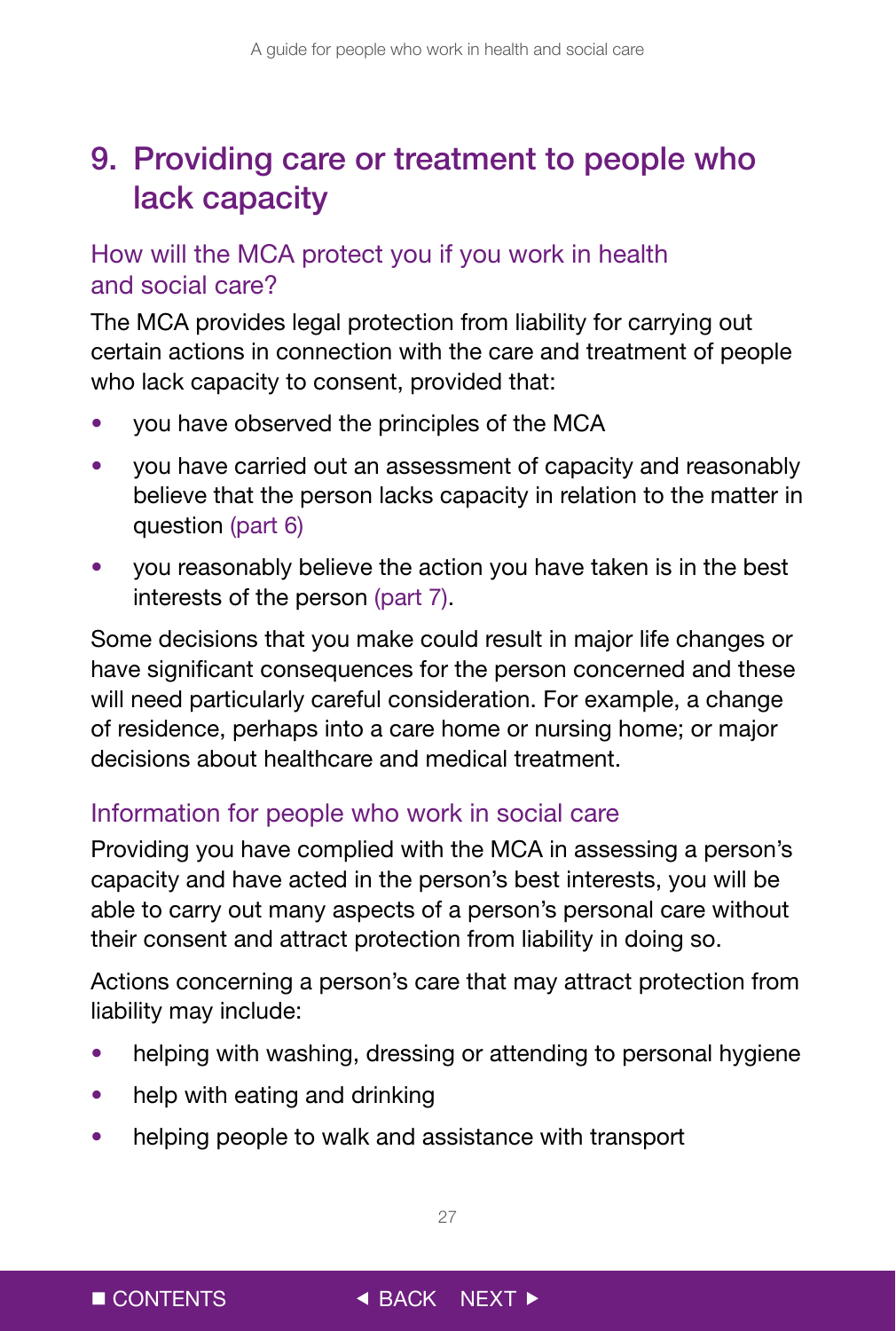- <span id="page-28-0"></span>• help with arranging household services such as power supplies, housework, repairs or maintenance
- acts performed in relation to domiciliary care or other services
- acts performed in relation to other community care services (such as day care, residential accommodation or nursing care)
- acts associated with a change of residence
- acts associated with the person's safety
- acts associated with adult protection procedures.

As such acts may be disputed it will be in your interests to keep a record of the steps taken and the factors considered in doing so. How detailed that will be may vary according to the seriousness of the action.

In emergencies, it will often be in the person's best interests for you to provide urgent care without delay.

### Information for people who work in health care

Providing you have complied with the MCA in assessing a person's capacity and have acted in the person's best interests you will be able to diagnose and treat patients who do not have the capacity to give their consent. For example:

- diagnostic examinations and tests
- assessments
- medical and dental treatment
- surgical procedures
- admission to hospital for assessment or treatment (except for people who are liable to be detained under the Mental Health Act 1983. See part 14 for information on the interface between the MCA and the Mental Health Act 1983)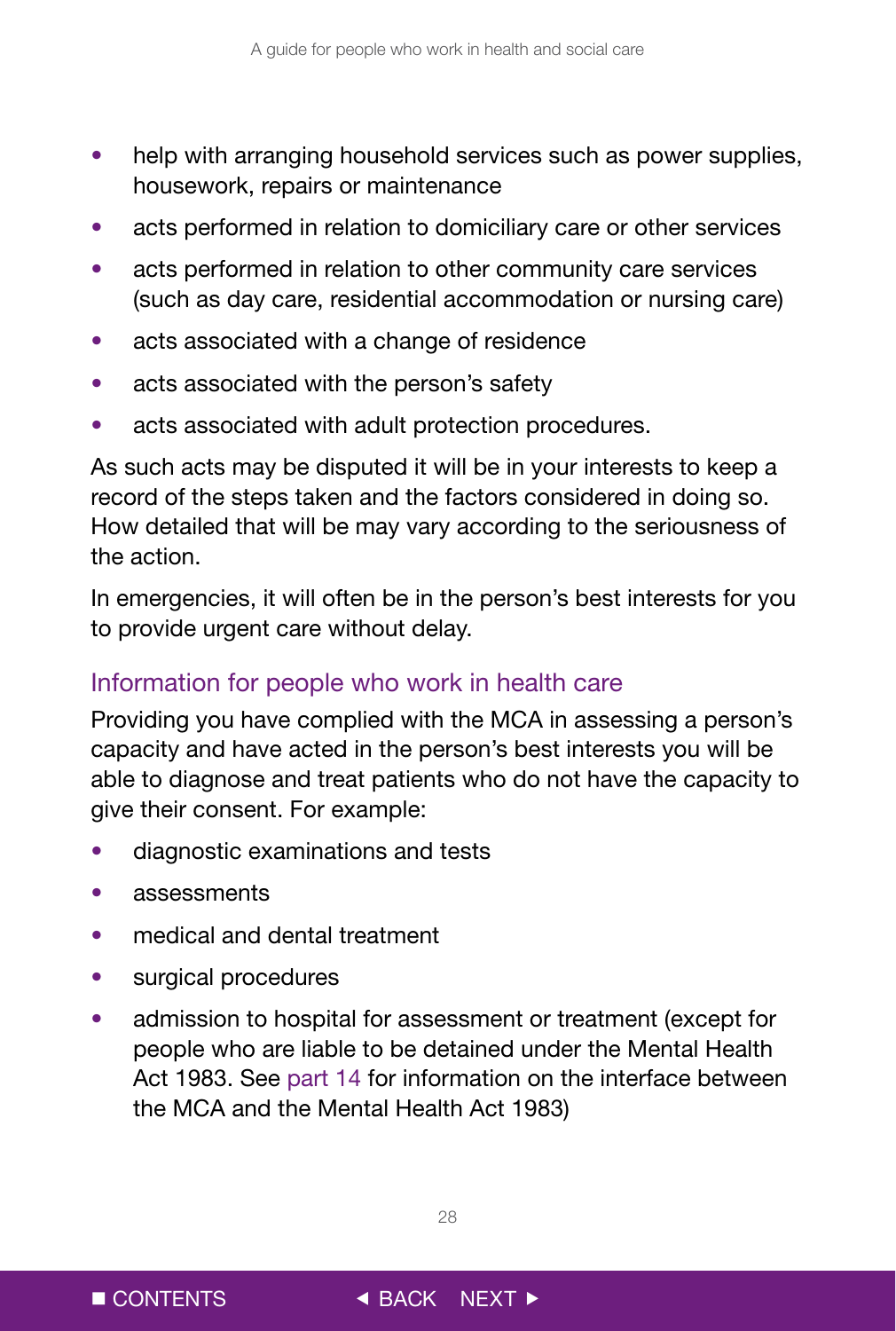- <span id="page-29-0"></span>• nursing care
- emergency procedures (such as cardiopulmonary resuscitation).

It will be important to keep a full record of what has happened. The protection from liability will only be available if you can demonstrate that you have assessed capacity (see part 6), reasonably believe it to be lacking and then acted in what you reasonably believe to be in the person's best interests (see part 7).

In emergencies, it will often be in a person's best interests for you to provide urgent treatment without delay.

As is the situation now, there are some decisions about medical treatment that are so serious that each case should go to the court. For more detailed information you should refer to the Code of Practice.

The Dept of Health's consent guidance and model consent forms will be updated in light of the Mental Capacity Act. More detailed information on this will be available at: www.dh.gov.uk/consent

### The use of restraint

Issues relating to restraint may be of particular concern to you.

Restraint covers a wide range of actions, including the use, or threat, of force to do something that the person concerned resists, for example by using cot sides or confining people's movements or a restriction of his or her liberty of movement (falling short of a restriction that would deprive them of their liberty).

The MCA identifies two additional conditions which must be satisfied in order for protection from liability for restraint to be available:

- You must reasonably believe that it is necessary restrain the person who lacks capacity in order to prevent them coming to harm.
- Any restraint must be reasonable and in proportion to the potential harm.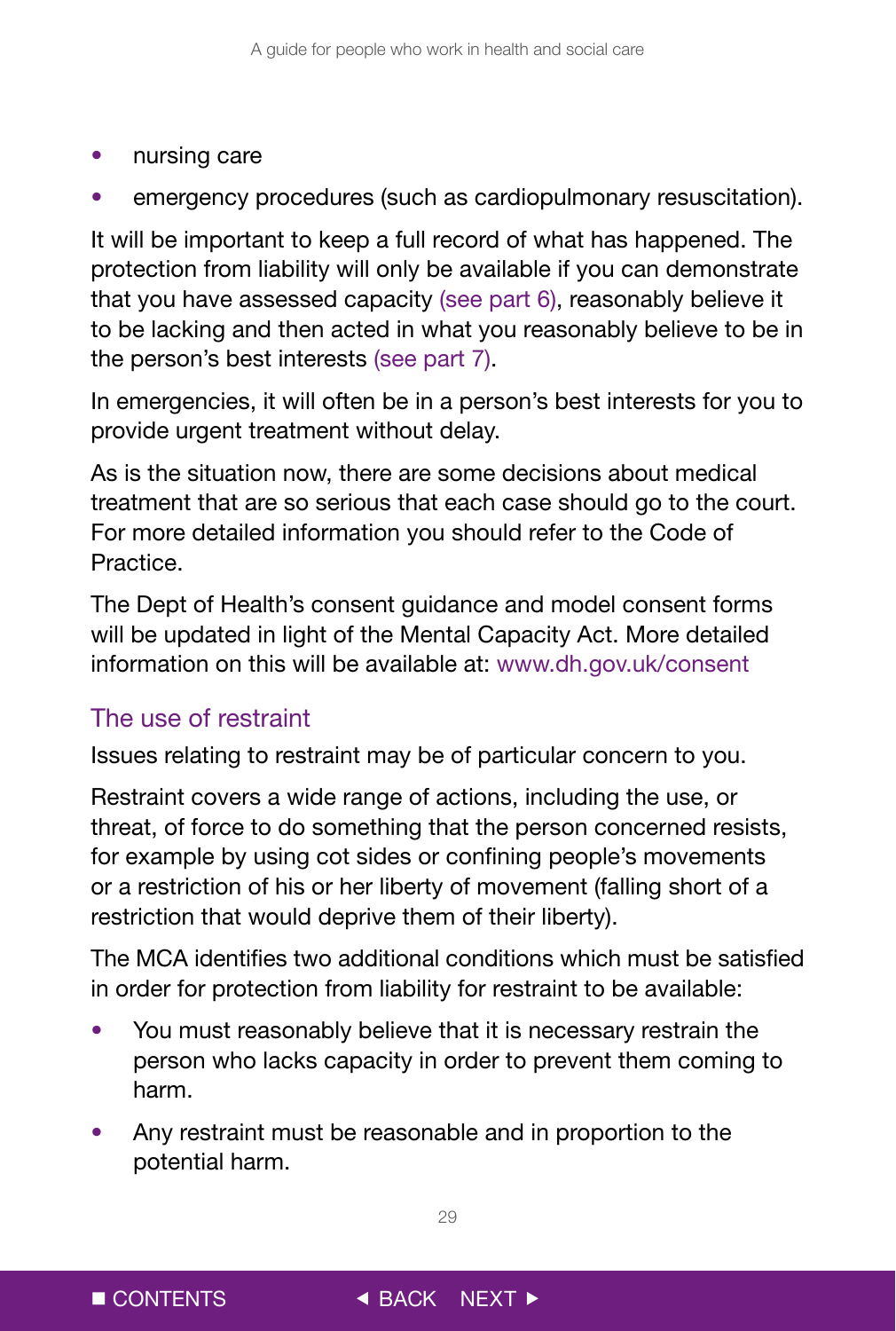<span id="page-30-0"></span>Using excessive restraint could leave you liable to a range of civil and criminal penalties. For instance, it may be necessary to accompany someone when going out because they cannot cross roads safely, but it may be unreasonable for you to stop them from going outdoors all together.

### The Bournewood Safeguards

Bournewood is the name of a hospital where a man with autism who did not have capacity to consent to being in hospital was detained. His detention was challenged and the European Court of Human Rights found that he had been deprived of his liberty unlawfully.

In response to the Bournewood Case the Government plans to amend the MCA to introduce the 'Bournewood' safeguards and procedures for people who lack the capacity to makedecisions about their care, and are deprived of their liberty, in their own best interests. This will apply to people in hospitals and care homes.

For more information you should read the Department of Health's briefing sheet on the proposed Bournewood provisions. You can find it at: www.dh.gov.uk/assetRoot/04/13/68/45/04136845.pdf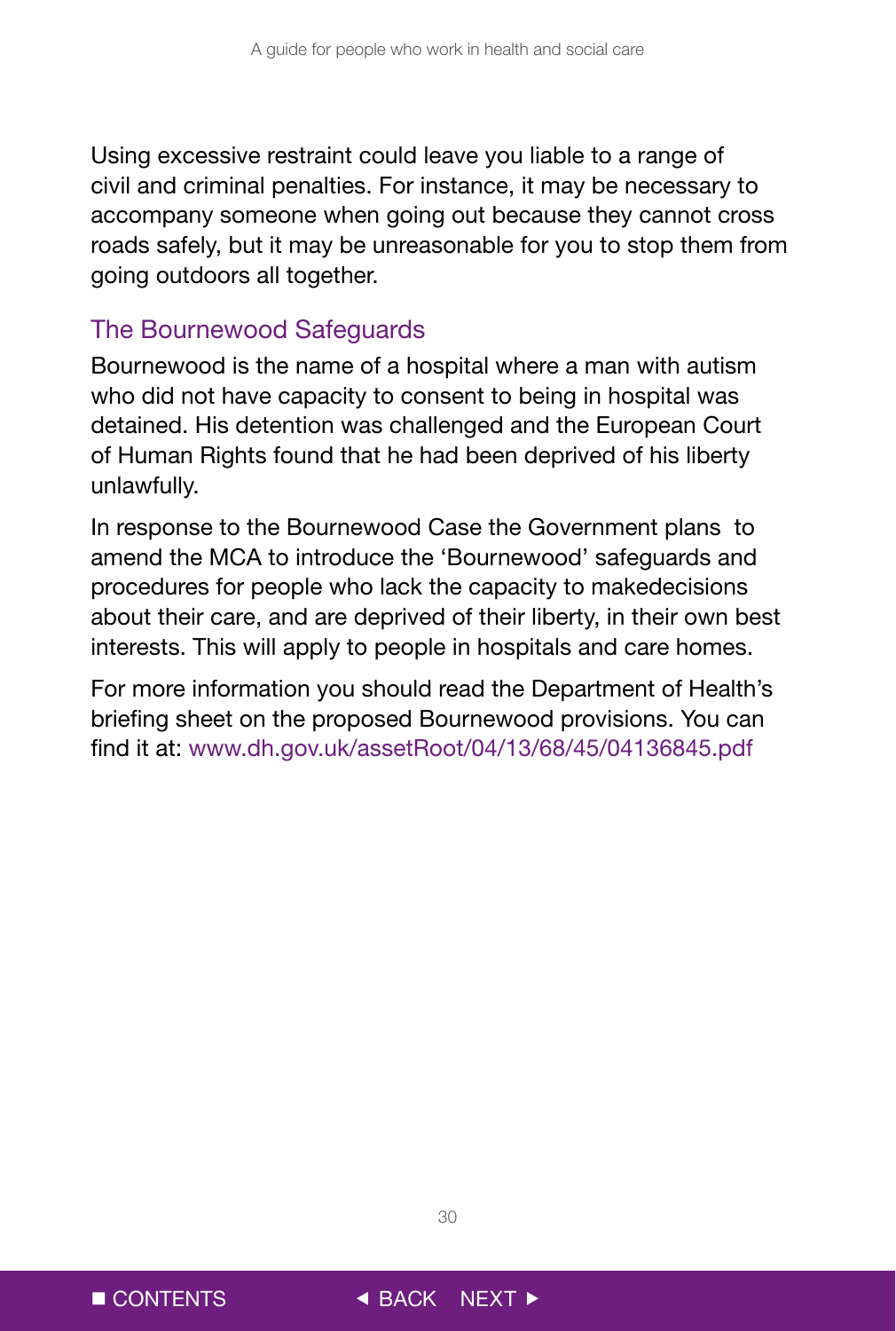### <span id="page-31-0"></span>Protecting people who lack capacity from ill-treatment or wilful neglect

The MCA will introduce a new criminal offence of ill treatment or wilful neglect of a person who lacks capacity which will come into force in April 2007. This is intended to deter people from abusing, ill-treating or neglecting people who lack capacity. If convicted, people can be imprisoned or fined.

The offence could potentially cover restraining someone unreasonably against their will, failure to provide adequate care, and also the more commonly understood types of abuse such as financial, sexual, physical and psychological abuse.

This offence will apply to a person who:

- has the care of a person who lacks capacity
- is an attorney appointed under a LPA or EPA
- is a deputy appointed for the person by the court.

You will need to have full knowledge of this as you carry out your duties. In keeping with good practice in health and social care, you should keep records showing that you have followed the Code of Practice.

Whilst the majority of people who are involved in the care of vulnerable people are entirely trustworthy, everyone should be alert to signs of abuse and take swift action to prevent or stop it. If you think someone is being abused or ill-treated you should contact the police or your Social Services Department's adult services who will deal with it under local adult protection procedures.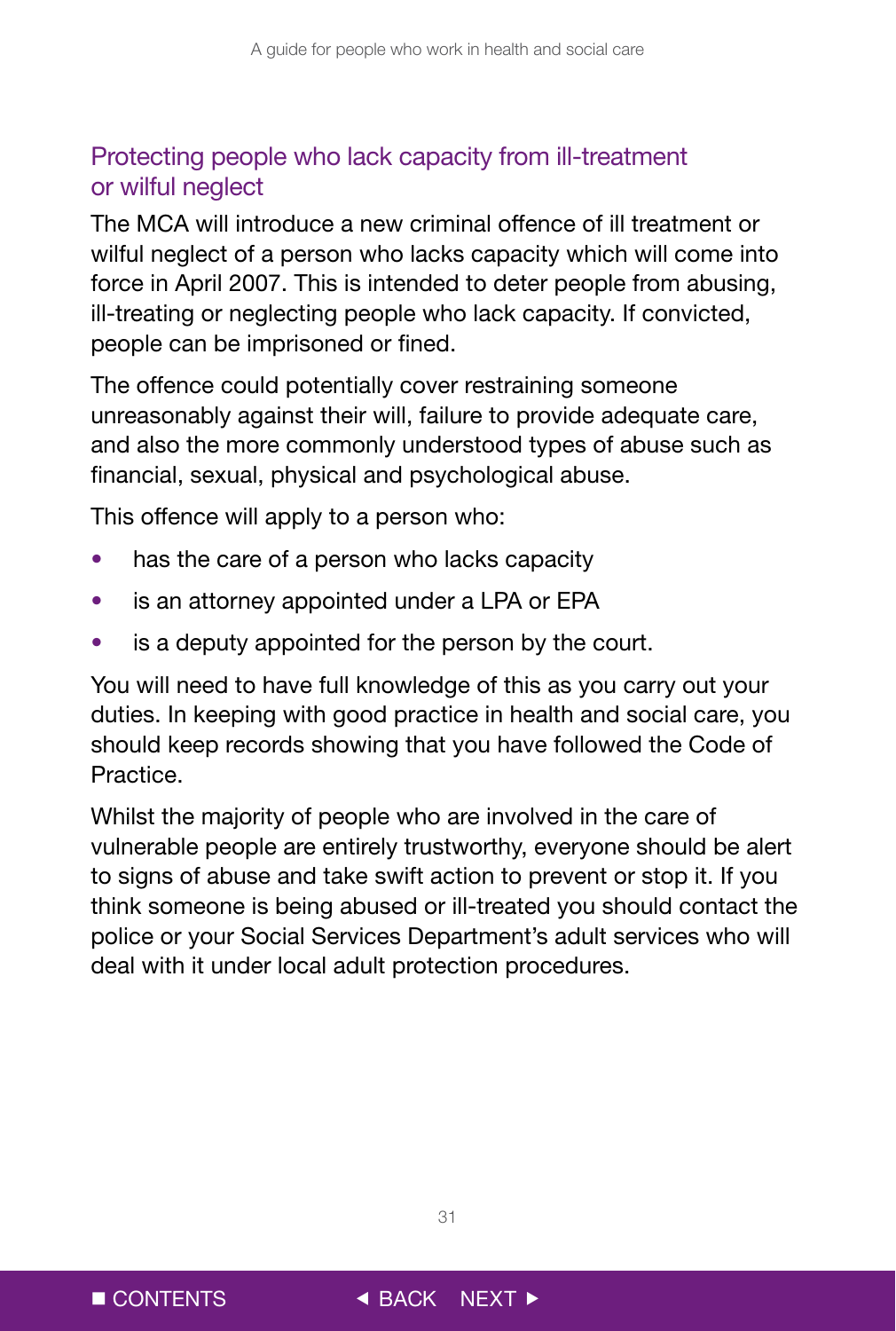# <span id="page-32-0"></span>10. Providing care or treatment for people who have planned ahead

The MCA will have far reaching effects for people who work in health and social care because it extends the ways in which people using services can plan ahead for the time when they may lack capacity. These are Lasting Powers of Attorney (LPAs), advance decisions to refuse treatment, and written statements of wishes and feelings.

If you are providing care or treatment for someone who lacks capacity these may be very helpful in deciding what to do. If you are working with people who have capacity, or who have fluctuating capacity (such as people with mental health problems) it may be helpful for you to explain to them these ways of planning ahead for a time when they may lack capacity.

Providing care or treatment for people who have planned ahead is a very complex area and it is advisable to refer to the Code of Practice for more detailed guidance.

### Lasting Powers of Attorney (LPAs)

The MCA introduces a new form of power of attorney which will allow people over the age of 18 to formally appoint one or more people to look after their health, welfare and/or financial decisions, if at some time in the future they lack the capacity to make these decisions for themselves. The person making an LPA will be called the donor. The power which is given to someone else is called a Lasting Power of Attorney (LPA) and the person(s) appointed will be known as an attorney(s). The LPA will give the attorney authority to make decisions on behalf of the donor and the attorney will have a duty to act or make decisions in the best interests (principle 4) of the person who has made the LPA.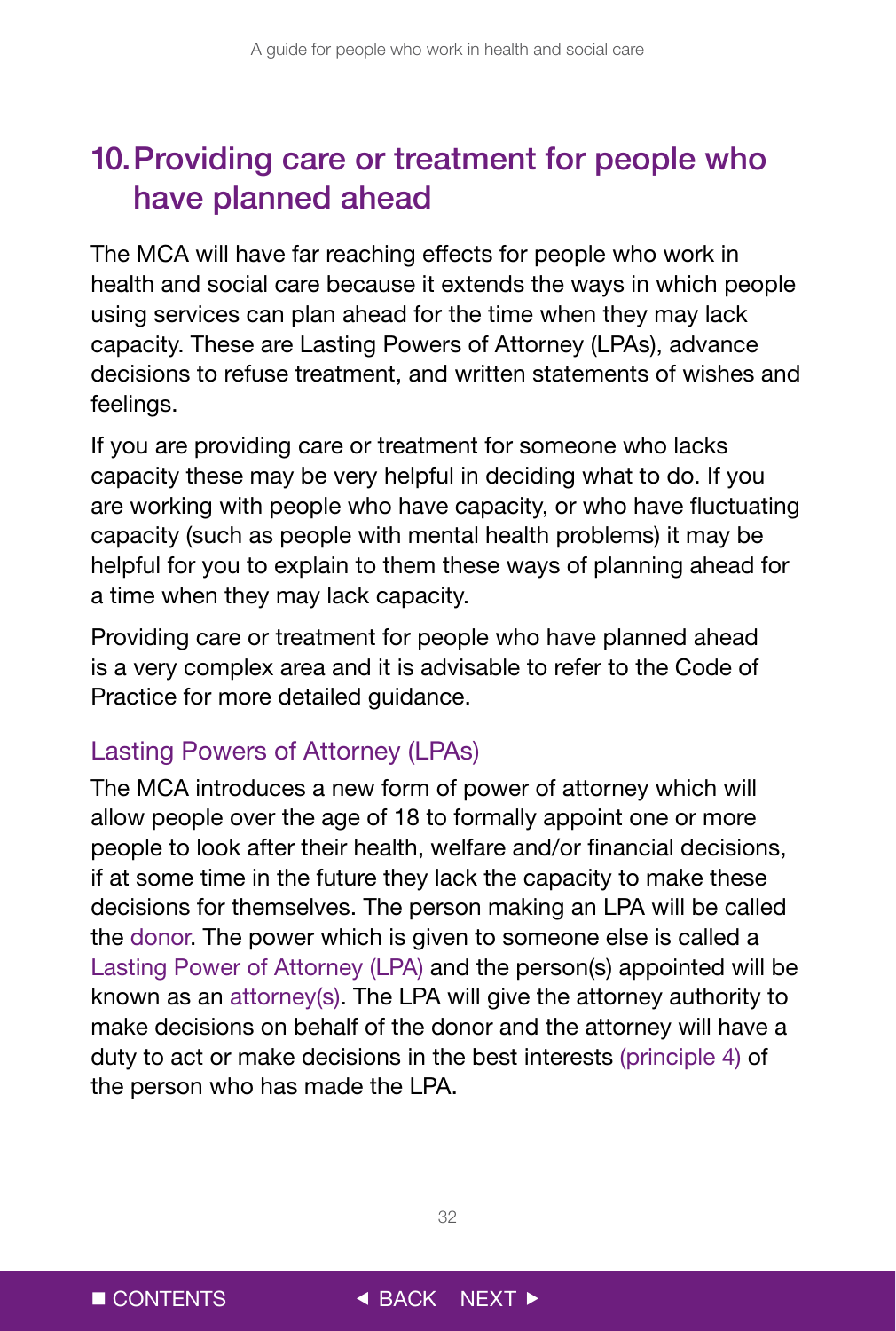#### There will be two different types of LPA:

- 1 A personal welfare LPA is for decisions about both health and personal welfare
- 2 A property and affairs LPA is for decision about financial matters

### Important facts about LPAs

- The introduction of the LPA for property and affairs will mean that no more Enduring Powers of Attorney (EPA) can be made from October 2007, but the MCA makes transitional provisions for existing EPAs to continue whether they are registered or not. This means that pre-existing EPAs can continue to be used post October 2007 (whether registered or not) and can continue to be registered post October 2007.
- When a person makes an LPA they must have the capacity to understand the importance of the document and the power they are giving to another person.
- Before an LPA can be used it must be registered with the Office of the Public Guardian (part 12). This is vital, without registration an LPA cannot be used at all.
- An LPA for property and affairs can be used when the donor still has capacity unless the donor specifies otherwise.
- A personal welfare attorney will have no power to consent to, or refuse treatment, at any time or about any matter when the person has the capacity to make the decision for himself or herself.
- If the person in your care lacks capacity and has created a personal welfare LPA, the attorney will be the decision-maker on all matters relating to the person's care and treatment. Unless the LPA specifies limits to the attorney's authority the attorney will have the authority to make personal welfare decisions and consent to or refuse treatment (except lifesustaining treatment) on the donor's behalf. The attorney must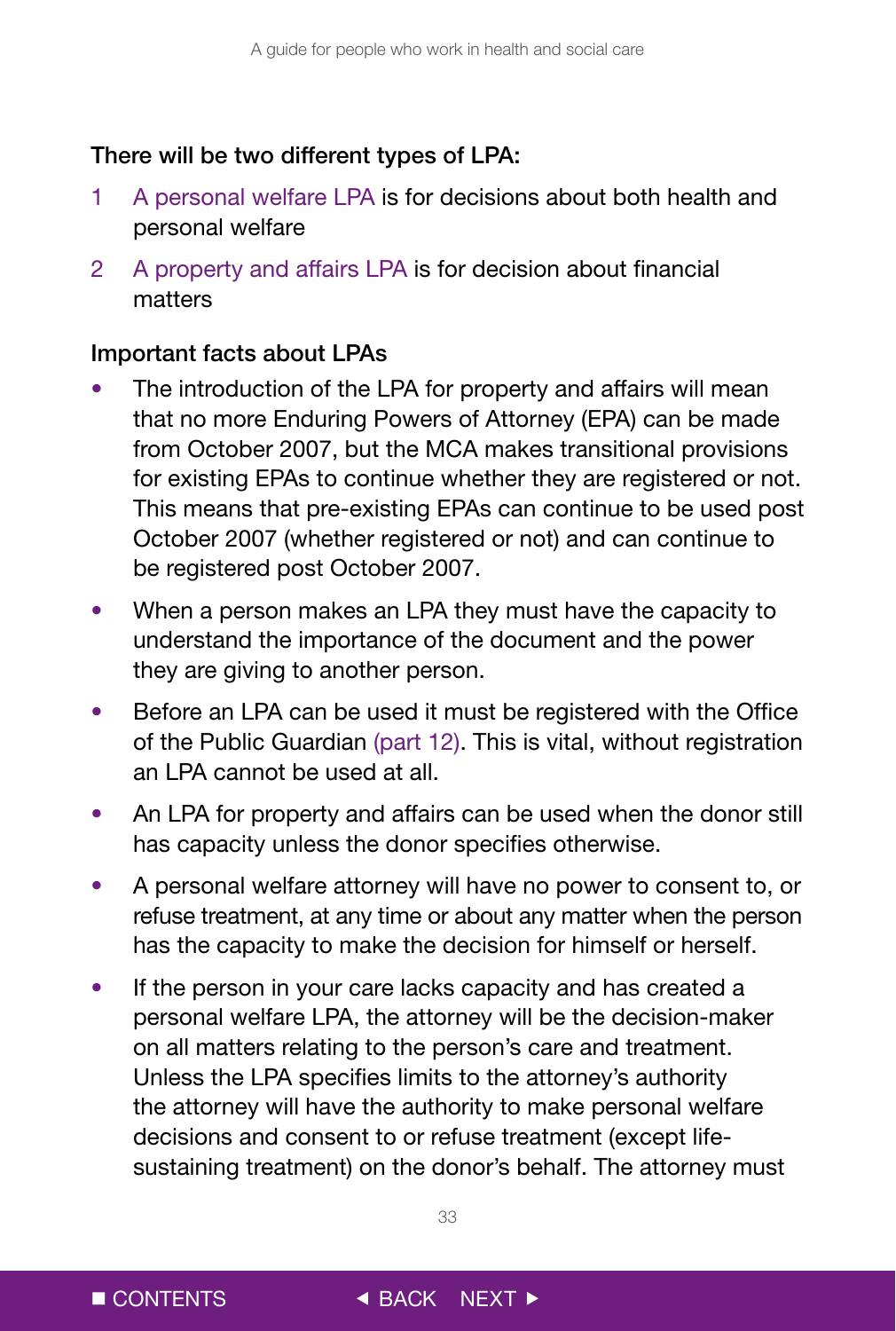make these decisions in the best interests of the person lacking capacity (principle 4) and if there is a dispute that cannot be resolved, e.g. between the attorney and a doctor, it may have to be referred to the Court of Protection.

- If the decision is about life-sustaining treatment, the attorney will only have the authority to make the decision if the LPA specifies this.
- If you are directly involved in the care or treatment of a person who lacks capacity, you should not agree to act as their attorney other than in exceptional circumstances, for instance, if you are the only close relative of the person.
- It is important to read the LPA if it is available to understand the extent of the attorney's power.

#### Example:

Martin has recently been diagnosed as being in the very early stages of Alzheimer's disease.

He wants to make sure that if he lacks capacity in the future his personal values and preferences are taken into account when a decision is made on his behalf. He decides to appoint his daughter as a welfare attorney to make any personal welfare decisions that he loses capacity to make herself. He talks through things which are important to him such as wanting to stay near his friends, and to be able to go into a care home that allows pets. His daughter then registers the LPA.

If in the future Martin lacks capacity to decide where he should live, his daughter will have the authority to make this decision as his personal welfare attorney. She will be able to take account of the things that her father has stated when considering what would be in his best interests.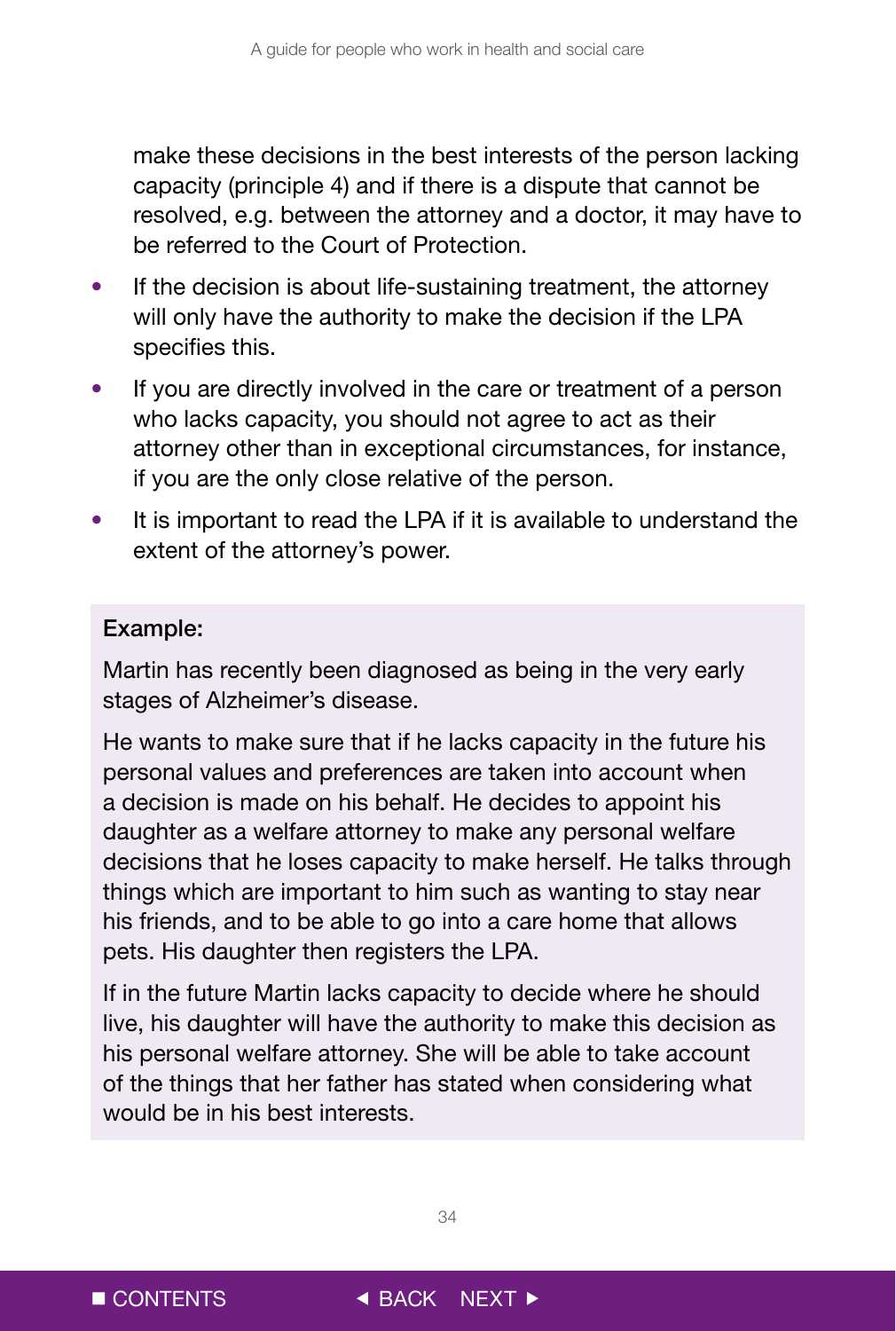#### <span id="page-35-0"></span>Advance decisions to refuse treatment

Sometimes people have clear views about what types of treatment they don't want to have and would not consent to. An advance decision allows them to express these views clearly, before they lose capacity. Advance decisions, also called advance directives or 'living wills' can currently be made under common law and the Mental Capacity Act puts them on a statutory footing. It also explains what is required in law for an advance decision to be valid and applicable and introduces new safeguards.

An advance decision is where a person aged 18 or over may set out what particular types of treatment they would not want to have and in what circumstances, should they lack the capacity to refuse consent to this treatment for themselves in the future. It can be about any treatment even if it may result in the person's death and if it is valid and applicable it must be followed as it is legally binding and has the same force as when a person with capacity refuses treatment (see below for the requirements for advance decisions). An advance decision does not need to be in writing, except for decisions relating to life-sustaining treatment (see below) but it is helpful if it is.

#### What are the requirements for advance decisions?

The MCA introduces a number of rules people must follow when making an advance decision. If you are making a decision about treatment for someone who is unable to consent to it, you must be satisfied that the advance decision exists, is valid and applicable to the particular treatment in question.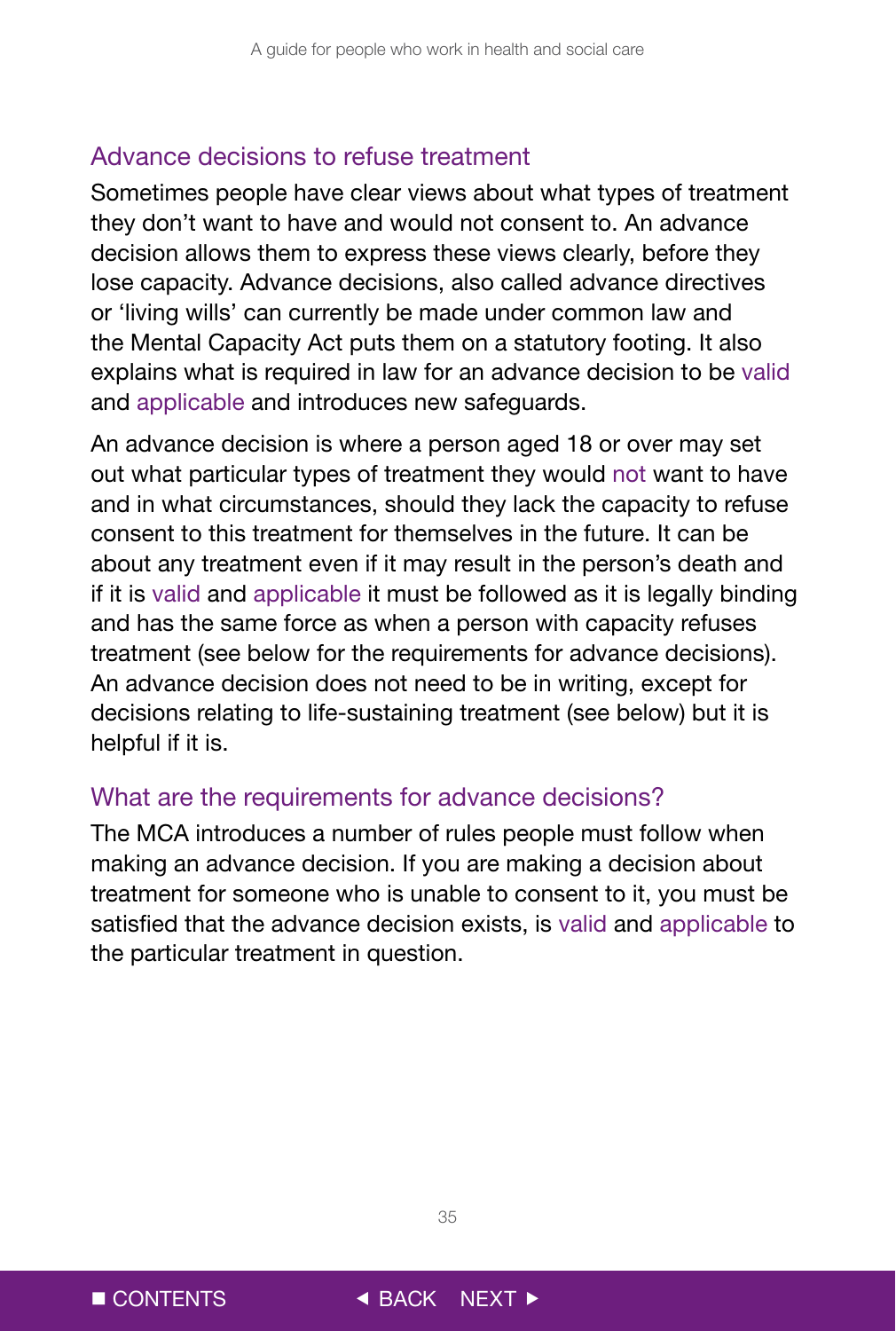<span id="page-36-0"></span>The following list gives a very brief summary of some of the main requirements for advance decisions (if you are involved in such a decision you should consult the Code of Practice):

- It must be valid. The person must not have withdrawn it, or overridden it by making an LPA that relates to the treatment in the advance decision (see part 10), or acted in a way that is clearly inconsistent with the advance decision.
- It must be applicable to the treatment in question. It should clearly refer to the treatment in question (detailed medical terms do not have to be used) and it should explain which circumstances the refusal refers to. If there have been changes in circumstances which there are reasonable grounds for believing would have affected a person's advance decision when they made it, then it may not be applicable.

You should also note that:

- where people are detained under the Mental Health Act 1983 and can therefore be treated for mental disorder without their consent, they can also be given such treatment despite having an advance decision to refuse the treatment
- people cannot make an advance decision to ask for medical treatment - they can only say what types of treatment they would refuse
- people cannot make an advance decision to ask for their life to be ended.

If you are satisfied that the decision is both valid and applicable then you will have to abide by that decision.

### Advance decisions to refuse life-sustaining treatment

The MCA sets out additional formalities for advance decisions that refuse life-sustaining treatment.

An advance decision to refuse life-sustaining treatment must fulfil the following additional requirements: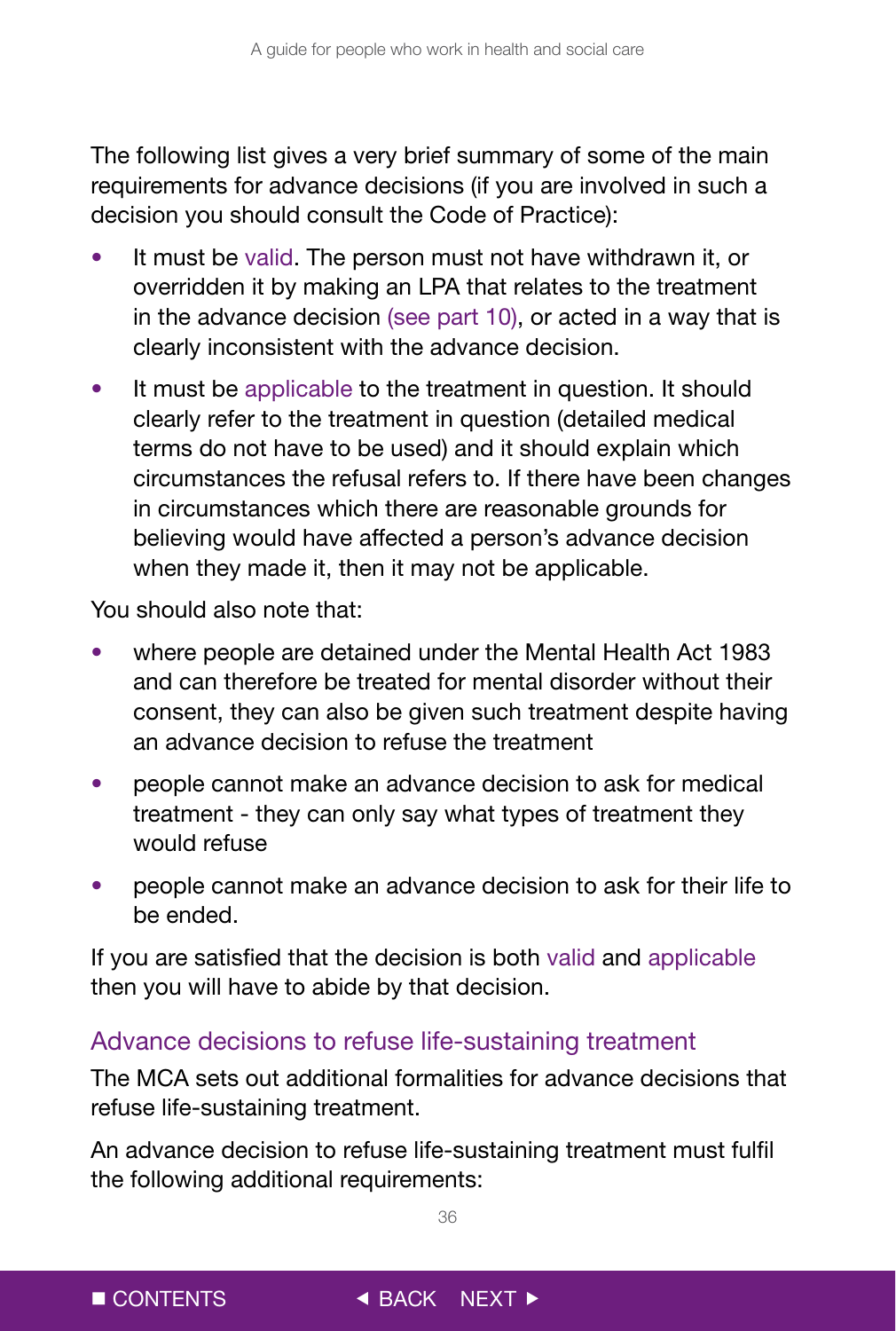- It must be in writing, which includes being written on the person's behalf or recorded in their medical notes.
- It must be signed by the maker in the presence of a witness who must also sign the document. It can also be signed on the maker's behalf at their direction if they are unable to sign it for themselves.
- It must be verified by a specific statement made by the maker. either included in the document or a separate statement, that says that the advance decision is to apply to the specified treatment even if life is at risk. If there is a separate statement this must also be signed and witnessed.

#### Example:

Ike has witnessed a friend die of cancer. He decides that he would not wish to receive chemotherapy or radiotherapy if he became seriously ill and was close to dying. Ike is concerned that if he is unable to make a decision, the doctors may make it for him.

So he makes an advance decision stating that in the future if he becomes ill he does not want to receive chemotherapy or radiotherapy. His advance decision includes a written statement confirming that he does not want chemotherapy or radiotherapy even if his life is at risk. Ike signs the advance decision and his close friend witnesses the signature.

The advance decision must be followed if and when it becomes relevant and the doctor is satisfied that it is valid and applicable.

Providing care or treatment for people who have made advance decisions is a complex area and it is advisable to refer to the Code of Practice for more detailed guidance.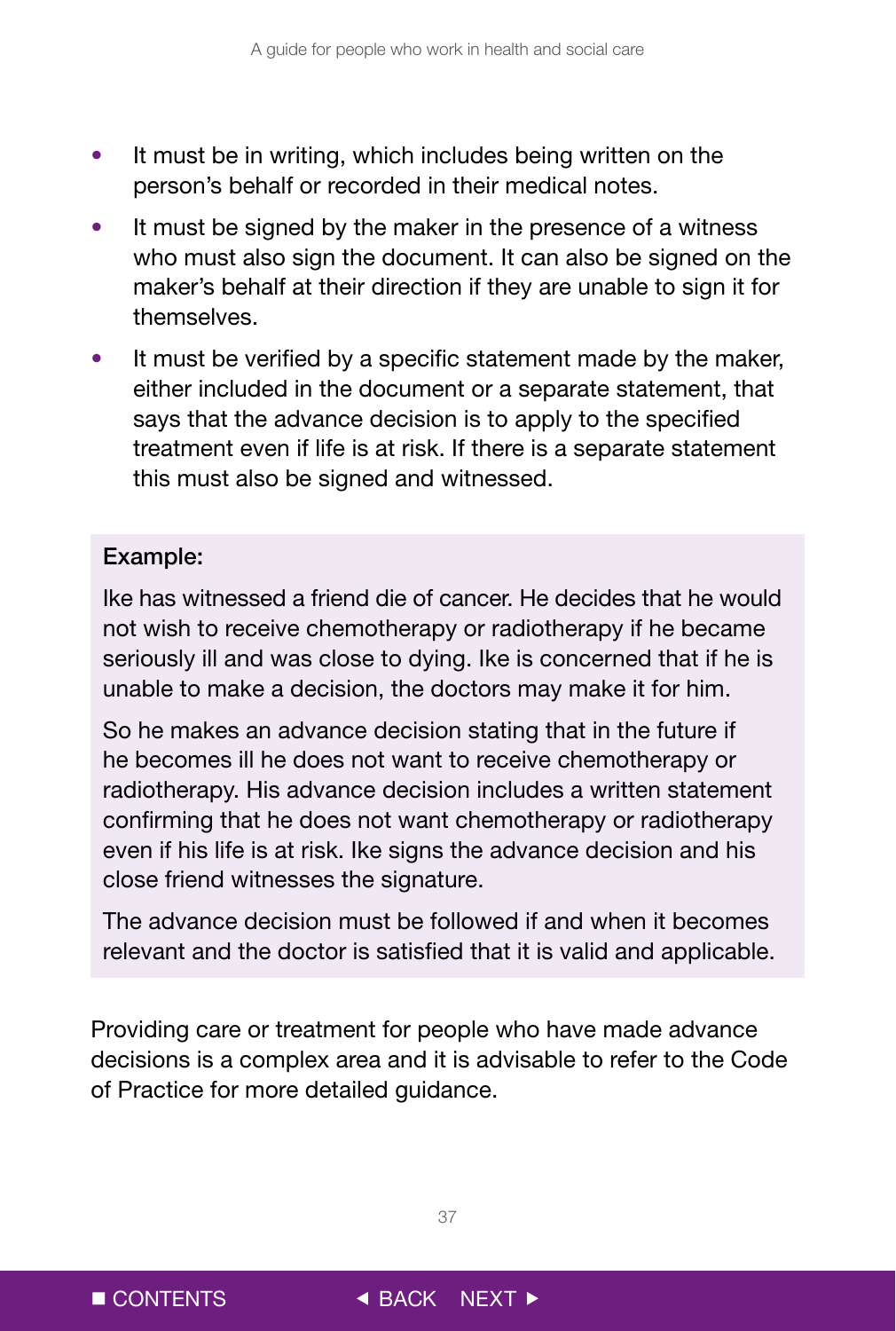### <span id="page-38-0"></span>Conscientious objection

You will not have to act on an advance decision if you object to it on religious or moral grounds.

You must make this known as soon as possible and arrangements must be made for the management of the patient's care to be transferred to another health professional.

### Liability of people who work in health and social care

You will not incur liability for providing treatment in a patient's best interests if, having taken reasonable steps, you do not know or are not satisfied that a valid and applicable advance decision exists. If you are satisfied that an advance decision exists which is valid and applicable, then not to abide by it could lead to a legal claim for damages or a criminal prosecution for assault.

If you reasonably believe that there is a valid and applicable advance decision then you will not be held liable for the consequences of abiding by it and not providing treatment. You should clearly record how you came to your conclusions.

### Disputes and disagreements about advance decisions

You will have to form a view about whether or not an advance decision is valid and applicable and you should refer to the Code of Practice for more detailed guidance particularly if there is a disagreement.

If there is a dispute or difficulty, then you should consider mediation or the matter could be referred to the Court of Protection by you or a relative, carer or a close friend of the patient.

### Dealing with advance decisions that are made before October 2007

People can already make advance decisions sometimes known as a 'living will'. If any of the people you provide care or treatment for have already got an advance decision, you should suggest that they check that it meets the new rules that the MCA sets out to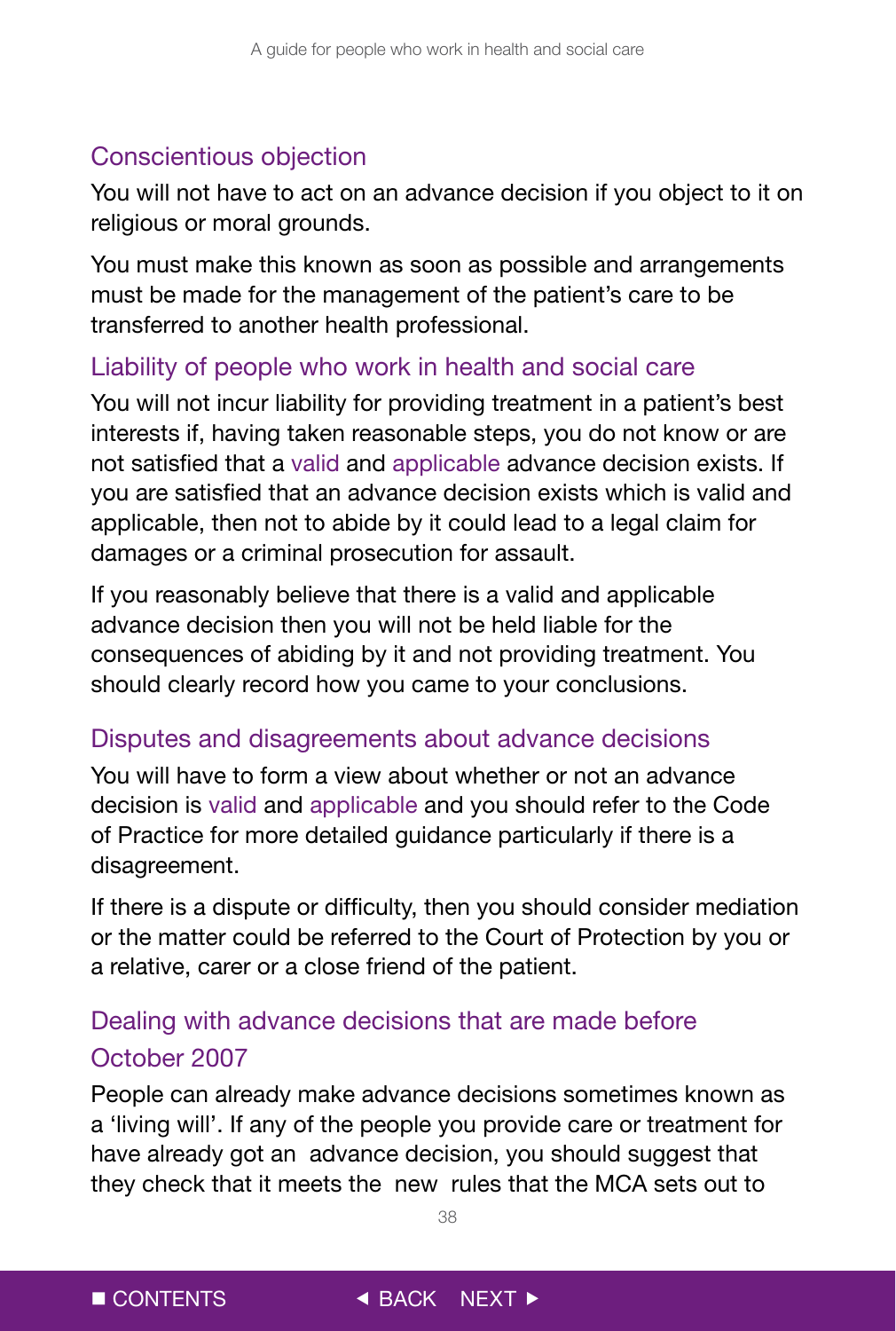<span id="page-39-0"></span>ensure that it is valid and applicable when the MCA comes into force. If the person has already lost capacity then the advance decision may still be binding. More detailed guidance on this will be available at: www.dh.gov.uk/consent

### Statements of wishes and feelings and beliefs and values

Sometimes people will want be able to write down or tell people about their wishes and preferences about future treatment and care and explain their feelings or values that govern how they make decisions.

These statements can be about anything, including personal preferences such as having a shower rather than a bath, or wanting to sleep with the light on. Such statements can request certain types of treatment, which you must consider carefully, in particular if they have been written down.

#### Example:

Khalid is vegetarian and has a degenerative condition. He wants to make sure that if he lacks mental capacity and needs people to help him with daily tasks they take into account his personal beliefs. He therefore writes down a statement explaining that he only wishes to receive vegetarian food. Khalid asks for the statement to be filed with his health records so that in the future, if he can no longer make and communicate his own decisions, he receives food in line with his wishes.

When you are assessing what treatment or care is in a person's best interests you will have to take these statements into account. However, your final decision must always be based on your assessment of what is in the person's best interests and your professional judgement of what is clinically necessary or appropriate. If this is different to what they have said in their statement of wishes and feelings you should keep a record of this and be prepare to justify your decision if challenged.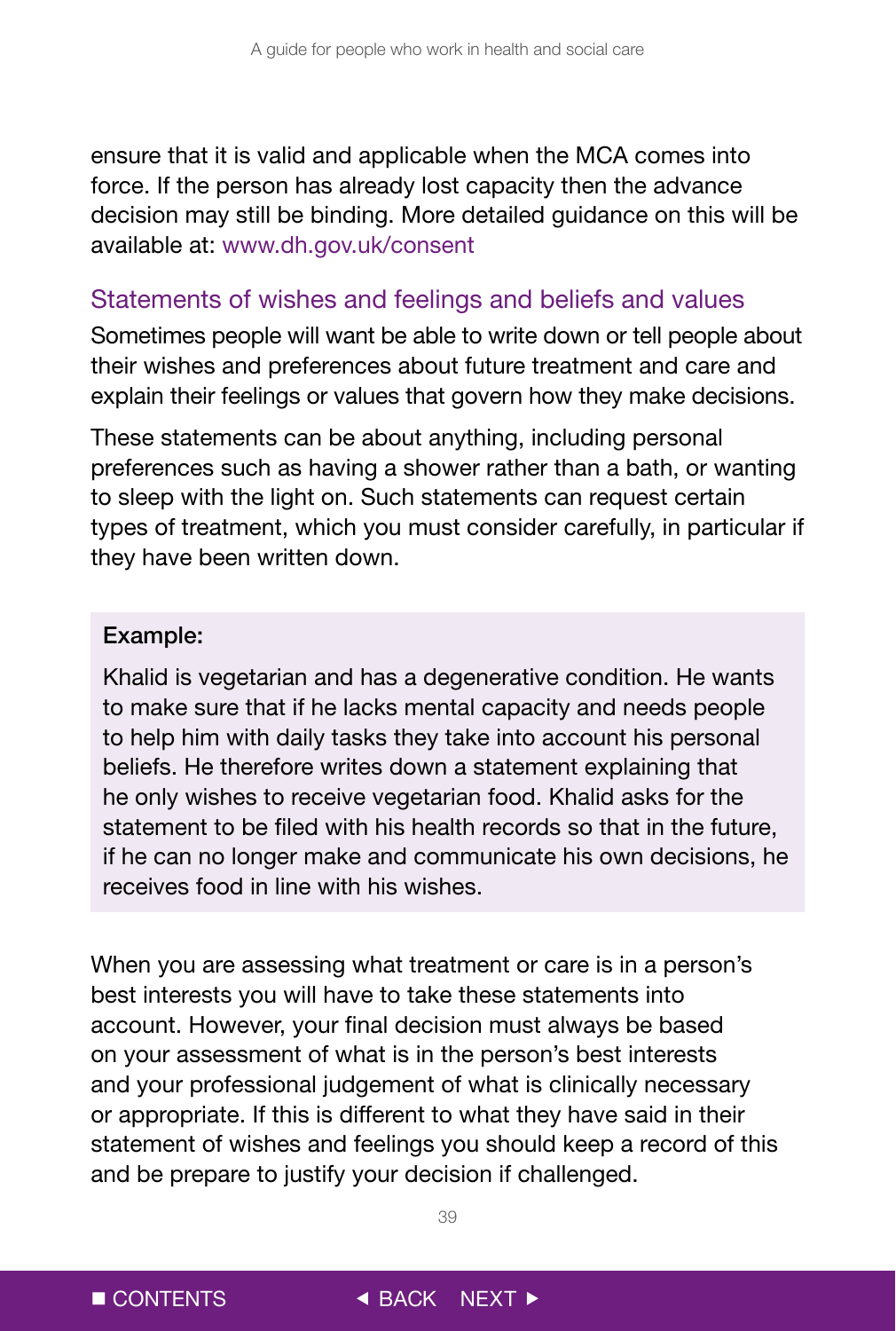# <span id="page-40-0"></span>11. Confidentiality and record keeping

## **Confidentiality**

You are required to maintain confidentiality with regard to information about the people in your care. Personal information should not be disclosed unless:

- the person agrees
- there is a legal obligation to do so
- there is an overriding public interest.

Where a person lacks capacity the Mental Capacity Act test of 'best interests' may also justify disclosure (see part 7).

An assessment of capacity may require the sharing of information amongst health and social care workers. If a person lacks capacity to consent to disclosure then you must work out whether it would in their best interests (see part 7) to disclose the information. Only as much information as necessary should be divulged.

Where an attorney under a personal welfare LPA has been appointed they will determine if information can be disclosed and you must normally consult with them before sharing any information. Where it is not possible to consult, for example, because urgent treatment is necessary, you must act in the patient's best interests and advise the attorney of any action taken as soon as practicable.

Disclosure of, and access to, information can be complex. The Information Commissioner has issued guidance on the Data Protection Act 1998 and the Mental Capacity Act does not change or substitute this. Also, professionals and organisations have their own codes of conduct, policies and procedures about confidentiality. These are supported by experts such as Information/ Data Protection Officers in Social Services and Caldicott Guardians in NHS organisations.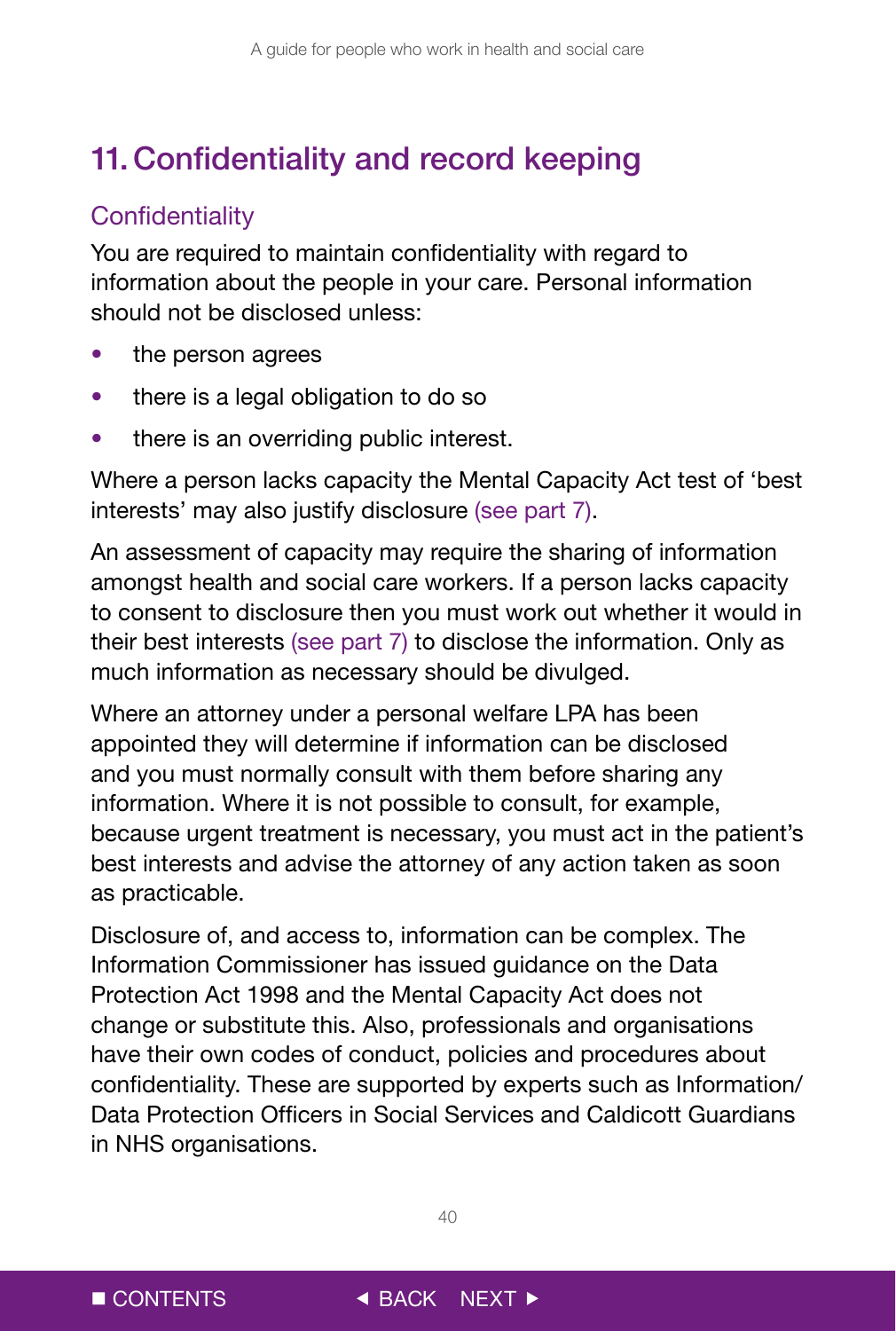<span id="page-41-0"></span>For more detailed guidance and sources of information on confidentiality, you should go to:

- Guidance on the Data Protection Act 1998 www.ico.gov.uk
- NHS Code of Practice on confidentiality and information on Caldicott Guardians www.dh.gov.uk (search under 'patient confidentiality')
- You should also refer to any codes of conduct or procedures on confidentiality that your workplace has.

### Record keeping

As a person who works in health or social care you will need to record accurately the decisions you make about the assessment of mental capacity, and the determination of best interests.

The decisions may be recorded in the:

- Care plan
- Nursing records
- Medical records
- Social work records
- Other health and social care records
- Other notes and records such as those kept by social workers, therapists or care assistants.

You should remember that the records you keep might in the future be referred to if there is a dispute or as part of legal proceedings.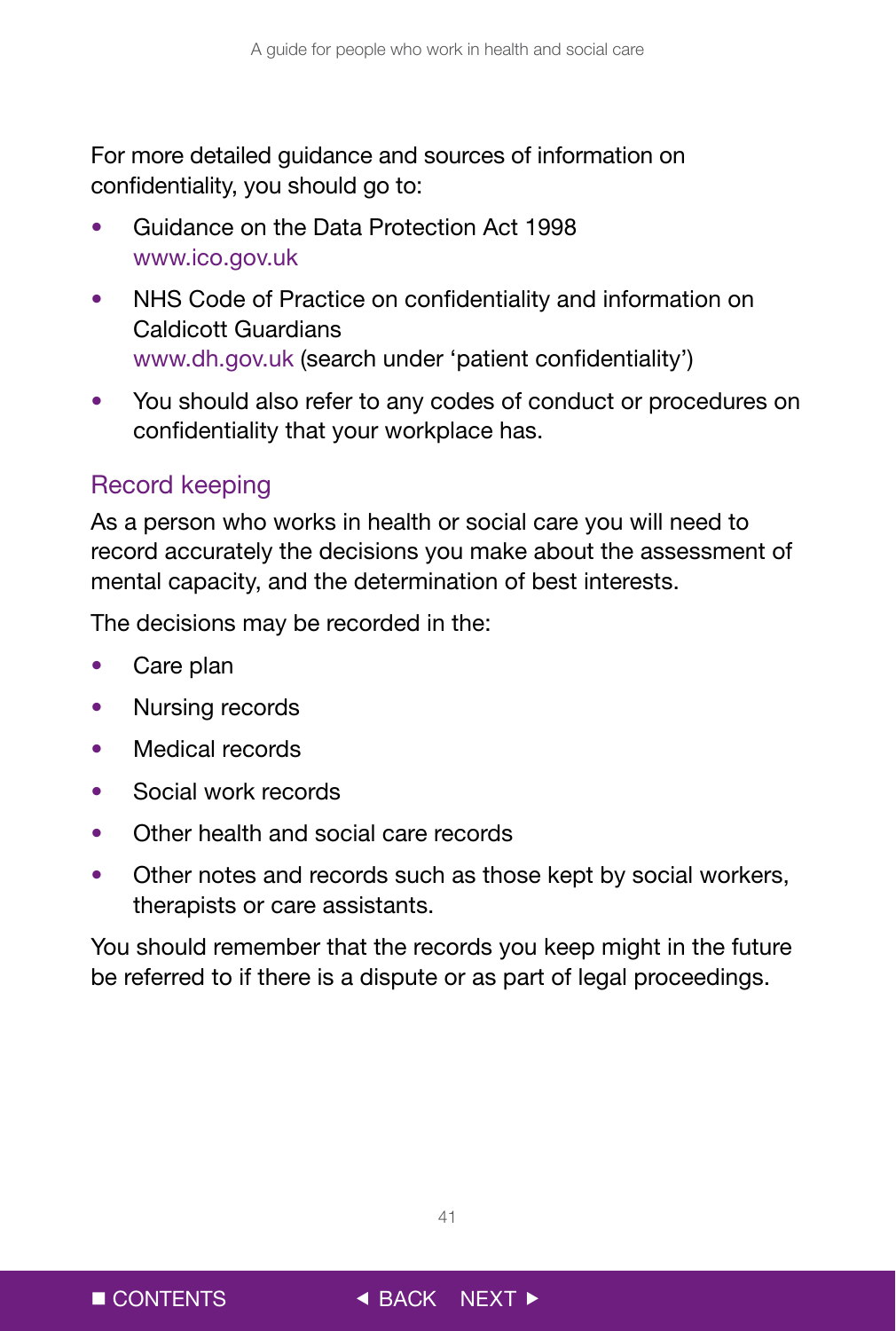# <span id="page-42-0"></span>12. New public bodies and services created by the Mental Capacity Act 2005

The MCA creates a new court and a new public official to protect people who lack capacity and to supervise and support those making decisions on their behalf.

## Court of Protection and deputies

The existing Court of Protection will be replaced by a new Court of Protection which will be a specialist court and will deal with all issues related to the MCA. It will deal with decisions concerning both the property and affairs and the health and welfare of people who lack capacity. It will be particularly important in resolving complex or disputed cases, for example, about whether someone lacks capacity or what is in their best interests. In specific situations, the Court of Protection will also be able to consider cases relating to children who are under 16, for example when longer term decisions need to be made about their financial affairs.

The Court of Protection will have the power to:

- make declarations about whether or not a person has capacity to make a particular decision
- make decisions on serious issues about healthcare and treatment
- make decisions about the property and financial affairs of a person who lacks capacity
- appoint deputies to have ongoing authority to make decisions
- make decisions in relation to Lasting Powers of Attorney (LPAs) and Enduring Powers of Attorney (EPAs).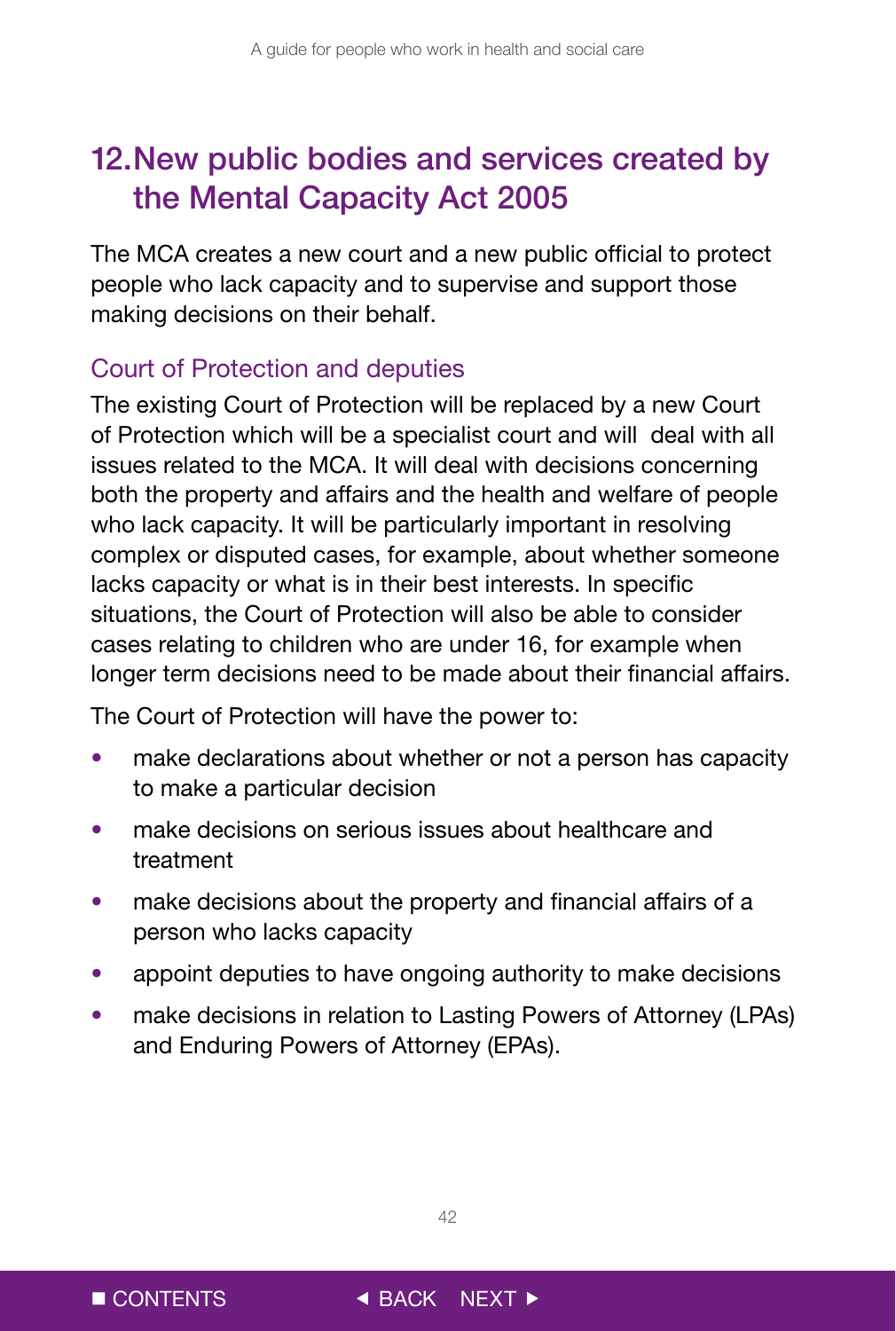<span id="page-43-0"></span>The court will be able to appoint a deputy if necessary, for example, because a person has an ongoing lack of capacity. The court will tailor the powers given to a deputy based on the circumstances of the case.

Deputies will replace the current system of court appointed receivers to deal with property and affairs of someone who lacks capacity, but in future deputies could also be appointed to deal with personal welfare decisions. Deputies will have to pay attention to the Code (see part 3) and will have to act in the best interests of the person who lacks capacity (see part 7).

People who work in health and social care and are directly involved in the care or treatment of a person who lacks capacity, will not usually be appointed as deputies because of the possible conflict of interests.

# The Public Guardian

The role of the Public Guardian is intended to protect people who lack capacity from abuse. The Public Guardian will be supported by the new Office of the Public Guardian (OPG).

Some of the tasks of the Public Guardian will include:

- maintaining a register of LPAs and EPAs
- maintaining a register of orders appointing deputies
- supervising deputies appointed by the Court
- directing Court of Protection Visitors to visit people lacking capacity
- receiving reports from attorneys acting under LPAs and from deputies
- providing reports to the court as requested
- dealing with representations (including complaints) about the way in which attorneys or deputies exercise their powers
- providing general information about the MCA.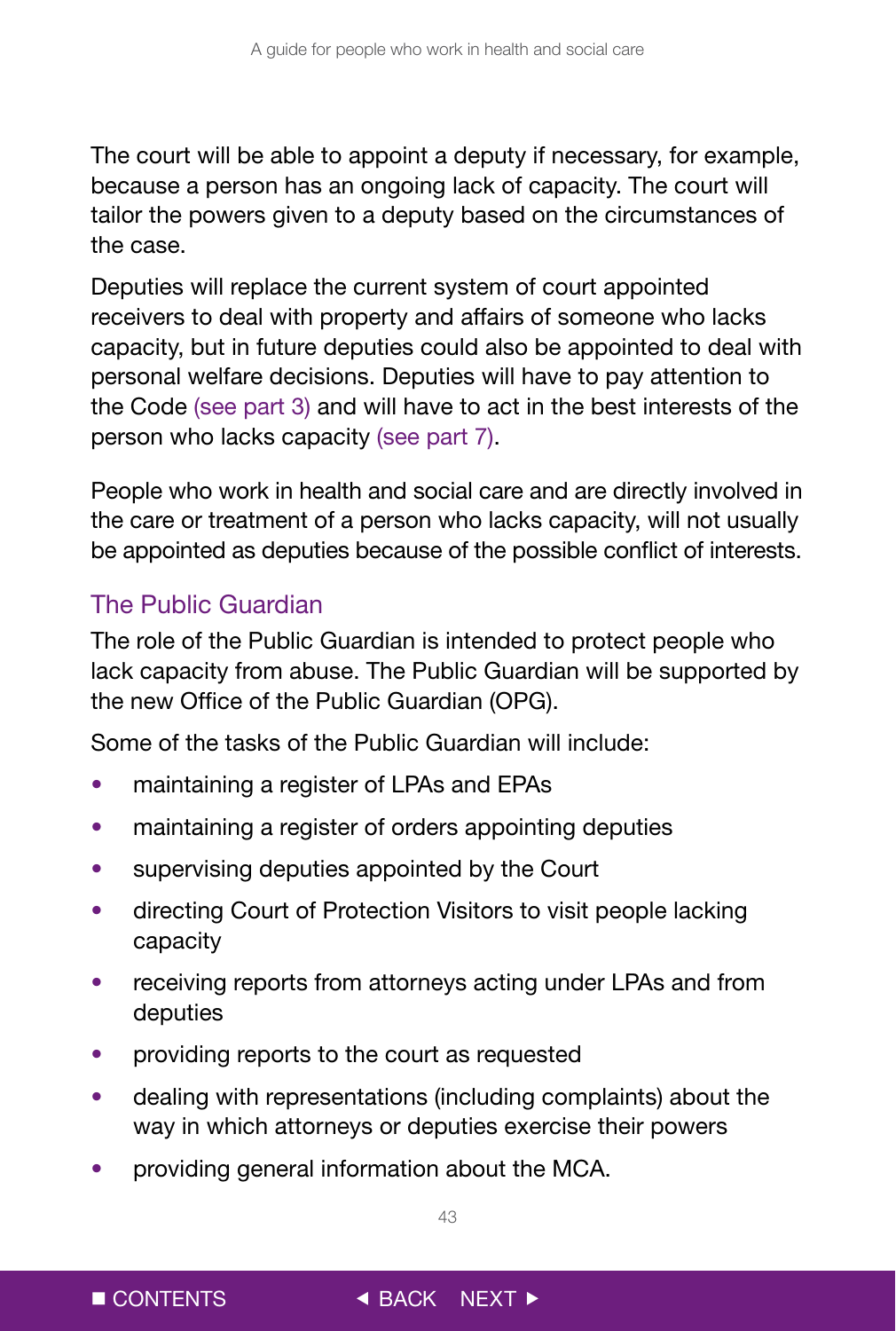# <span id="page-44-0"></span>13. Research involving people who may lack capacity

The MCA will set out a clear legal framework for many types of research involving people who lack capacity to consent to taking part in such research. As someone who provides care or treatment for a person who lacks capacity you may be asked to be involved if the person is taking part in such research.

It is important that research is able to involve people who lack capacity, to provide knowledge about the causes of incapacity and about the diagnosis, treatment, care and needs of people who lack capacity. The Act covers a wide range of research including clinical, health and social care research but not clinical trials, which are covered by separate legislation.

Research covered by the Act could include:

- developing new and more effective ways of treating a condition
- improving the quality of health and social care services
- discovering the cause of a debilitating illness or learning disability
- preventing harm, exclusion or disadvantage on the part of people who lack capacity
- checking to see what type of intervention works best in a particular situation.

The MCA will introduce a number of safeguards to protect people taking part in such research. These include:

• A family member or unpaid carers must be consulted about any proposal and agree that the person can be part of the research. If such a person cannot be identified, then the researcher must identify a person who is independent of the research project to provide advice on the participation of the person who lacks capacity in the research.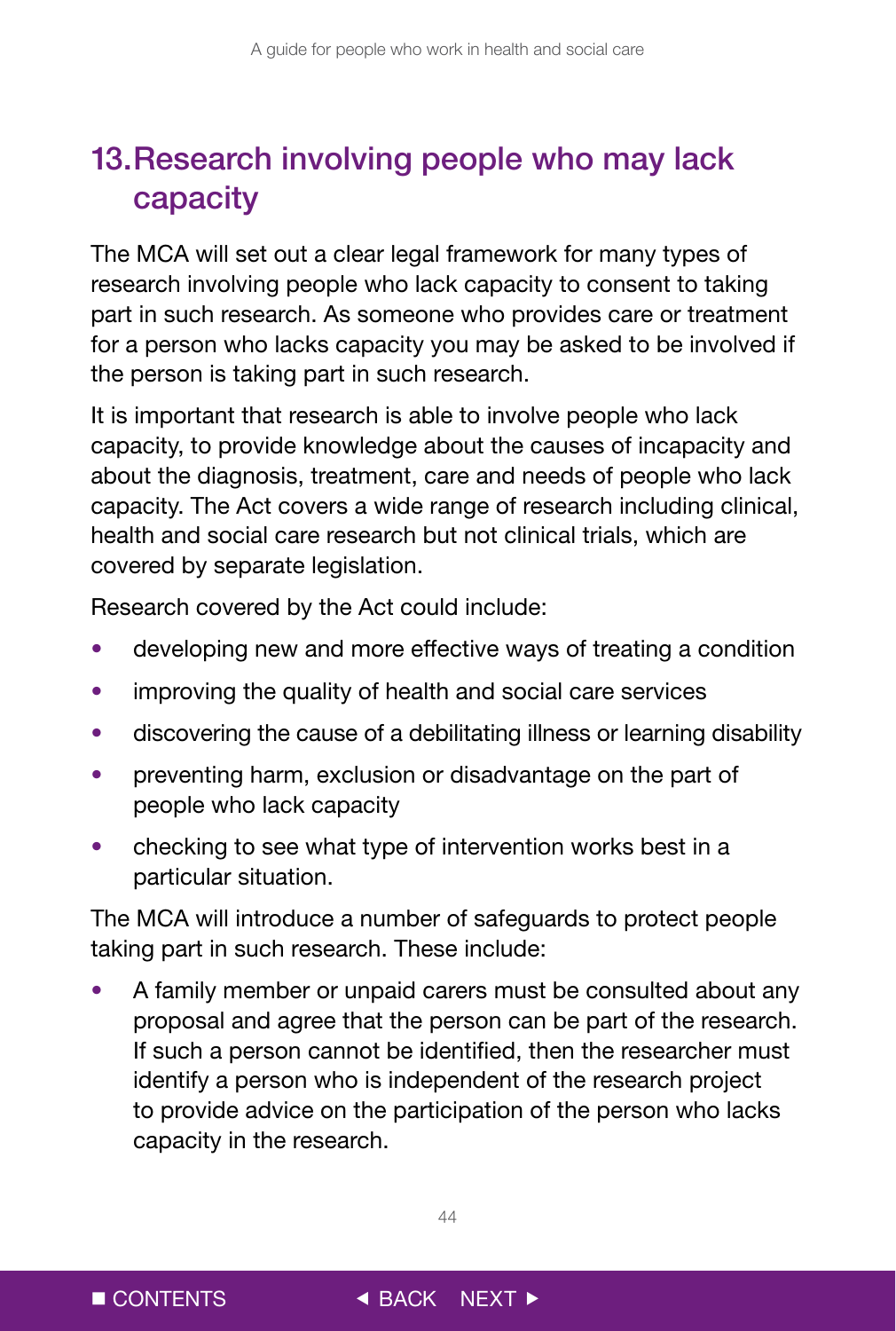- If the person without capacity shows any sign that they are not happy to be involved in the research then the research will not be allowed to continue.
- All plans for research will be checked by a recognised independent Research Ethics Committee.
- The committee will need to agree that the research is necessary, safe and appropriate and cannot be done as effectively using people who have mental capacity.
- The committee will also have to approve plans to deal with people who consented to join a long-term research project but lost capacity before the end of the project.

The person's past or present wishes and feelings and values are most important in deciding whether they should take part in research or not. Someone involved in a research project may ask you if you know what the person's feelings are. Part of a research project may be carried out when you are providing care or treatment for a person and you may be asked to let the researchers know if the person seems upset about any aspect of it.

Anyone setting up or carrying out such research will need to make sure the research complies with the provisions set out in the Act and will need to follow the guidance given in the Code of Practice.

Further sources of information and guidance:

- For more detailed guidance on research involving people who lack capacity you should read the Code of Practice.
- For more information on issues relating to the consent to the use of tissue or organs for research you should refer to the Human Tissue Authority:

www.hta.gov.uk/guidance/codes\_of\_practice.cfm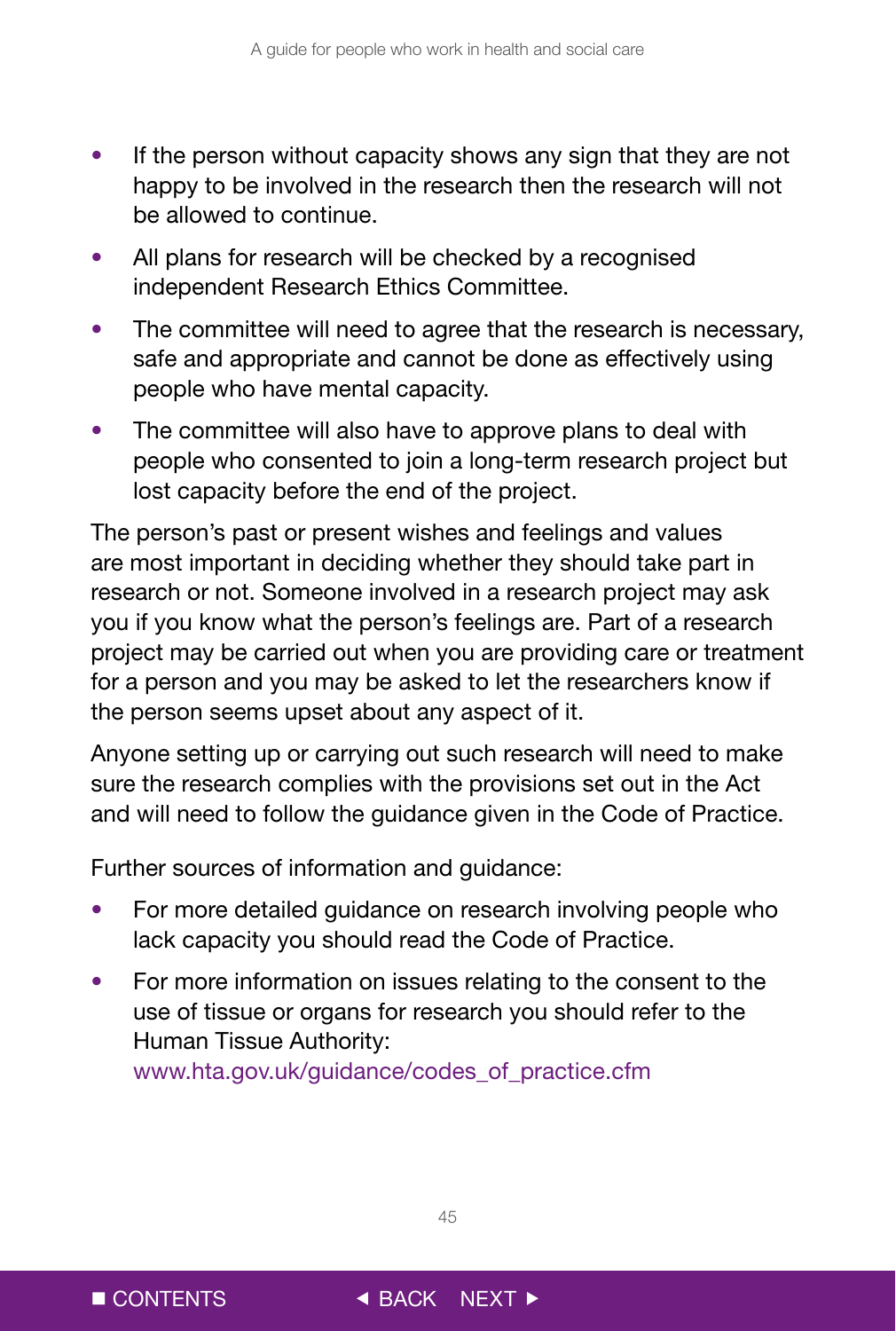# <span id="page-46-0"></span>14. Interface with other legislation, policy and procedures

The Mental Capacity Act will apply in conjunction with other laws relevant to or affecting the property and affairs, care or treatment of people who may lack capacity in relation to specific matters. People who work in health and social care should also be aware of their obligations under other laws, including (but not limited to):

- Care Standards Act 2000
- Data Protection Act 1998
- Disability Discrimination Act 1995
- Human Rights Act 1998
- Mental Health Act 1983
- National Health Service and Community Care Act 1990
- Human Tissues Act 2004.

### The MCA and the Mental Health Act 1983

- The MCA may be used to treat people for mental disorder when they cannot consent to the treatment because they lack capacity and where the treatment is in their best interests (see part 7).
- But the MCA cannot be used to detain anyone. If you think a person might need to be detained for treatment for mental disorder, you will need to consider taking steps to have them assessed with a view to detention under the Mental Health Act 1983 (MHA). If a person is detained under the MHA, the MCA does not apply to treatment for the person's mental disorder which can be given without consent under the MHA itself. This is because even people who have capacity to consent cannot refuse such treatment. It also means that attorneys (and deputies) cannot consent or refuse such treatment on the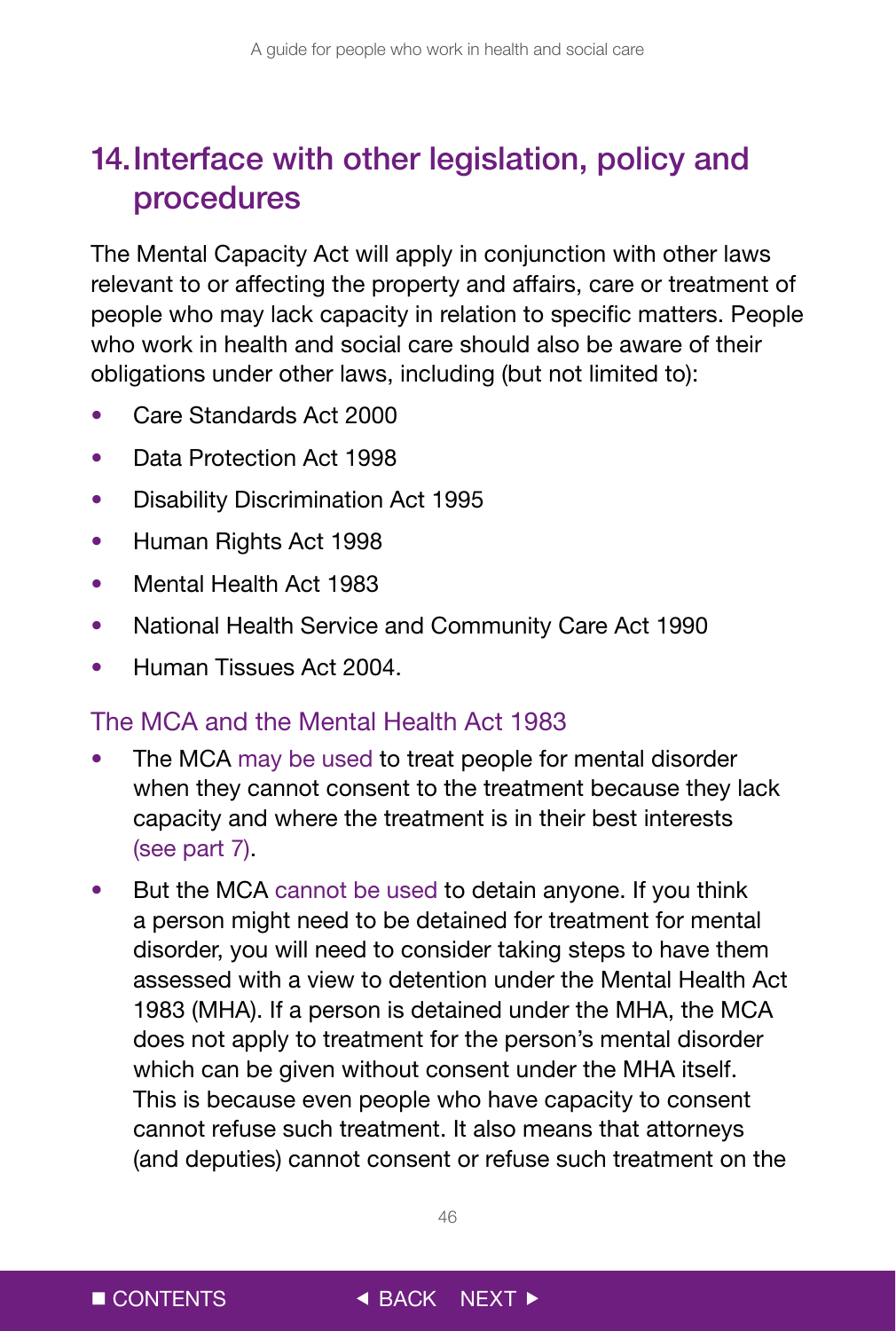<span id="page-47-0"></span>patient's behalf. For the same reason, an advance decision to refuse treatment for mental disorder can be over-ridden where necessary.

• For most other purposes, the MCA will continue to apply to a patient detained under the MHA. This means, for example, that an advance decision to refuse treatment for any illness or condition other than mental disorder is not affected, nor is any power an attorney has to consent to such treatment. It also means that where a detained patient lacks capacity to consent to treatment other than treatment for mental disorder, the decision-maker will need to act in accordance with the MCA.

For more detail on the interface between the MCA and the Mental Health Act 1983 you should read the Code of Practice.

### The MCA and assessment processes across health and social care

There are currently a range of national assessment processes in place across health and social care, including:

- The Single Assessment Process (SAP) in England, called the Unified Assessment Process (UAP) in Wales, which is the way care and treatment is planned and provided for older people
- The Care Programme Approach (CPA) which is the way care and treatment is planned and provided to adults who receive statutory mental health services
- Person-Centred Planning which is the way care and treatment is planned and provided to adults with a learning disability.

These assessment processes may also involve people who work in voluntary and independent sector care services.

If you work as part of any of these processes, such as a CPA care co-ordinator for someone, you should consider how the MCA will apply, and how it will help you and the person you are caring for.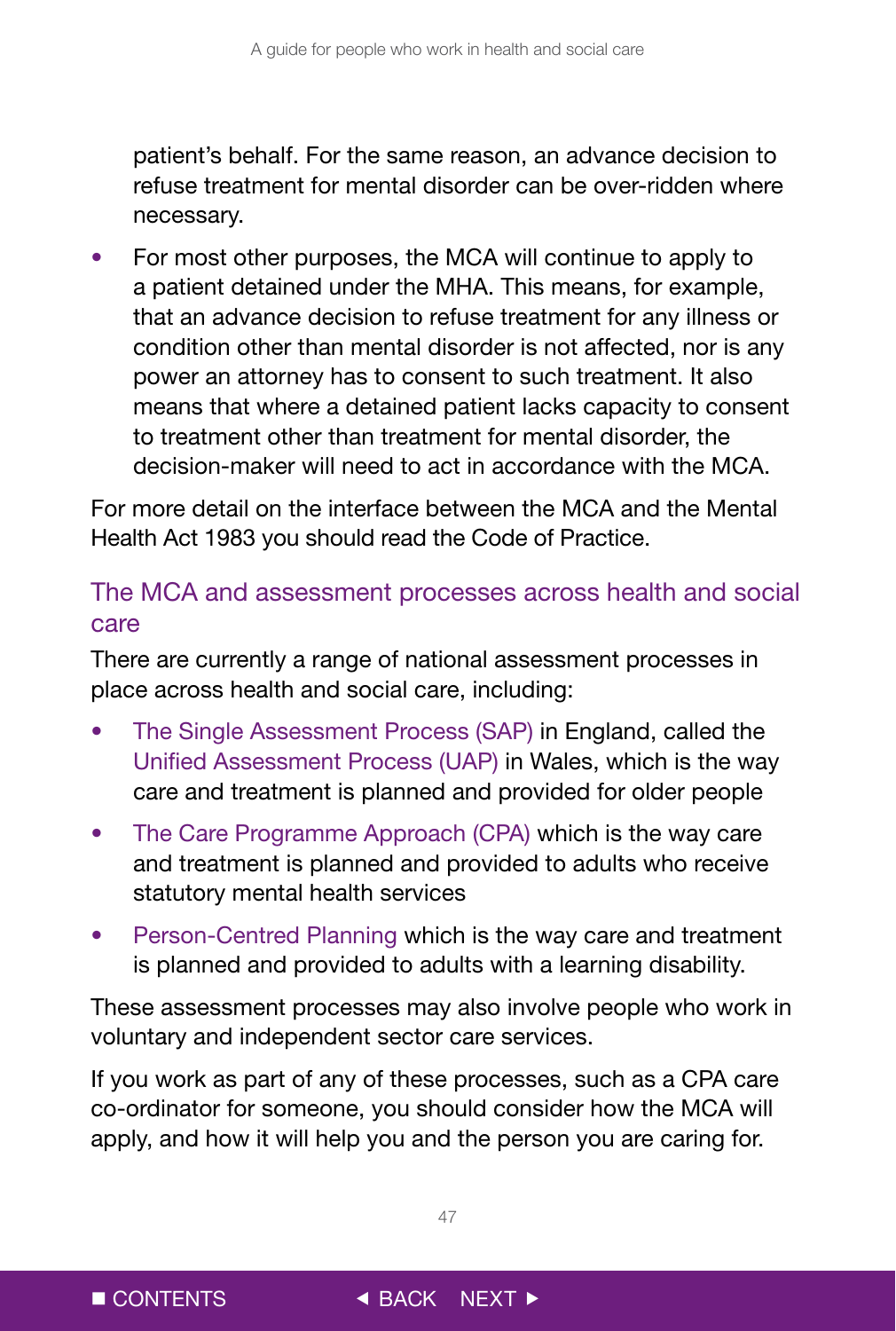The MCA will help emphasise the importance of ensuring the individual is at the centre of these processes including decisionmaking and processes about the care and treatment the person receives. The MCA also emphasise that the person should be supported as much as possible to make their own decisions, even where you may consider these decisions to be unwise (see part 5).

If you are involved in the assessment of someone's needs, providing care and treatment as part of a person's care plan, or reviewing their care plan you will have to take into account the provisions of the MCA. For example:

- you may have to assess the person's capacity to make certain decisions about their care or treatment (see part 6)
- when you make a decision for a person who lacks capacity you will have consider what is in their best interests (see part 7)
- if the person has planned ahead and has made an advance decision to refuse treatment that is valid and applies to the treatment you are proposing you will have to abide by it (see part 10)
- if the person has made a written statement of wishes and feelings you will need to take this into account (see part 10)
- if the person has made an LPA (particularly one for health and welfare) and now lacks capacity, you will need to involve the attorney in the planning and provision of care or treatment (see part 10). If the LPA gives the attorney the power to consent to or refuse treatment or care on behalf of the person you will need to ensure that the decision made by the attorney is treated in the same way as a decision made by the person this (see part 10).
- the person may request your help in making a written statement or advance decision to refuse treatment (see part 10).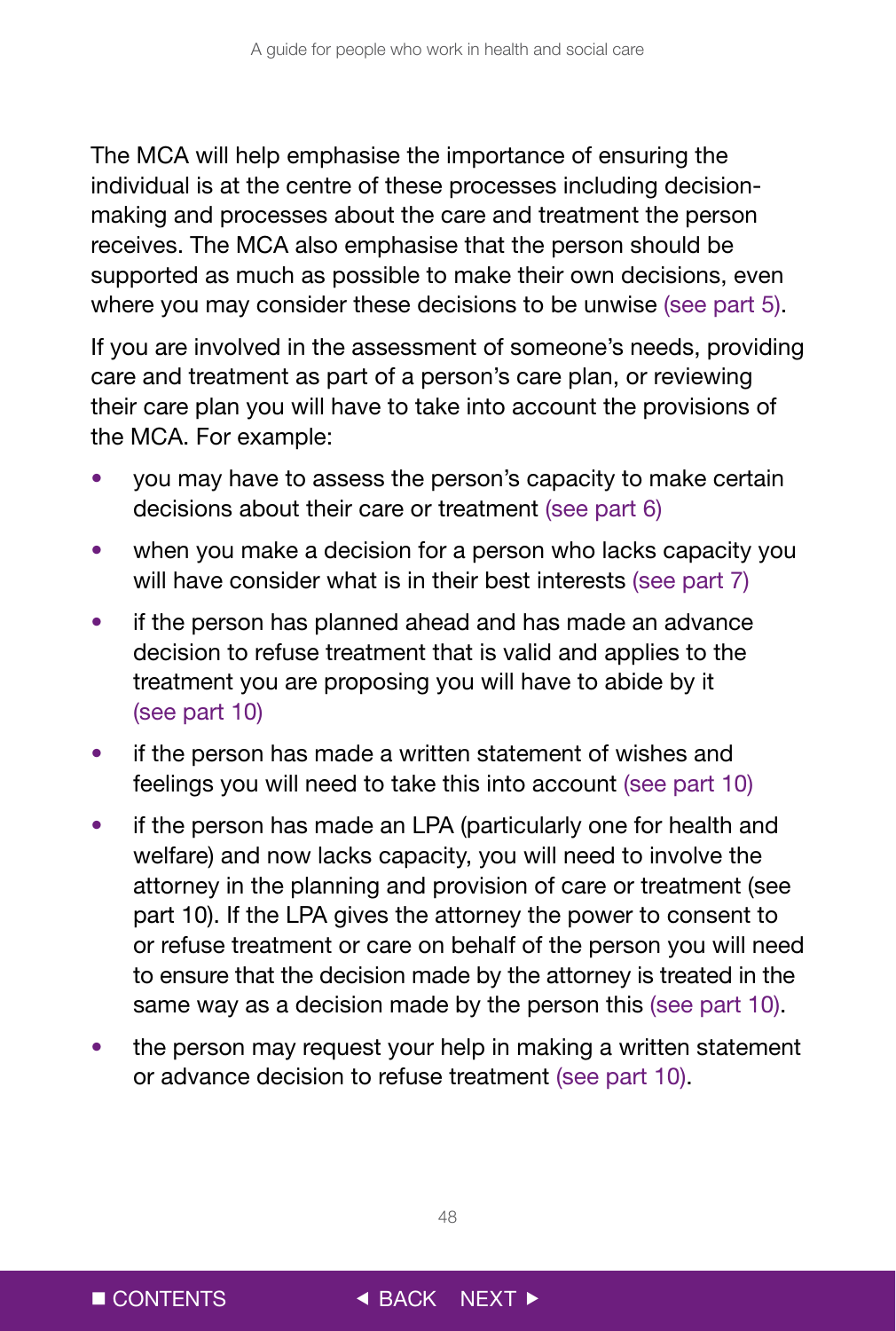### <span id="page-49-0"></span>The MCA and Social Security appointees

Some people who receive benefits or pensions will lack capacity to act for themselves. In those circumstances an appointee is appointed by the Department of Work and Pensions (DWP) to claim, spend and manage the benefit or pension on the person's behalf.

If you are an appointee for someone who lacks capacity to make financial decisions, or you work with someone who has an appointee, the appointeeship should be carried out in accordance with the MCA. For example, decisions on how the person's money should be spent should be done according to the best interest principle (see part 7) and the principle about doing things that are least restrictive of a person's rights and freedoms (see part 4).

If there is evidence that the appointee is not following these principles the appointment can be revoked.

## The MCA and the Human Tissue Act 2004

The Human Tissue Act 2004 deals with, amongst other things, issues relating to the consent to the use of tissue or organs for purposes such as transplantation, research or gaining information that may be relevant to another person.

Before considering the storage or use of tissues or organs for any of these purposes from people who lack the capacity to consent, healthcare professionals must take into account the Human Tissue Act 2004. Further guidance is available from the Human Tissue Authority: www.hta.gov.uk/guidance/codes\_of\_practice.cfm

### The MCA and children and young people

- 1 Where the MCA applies to young people aged 16 to 17
	- There is an overlap between the MCA and the Children Act for 16 and 17 year olds and most of the provisions of the MCA apply to young people and the Code of Practice for the MCA will give guidance on how to proceed.
	- 16 or 17 years old must be made in their best interests and • Any decisions relating to the treatment of young people of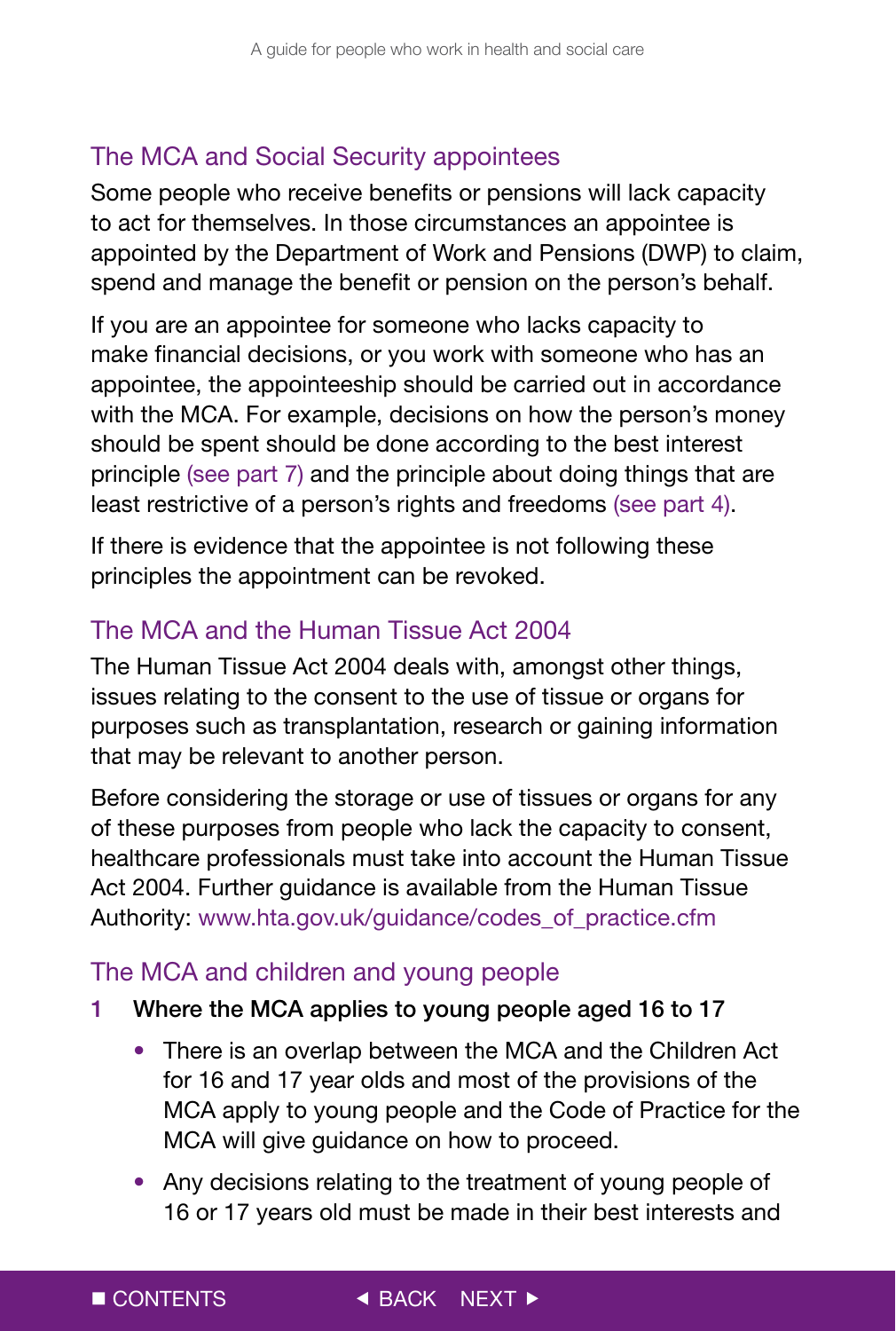in accordance with the principles of the MCA. As with all such decisions, the decision-maker must, where practicable and appropriate, consult the person's family and friends, especially those with parental responsibilities, as part of the best interests decision-making process (see part 7).

### 2 Where the MCA does not apply to young people aged 16-17

There are certain parts of the MCA that will not apply to young people aged 16-17 years old, as the MCA requires a person to be 18 or over. These are:

- making a Lasting Power of Attorney (see part 10)
- making an advance decision to refuse treatment (see part 10)
- making a will. The law generally does not allow people under 18 to make a will and the MCA confirms that the Court of Protection has no power to make a will on behalf of anyone under 18.

### 3 Where the MCA applies to children under the age of 16

In most situations the care and welfare of children under 16 will continue to be dealt with under the Children Act 1989.

There are two parts of the MCA that will apply to children under 16:

- The Court of Protection's powers to make decisions concerning the property and affairs of a child under the age of 16. The Court can make these decisions where the Court considers it likely that the child will lack capacity to make decisions about their property and affairs even when they are 16 (see part 12).
- The criminal offence of ill treatment or wilful neglect also applies to children under 16 who lack capacity as no lower age limit is specified for the victim (see part 9).

The Code of Practice explains in more detail about legal proceedings for young people and the relationship with other relevant laws such as the Children Act 1989.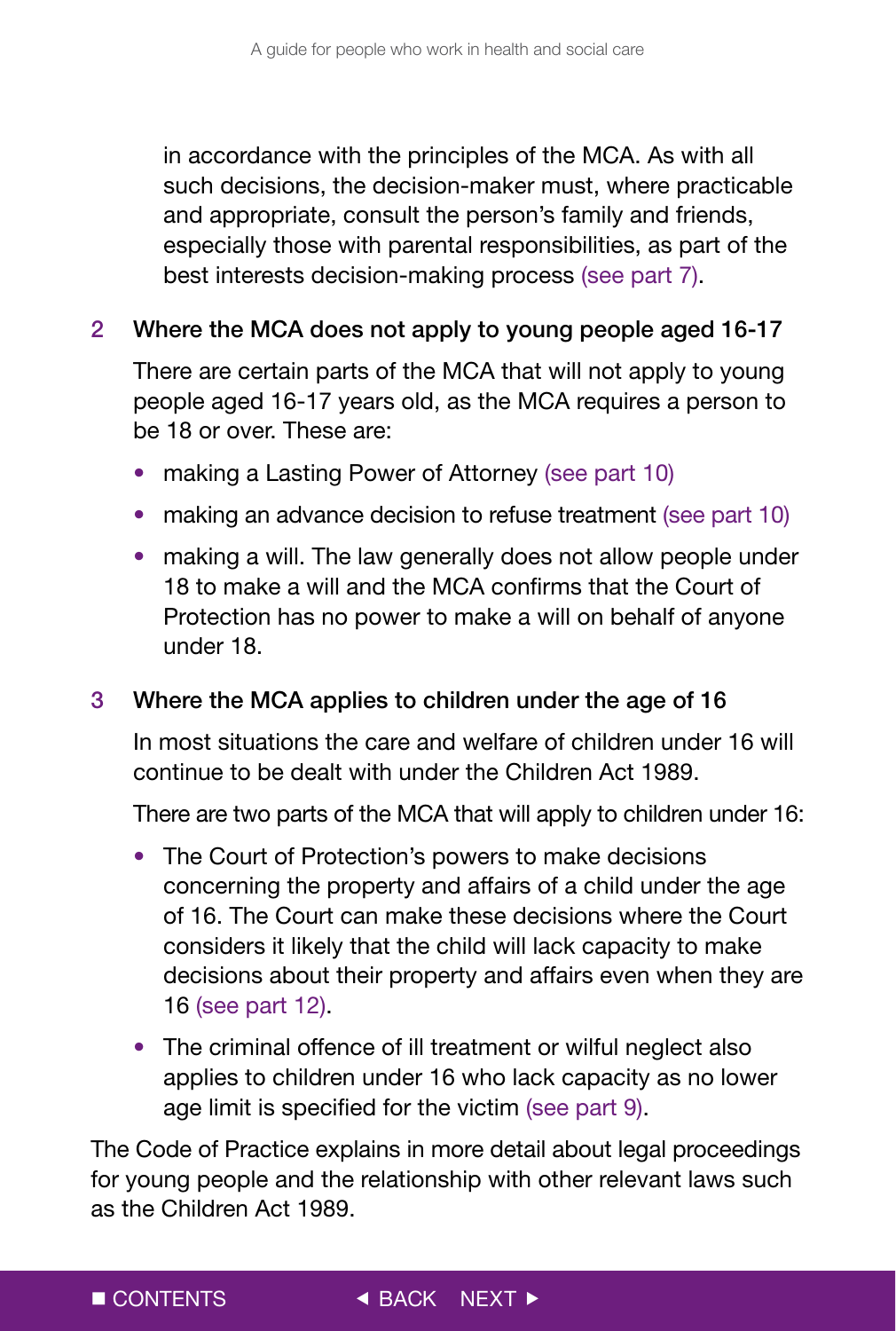# <span id="page-51-0"></span>15. What if I want to know more about the MCA?

If you would like to know more about the Mental Capacity Act you can call 0845 330 2900 or email makingdecisions@dca.gsi.gov.uk

Other sources of useful information and guidance includes:

| <b>Title</b>                                                                                                                                                                  | <b>Available from</b>                                                                                                                                                                                                                                         |
|-------------------------------------------------------------------------------------------------------------------------------------------------------------------------------|---------------------------------------------------------------------------------------------------------------------------------------------------------------------------------------------------------------------------------------------------------------|
| Other information booklets<br>like this one                                                                                                                                   | You can view these electronically by<br>going to: www.dca.gov.uk/legal-policy/<br>mental-capacity/publications.htm<br>To order hard copies you can email:<br>reorder@inprintlitho.com                                                                         |
| Free newsletter update<br>on the implementation of<br>the MCA. This will keep<br>you up to date on events,<br>communications products<br>and training materials on<br>the MCA | To subscibe, email:<br>makingdecisions@dca.gsi.gov.uk                                                                                                                                                                                                         |
| The Mental Capacity Act<br>2005                                                                                                                                               | You can view this for free by going to:<br>www.dca.gov.uk/legal-policy/mental-<br>capacity/index.htm<br>Or you can order a hard copy from TSO<br>by calling 0870 600 5522 or emailing<br>customerservices@tso.co.uk                                           |
| The Code of Practice for the<br><b>Mental Capacity Act</b>                                                                                                                    | When the Code is published you will be<br>able to download it for free by going to:<br>www.dca.gov.uk/legal-policy/mental-<br>capacity/index.htm<br>You can order a hard copy from TSO<br>by calling 0870 600 5522 or emailing<br>customerservices@tso.co.uk. |
| Best practice tool to<br>assist with testing your<br>organisation's readiness for<br>the implementation of the<br><b>MCA</b>                                                  | www.dh.gov.uk/<br>PublucationsAndStatistics/Bulletins/<br><b>ChiefExecutiveBulletin</b><br>(and then go to Chief Execs Bulletin Issue<br>329, 28 - July 3 August 2006)                                                                                        |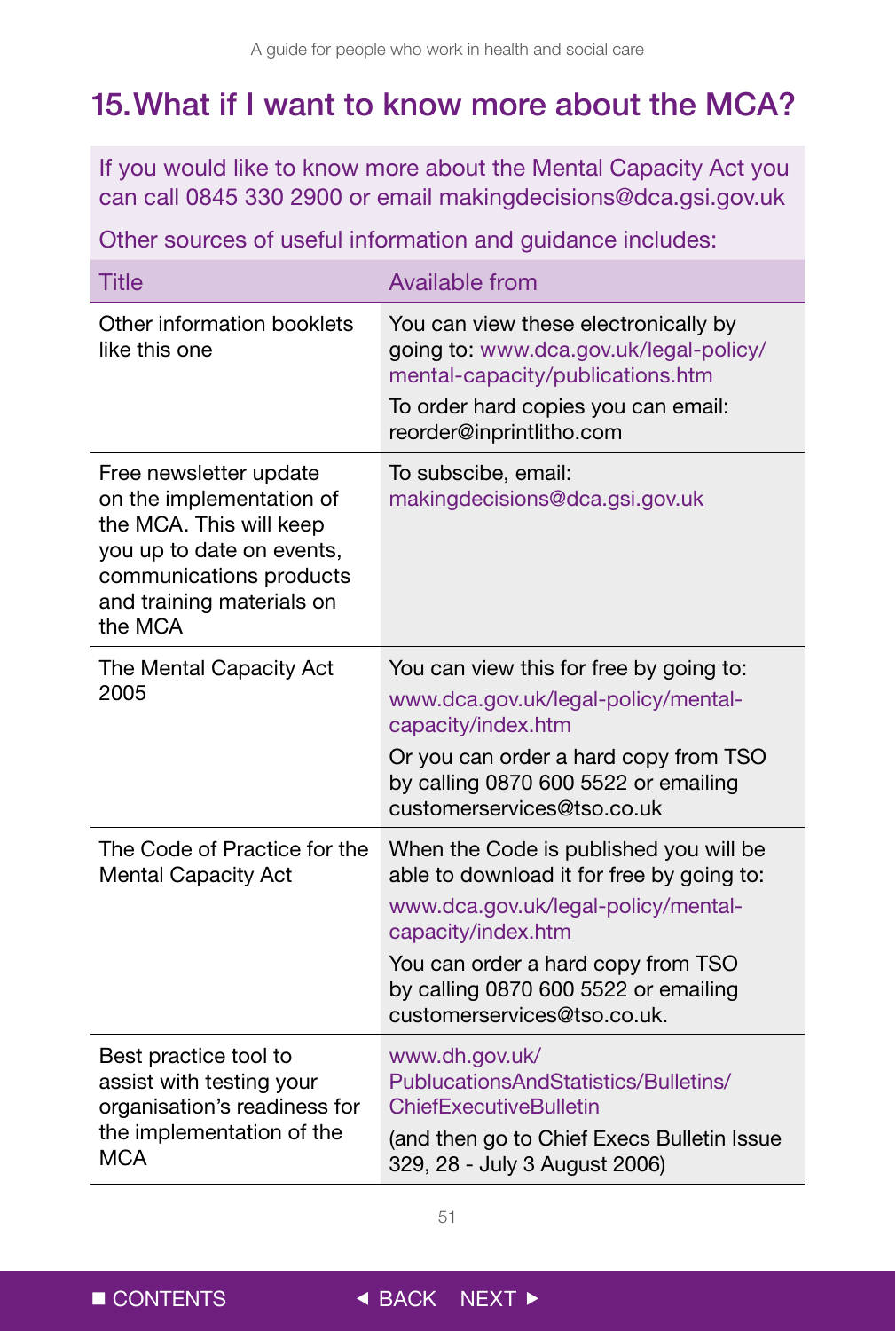| Title                                                                                         | Available from                                                                                                                                                           |
|-----------------------------------------------------------------------------------------------|--------------------------------------------------------------------------------------------------------------------------------------------------------------------------|
| <b>MCA Regional</b><br>Implementation Leads in<br><b>England and Wales</b>                    | To get the contact details of the lead go<br>for your area:<br>Email:<br>makingdecisions@dca.gsi.gov.uk<br>(for England)<br>sarah.austin@wales.gsi.gov.uk<br>(for Wales) |
| Training Materials on<br>the MCA for people who<br>work in health and social<br>care          | These will only be available from late<br>April 2007. For more information go to<br>www.dh.gov.uk                                                                        |
| Information on the IMCA<br>service, IMCA Pilots and<br>training materials for<br><b>IMCAs</b> | www.dh.gov.uk/imca                                                                                                                                                       |

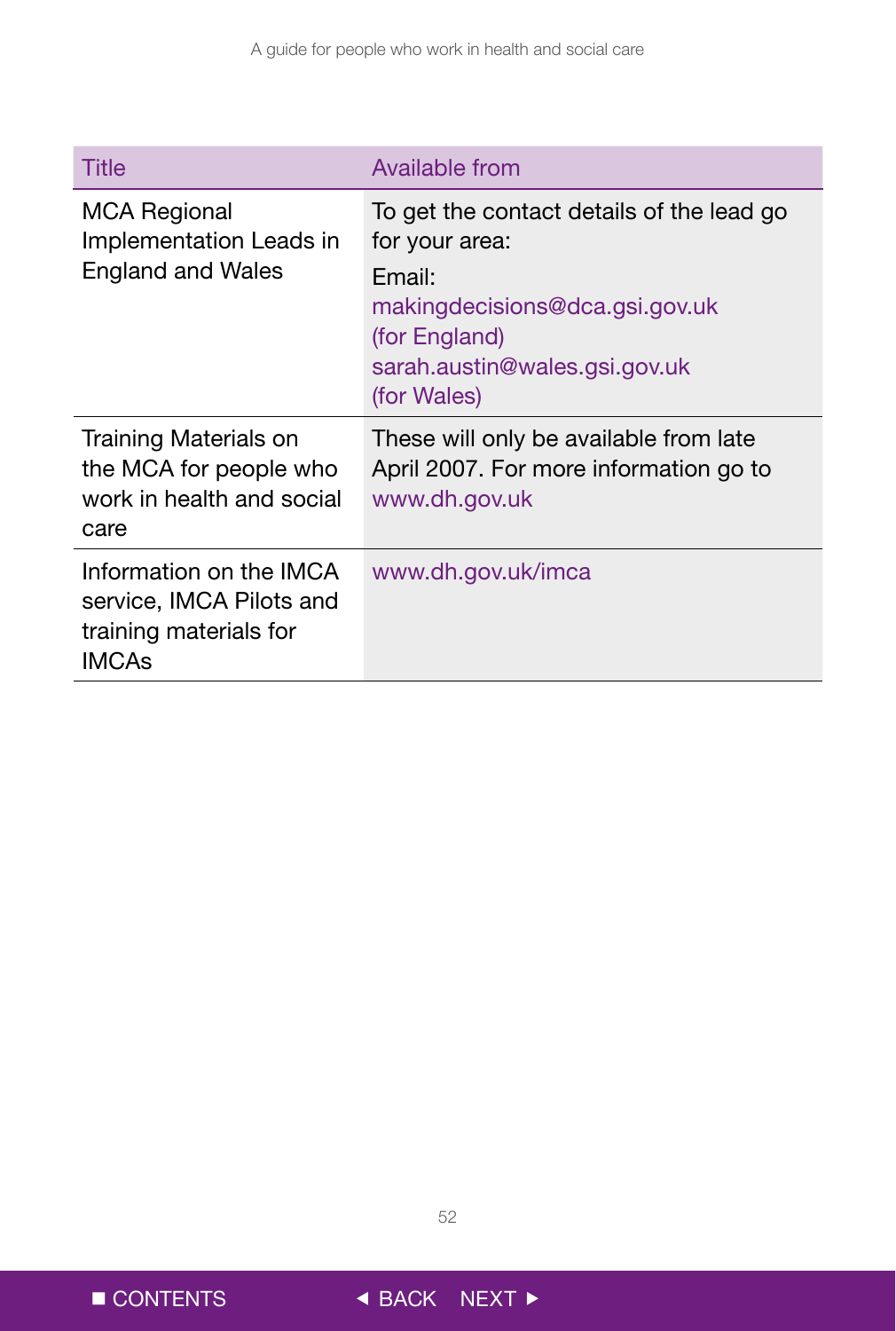# <span id="page-53-0"></span>16. Some useful contacts

### The following government departments are working together to implement the Mental Capacity Act in 2007

| Department                                               | What it is/does                                                                                                                                                                                                                                                               | Contact                                                                                                                                                                          |
|----------------------------------------------------------|-------------------------------------------------------------------------------------------------------------------------------------------------------------------------------------------------------------------------------------------------------------------------------|----------------------------------------------------------------------------------------------------------------------------------------------------------------------------------|
| Department for<br>Constitutional<br><b>Affairs (DCA)</b> | Responsibilities include<br>running the courts, and<br>improving the justice system,<br>human rights, information<br>rights law, policy on running<br>elections and modernising the<br>constitution                                                                           | 5th Floor Steel House, 11 Tothill St,<br>London, SW1H 9LH<br>www.dca.gov.uk/legal-policy/<br>mental-capacity/index.htm<br>T 020 7210 0038/39<br>E makingdecisions@dca.gsi.gov.uk |
| Department of<br>Health (DH)                             | DH is responsible for setting<br>health and social care policy<br>in England. The Department's<br>work sets standards and<br>drives modernisation across<br>all areas of the NHS, social<br>care and public health                                                            | Wellington House, 133-155<br>Waterloo Road, London, SE1 3UG<br>www.dh.gov.uk<br>T 020 7210 4850                                                                                  |
| <b>Public</b><br>Guardianship<br>Office (PGO)            | PGO is the administrative<br>arm of the Court of Protection<br>and part of the Department<br>for Constitutional Affairs. It<br>provides financial protection<br>services for clients who are<br>not able to manage their<br>financial affairs because of<br>mental incapacity | Archway Tower, 2 Junction Road,<br>London, N19 5SZ<br>www.quardianship.gov.uk<br>T 0845 330 2900<br>E custserv@guardianship.gsi.gov.uk                                           |
| <b>Welsh Assembly</b><br>Government                      | The Assembly develops policy<br>and approves legislation<br>that reflects the needs of the<br>people of Wales                                                                                                                                                                 | Cathays Park, Cardiff, CF10 3NQ<br>www.wales.gov.uk<br>T 029 2082 5111                                                                                                           |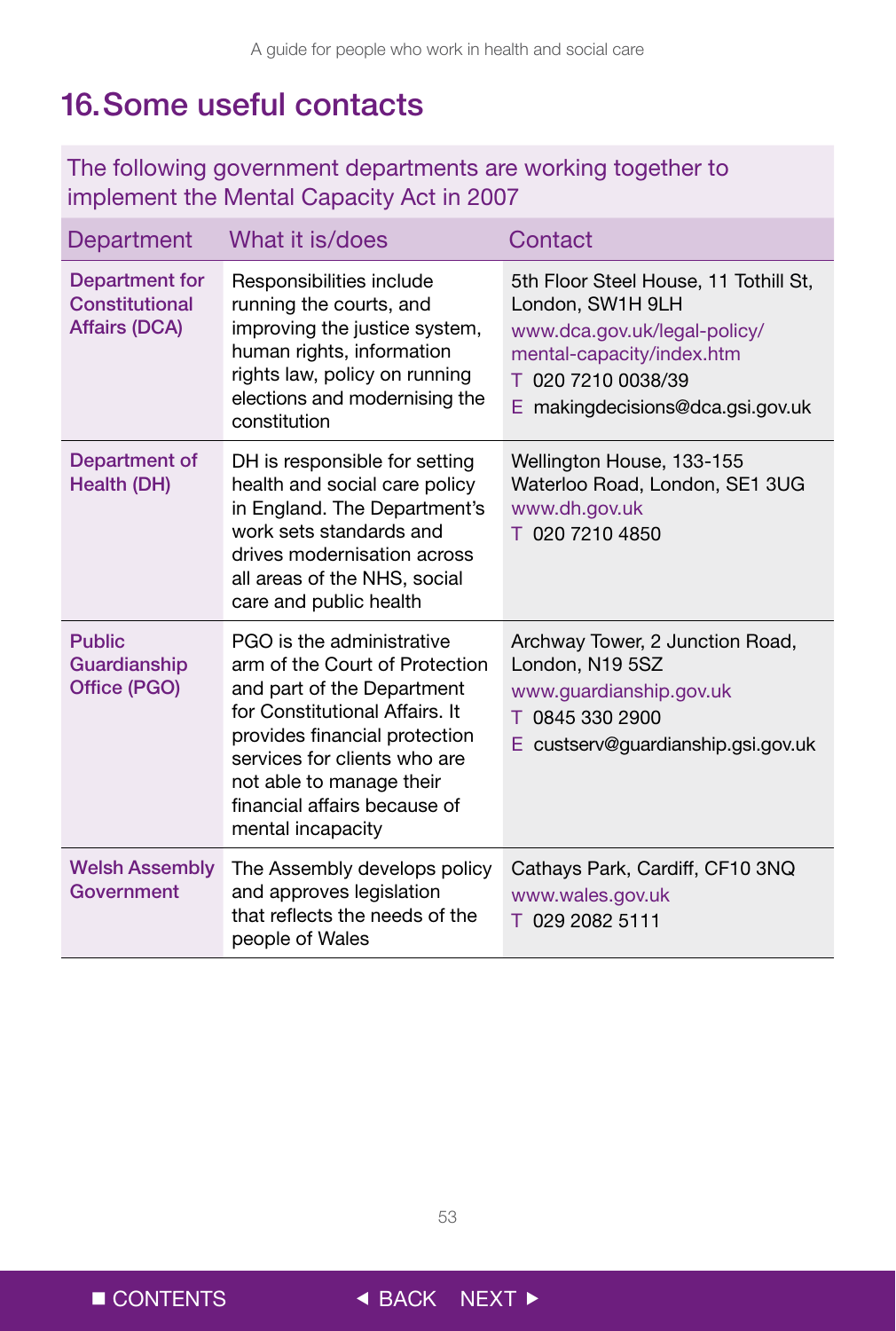### The following organisations were involved in writing and advising on this booklet

| Organisation                                                                                | What it is/does                                                                                                                                                                                                                                      | Contact                                                                                                                                                                                                                                                                                                                                                                                                                                                                                                                                                                                                                                          |
|---------------------------------------------------------------------------------------------|------------------------------------------------------------------------------------------------------------------------------------------------------------------------------------------------------------------------------------------------------|--------------------------------------------------------------------------------------------------------------------------------------------------------------------------------------------------------------------------------------------------------------------------------------------------------------------------------------------------------------------------------------------------------------------------------------------------------------------------------------------------------------------------------------------------------------------------------------------------------------------------------------------------|
| <b>Making</b><br><b>Decisions</b><br><b>Alliance</b>                                        | Concern Ealing, Alzheimer's Society, Beth Johnson Foundation,<br>Carers UK, Centre for Policy on Ageing, Cloverleaf Advocacy,<br>Powerhouse, Relatives and Residents Association, Respond,<br>United Response, WITNESS<br>www.makingdecisions.org.uk | It includes: Action on Elder Abuse, Age Concern England, Alzheimer's<br>Consumer Forum, Different Strokes, Down's Syndrome Association,<br>Foundation for People with Learning Disabilities, Headway, Help the<br>Aged, Horsham Gateway Club, Independent Advocacy Service, Kent<br>Autistic Trust, Leonard Cheshire, Mencap, Mental Health Foundation,<br>Mind, Motor Neurone Disease Association, National Autistic Society,<br>North Staffordshire Users Group, The Oaklea Trust, Patient Concern,<br>Rethink, Rett Syndrome Association, St Clements Patient Council,<br>Scope, Sense, Skills for People, Stroke Association, Turning Point, |
| <b>Action for</b><br><b>Advocacy</b>                                                        | A resource and support<br>agency for the advocacy<br>sector, information, training<br>and advice                                                                                                                                                     | PO Box 31856, Lorrimore Square,<br>London, SE17 3XR<br>www.actionforadvocacy.org                                                                                                                                                                                                                                                                                                                                                                                                                                                                                                                                                                 |
| <b>Age Concern</b><br><b>England</b>                                                        | The UK's largest organisation<br>working to promote the<br>Wellbeing of all older people.<br>It provides vital services,<br>information and support to<br>thousands of older people -<br>of all ages and backgrounds                                 | Astral House, 1268 London Road,<br>London, SW16 4ER<br>www.ageconcern.org.uk<br>www.accymru.org.uk<br>Information line 0800 00 99 66                                                                                                                                                                                                                                                                                                                                                                                                                                                                                                             |
| Alzheimer's<br><b>Society</b>                                                               | The UK's leading care and<br>research charity for people<br>with dementia, their families<br>and carers                                                                                                                                              | Gordon House, 10 Greencoat<br>Place, London, SW1P 1PH<br>www.alzheimers.org.uk<br>Helpline 0845 300 0336                                                                                                                                                                                                                                                                                                                                                                                                                                                                                                                                         |
| Association of<br><b>Black Social</b><br><b>Workers</b><br>and Allied<br><b>Professions</b> | The Association aims to<br>improve the quality of health<br>and social care for Black<br>users and staff                                                                                                                                             | 65 Woodrow, Woolwich, London,<br><b>SW18 5DH</b><br>T 020 8 854 7402                                                                                                                                                                                                                                                                                                                                                                                                                                                                                                                                                                             |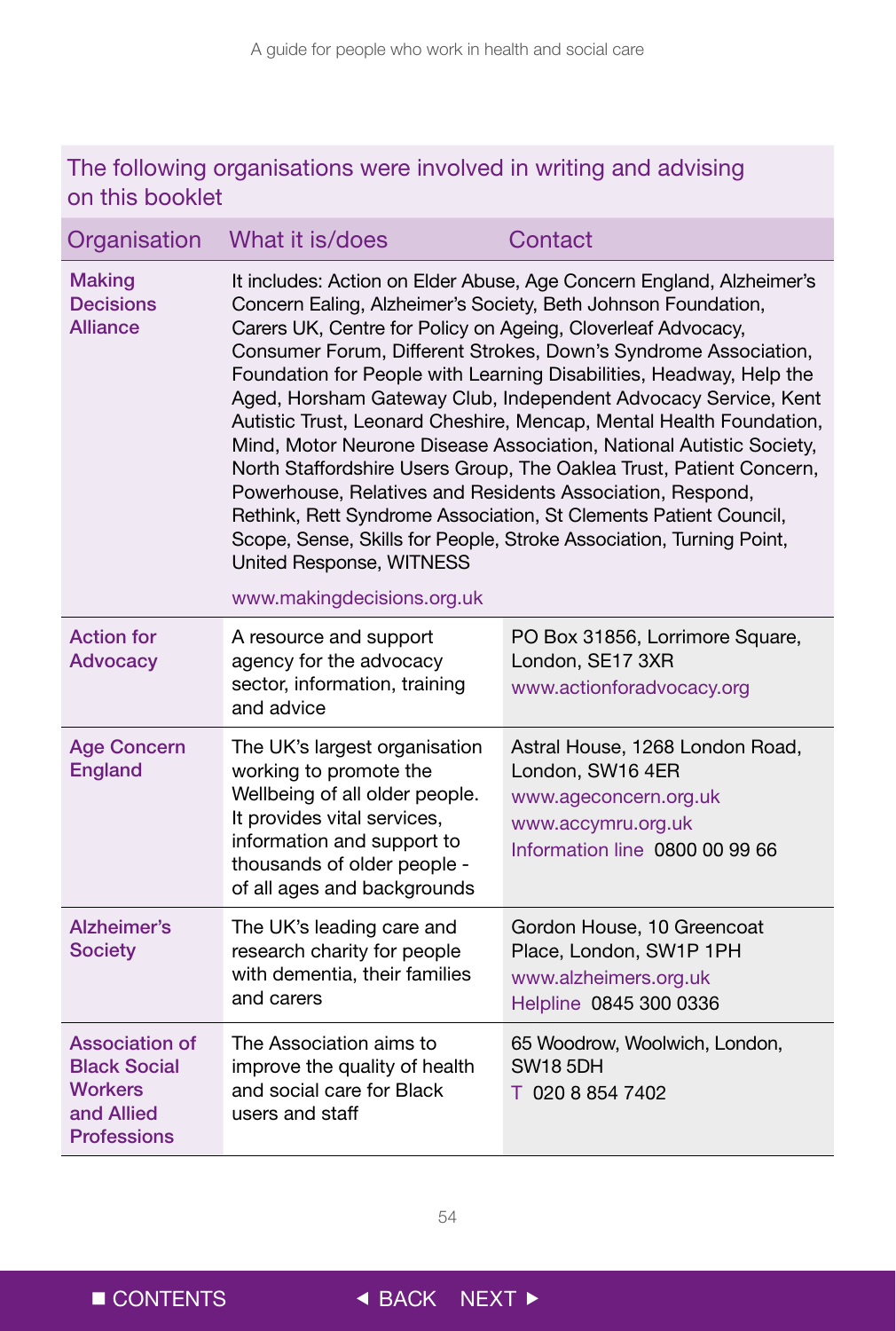| Organisation                                                               | What it is/does                                                                                                                                                      | Contact                                                                                                                                                                                |
|----------------------------------------------------------------------------|----------------------------------------------------------------------------------------------------------------------------------------------------------------------|----------------------------------------------------------------------------------------------------------------------------------------------------------------------------------------|
| Association<br>of Directors of<br><b>Social Services</b><br>(ADSS)         | Represents all the Directors of<br><b>Adults Social Services (DASS)</b><br>and Directors of Children's<br>Services (DCS) in England,<br>Wales and Northern Ireland   | ADDSS Administrator, ADDSS<br><b>Business Unit, Local Government</b><br>House, Smith Square, London,<br>SW <sub>1</sub> P 3HZ<br>www.adss.org.uk<br>T 020 7072 7433<br>F 020 7863 9133 |
| <b>British</b><br><b>Association of</b><br><b>Social Workers</b><br>(BASW) | The largest association<br>representing social work and<br>social workers in the UK.                                                                                 | 16 Kent Street, Birmingham,<br><b>B5 6RD</b><br>www.basw.co.uk<br>T (0121) 622 3911<br>F (0121) 622 4860                                                                               |
| <b>British Medical</b><br>Association<br>(BMA)                             | BMA represents doctors from<br>all branches of medicine all<br>over the UK                                                                                           | MA House, Tavistock Square,<br>London, WC1H 9JP<br>www.bma.org.uk<br>T 020 7387 4499<br>F 020 7383 6400                                                                                |
| <b>Carers UK</b>                                                           | Looks after family, partners<br>or friends in need of help<br>because they are ill, frail or<br>have a disability                                                    | 20/25 Glasshouse Yard, London,<br>EC <sub>1</sub> A 4JT<br>www.carersuk.org<br>T 020 7566 7637<br>F 0207490 8824                                                                       |
| Down's<br><b>Syndrome</b><br>Association                                   | Provides information and<br>support for people with<br>Down's syndrome, their<br>families and carers, as well as<br>being a resource for interested<br>professionals | Langdon Down Centre,<br>2a Langdon Park, Teddington,<br>Middlesex, TW11 9PS<br>www.downs-syndrome.org.uk<br>T 0845 230 0372<br>F 0845 230 0373                                         |
| <b>English</b><br><b>Community</b><br>Care<br>Association                  | The largest representative<br>body for community care in<br>England                                                                                                  | 4th Floor, 145 Cannon Street,<br>London<br>www.ecca.org.uk<br>T 020 7220 9595<br>F 020 7220 9596                                                                                       |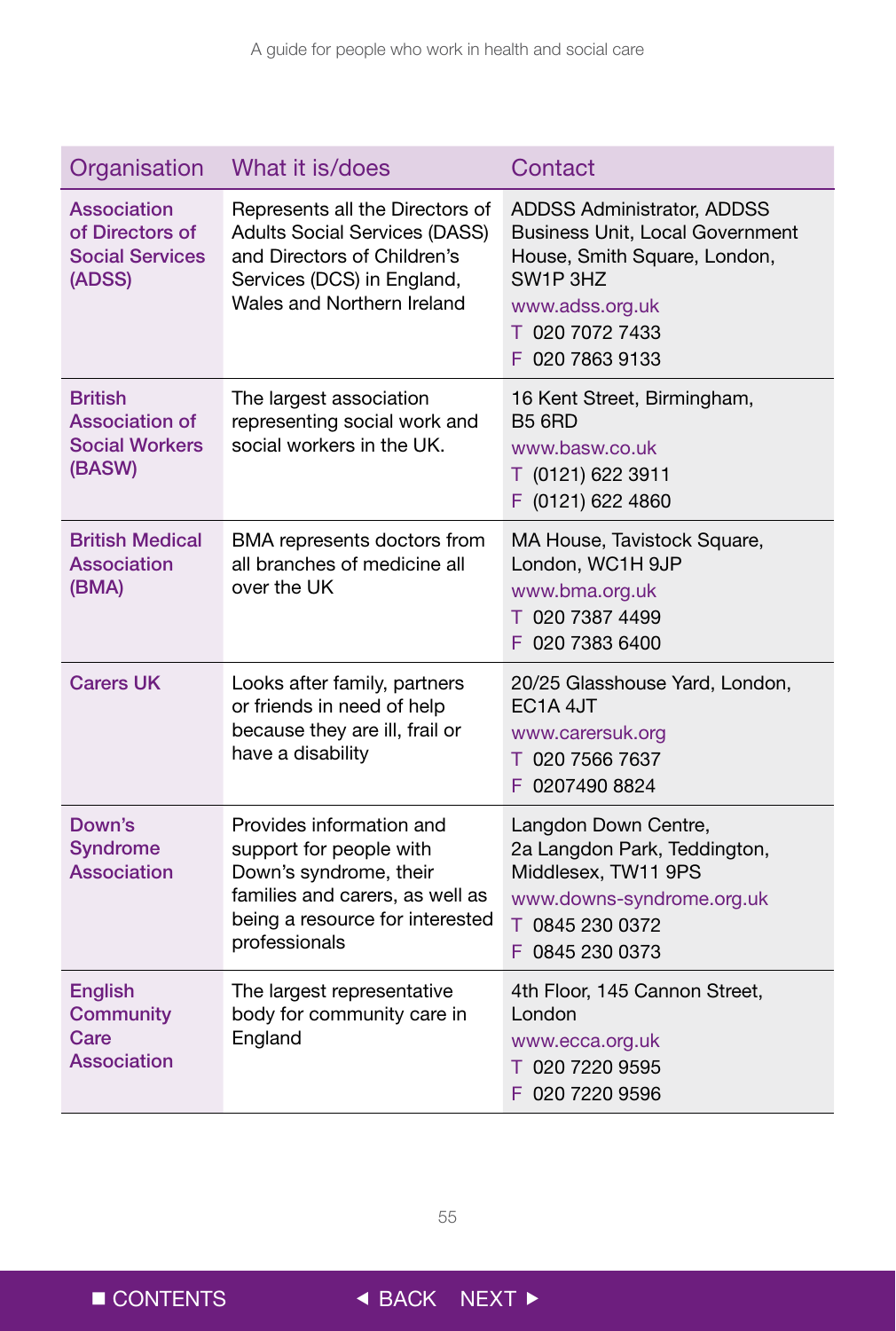| Organisation                                                            | What it is/does                                                                                                                                                                                                                                                          | Contact                                                                                                                                      |
|-------------------------------------------------------------------------|--------------------------------------------------------------------------------------------------------------------------------------------------------------------------------------------------------------------------------------------------------------------------|----------------------------------------------------------------------------------------------------------------------------------------------|
| <b>Foundation</b><br>for People<br>with Learning<br><b>Disabilities</b> | Works with people with<br>learning disabilities, their<br>families and those who<br>support them to improve<br>the quality of their lives and<br>promotes the rights, quality<br>of life and opportunities<br>of people with learning<br>disabilities and their families | Sea Containers House, 20 Upper<br>Ground, London, SE1 9QB<br>www.learningdisabilities.org.uk<br>T 020 7803 1100                              |
| General Medical<br><b>Council (GMC)</b>                                 | GMC registers doctors to<br>practise medicine in the UK                                                                                                                                                                                                                  | Regents Place, 350 Euston Road<br>London, NW1 3JN<br>T 0845 357 3456<br>F 0845 357 8001                                                      |
| <b>Headway</b><br>- the brain injury<br>association                     | Promotes understanding of all<br>aspects of brain injury; and to<br>provide information, support<br>and services to people with<br>a brain injury, their family and<br>carers                                                                                            | 4 King Edward Court Service, King<br>Edward Street, Nottingham,<br>NG1 1EW<br>www.headway.org.uk<br>T 0115 9240800<br>Helpline 0808 800 2244 |
| Local<br>Government<br>Association<br>(LGA)                             | Promotes the interests of<br>English and Welsh local<br>authorities - a total of just<br>under 500 authorities                                                                                                                                                           | Local Government House, Smith<br>Square, London, SW1P 3HZ<br>www.lga.gov.uk<br>T 020 7664 3131<br>F 020 7664 3030                            |
| <b>Mental Health</b><br><b>Foundation</b>                               | A leading UK charity that<br>provides information, Carries<br>out research, campaigns and<br>works to improve services for<br>anyone affected by Mental<br>health problems, whatever<br>their age and wherever they<br>live                                              | Sea Containers House, 20 Upper<br>Ground, London, SE1 9QB<br>www.mentalhealth.org.uk<br>T 020 7803 1100                                      |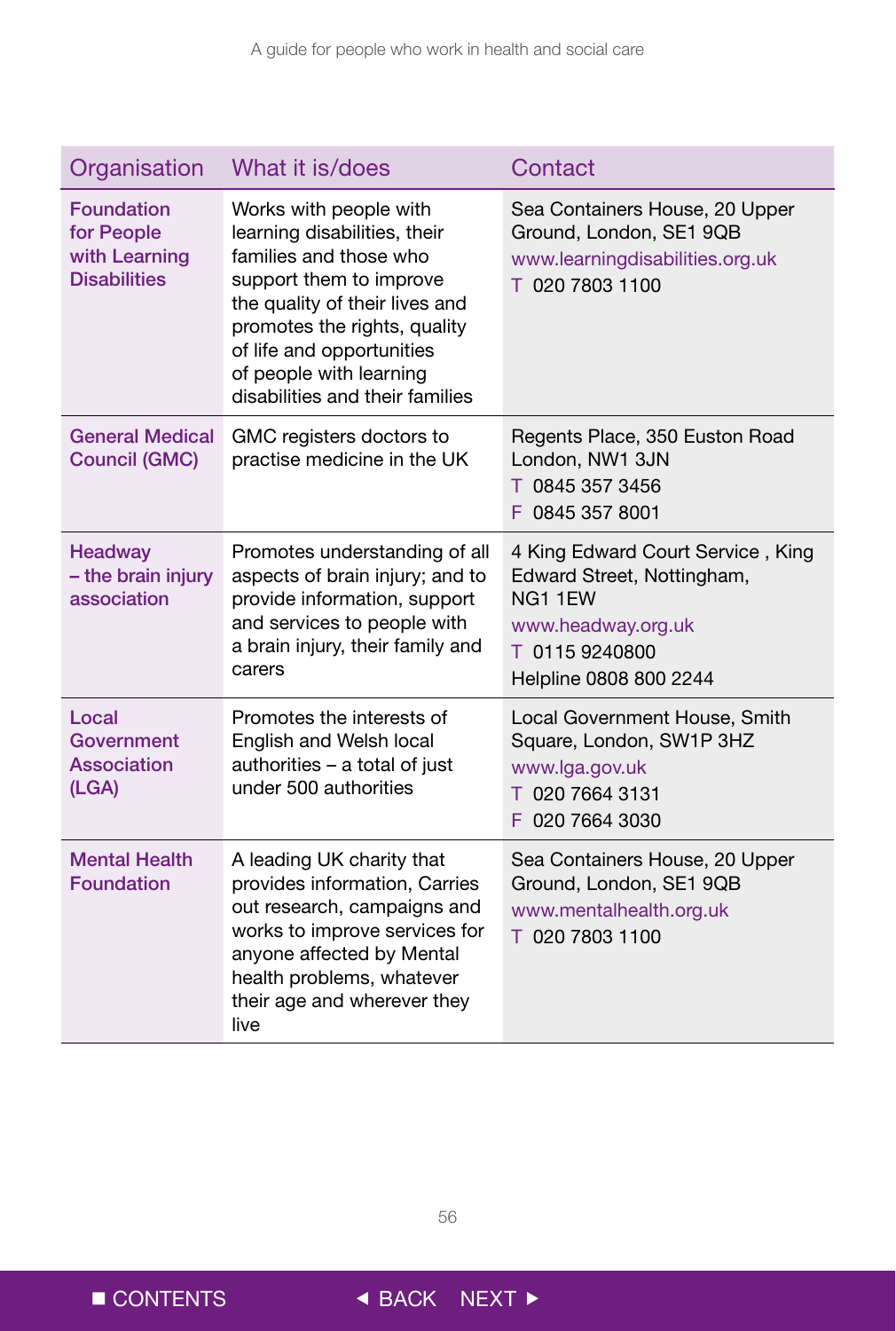| Organisation                                                         | What it is/does                                                                                                                                                                                                 | Contact                                                                                                         |
|----------------------------------------------------------------------|-----------------------------------------------------------------------------------------------------------------------------------------------------------------------------------------------------------------|-----------------------------------------------------------------------------------------------------------------|
| <b>MIND</b>                                                          | A leading mental health<br>charity, working to create a<br>better life for everyone with<br>experience of mental distress.<br>Provides information and<br>support mental health charity<br>in England and Wales | 15-19 Broadway, Stratford, London,<br>E154BQ<br>www.mind.org.uk<br>T 0208 519 2122                              |
| <b>National Autistic</b><br><b>Society (NAS)</b>                     | Champions the rights and<br>interests of all people with<br>autism and to ensure that<br>they and their families receive<br>quality services appropriate to<br>their needs                                      | 393 City Road, London, EC1V 1NG<br>www.autism.org.uk<br>Autism helpline 0845 070 4004                           |
| <b>National Care</b><br><b>Association</b><br>(NCA)                  | Represents the interests and<br>provides services to support<br>small and medium sized<br>providers of social care in<br><b>England and Wales</b>                                                               | 45-49 Leather Lane, London,<br>EC <sub>1</sub> N <sub>7J</sub> T<br>www.nca.gb.com<br>T 020 7831 7090           |
| <b>National Care</b><br>Forum                                        | Established to represent<br>the interests of not-for-<br>profit health and social<br>care providers in the United<br>Kingdom                                                                                    | National Care Form,<br>3 The Quadrant, Coventry,<br>CV1 2DY.<br>www.nationalcareforum.org.uk<br>T 024 7624 3619 |
| <b>The National</b><br><b>Family Carer</b><br><b>Network</b>         | Provides a focal point for<br>issues affecting families<br>that include an adult with a<br>learning disability                                                                                                  | Merchants House, Wapping Road,<br>Bristol, BS1 4RW<br>www.familycarers.org.uk<br>T 0117 930 2600                |
| <b>The National</b><br><b>Family Carer</b><br><b>Support Service</b> | Provides support and<br>information for family carers                                                                                                                                                           | Merchants House, Wapping Road,<br>Bristol, BS1 4RW<br>www.hft.org.uk/page15a.html<br>T 0117 930 2608            |
| <b>Patient Concern</b>                                               | An organisation committed<br>to promoting choice and<br>empowerment for all health<br>service users                                                                                                             | PO Box 23732, London, SW5 9FY<br>www.patientconcern.org.uk<br>E patientconcern@hotmail.com                      |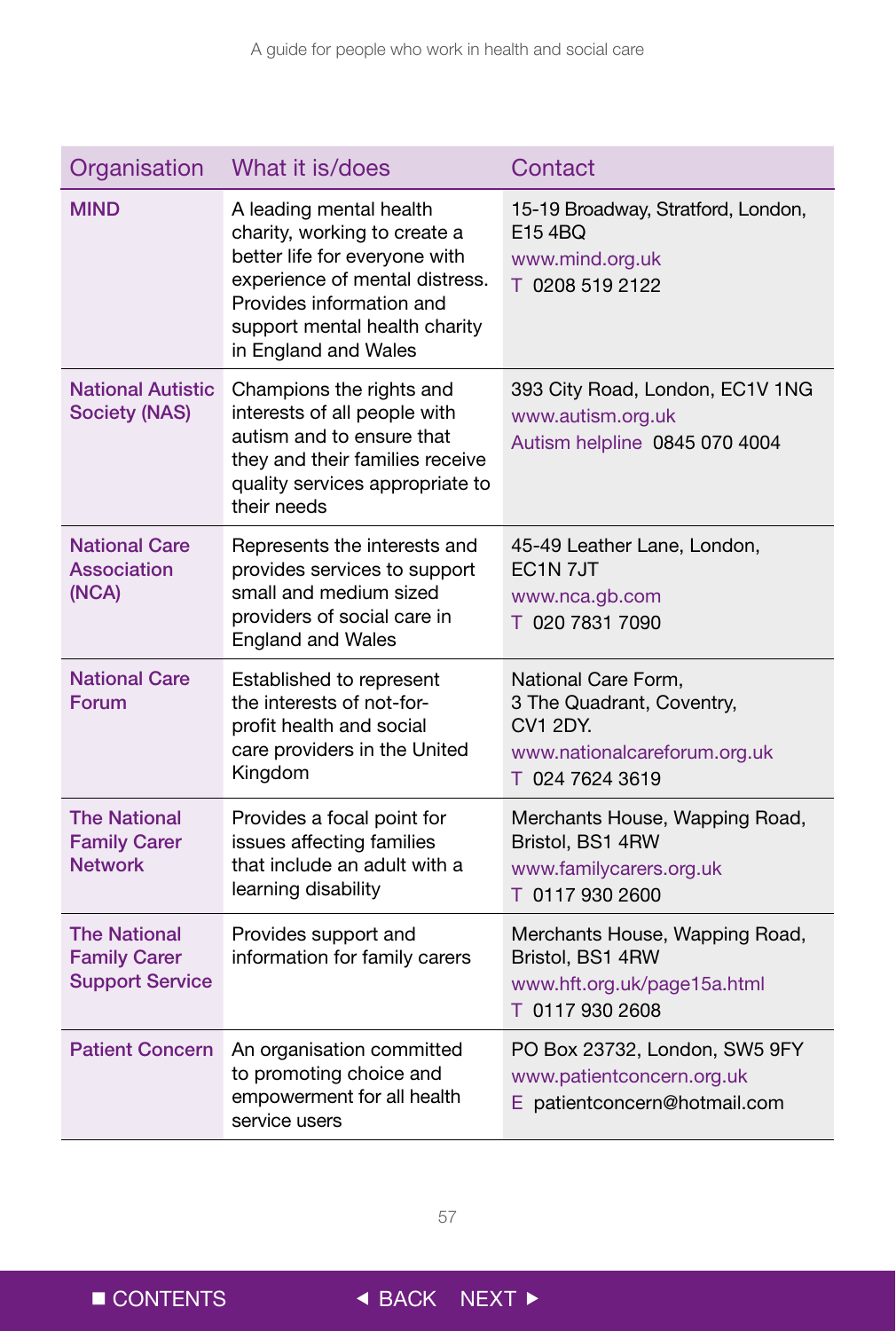| Organisation                                         | What it is/does                                                                                                                                                                                                                                                               | Contact                                                                                                                                   |
|------------------------------------------------------|-------------------------------------------------------------------------------------------------------------------------------------------------------------------------------------------------------------------------------------------------------------------------------|-------------------------------------------------------------------------------------------------------------------------------------------|
| <b>The Relatives</b><br>and Residents<br>Association | An organisation for older<br>people needing, or living<br>in, residential care and the<br>families and friends left behind                                                                                                                                                    | 24 The Ivories, 6-18 Northampton<br>Street, London, N1 2HY<br>www.relres.org<br>T 020 7359 8148                                           |
| <b>RESCARE</b>                                       | The national society for<br>children and adults with<br>learning disabilities and their<br>families                                                                                                                                                                           | Steven Jackson House, 31 Buxton<br>Road, Heaviley, Stockport, SK2 6LS<br>www.rescare.org.uk<br>T 0161 474 7323                            |
| <b>RESPOND</b>                                       | Provides a range of services<br>for both victims and<br>perpetrators of sexual abuse<br>who have learning disabilities<br>and those who have been<br>affected by other trauma. Their<br>services extend to support and<br>training for families, carers and<br>professionals. | 3rd Floor, 24-32 Stephenson Way,<br>London, NW1 2HD<br>T 020 7383 0700<br>F 020 7387 1222<br>www.respond.org.uk<br>Helpline 0808 808 0700 |
| <b>Royal College</b><br>of Nursing<br>(RCN)          | Represents nurses and<br>nursing                                                                                                                                                                                                                                              | 20 Cavendish Square, London,<br>W <sub>1G</sub> ORN<br>www.rcn.org.uk<br>T 020 7409 3333                                                  |
| <b>Royal College</b><br>of Psychiatrists             | The professional and<br>educational body for<br>psychiatrists in the United<br>Kingdom and the Republic of<br>Ireland                                                                                                                                                         | 17 Belgrave Square, London,<br>SW1X 8PG<br>www.rcpsych.ac.uk<br>T 020 7235 2351                                                           |
| <b>Social Care</b><br><b>Association</b>             | A vibrant, inclusive and<br>informed Association which<br>visibly promotes positive<br>practice within all social care<br>services throughout the UK                                                                                                                          | Thornton House, Hook Road,<br>Surbiton, Surrey, KT6 5AN<br>www.socialcareassociation.co.uk<br>T 020 8 397 1411                            |
| <b>Scope</b>                                         | Disability organisation in<br>England and Wales, whose<br>focus is people with cerebral<br>palsy                                                                                                                                                                              | 6 Market Road, London, N7 9PW<br>www.scope.org.uk<br>T 020 7619 7100                                                                      |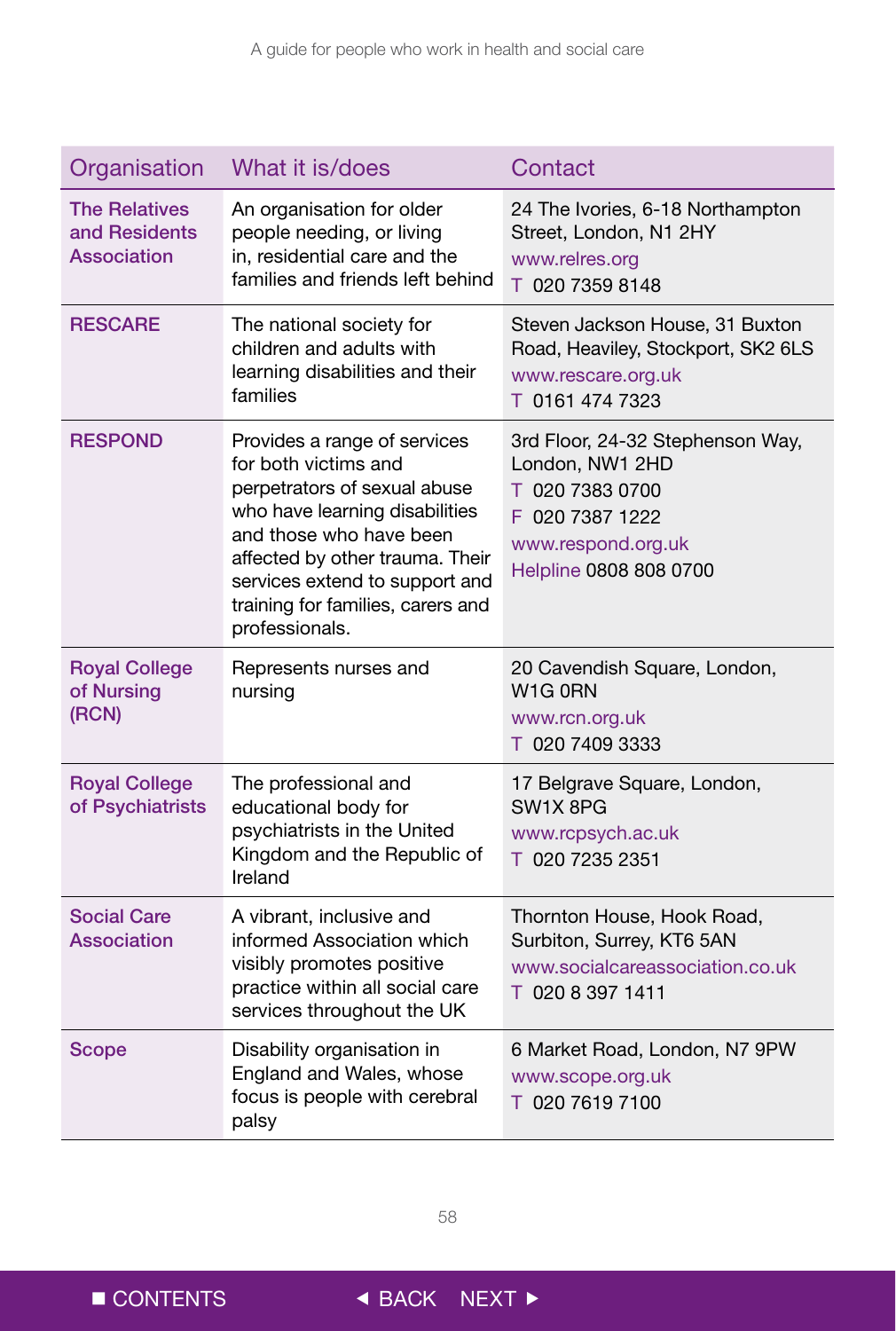| Organisation         | What it is/does                                                                                                                                                                                                                                                           | Contact                                                                                                                                 |
|----------------------|---------------------------------------------------------------------------------------------------------------------------------------------------------------------------------------------------------------------------------------------------------------------------|-----------------------------------------------------------------------------------------------------------------------------------------|
| <b>Sense</b>         | Charity providing specialist<br>information, advice and<br>services to deaf blind people,<br>their families, carers and the<br>professionals who work with<br>them. Funded to develop<br>training materials which<br>address the advocacy issues<br>for deaf blind people | 11-13 Clifton Terrace, Finsbury<br>Park, London, N4 3SR<br>www.sense.org.uk<br>T 0845 127 0060<br>F 0845 127 0061<br>Text 0845 127 0062 |
| <b>Turning Point</b> | The UK's leading social<br>care organisation, providing<br>services for people with<br>complex needs, including<br>those affected by drug and<br>alcohol misuse, mental health<br>problems and those with a<br>learning disability                                        | New Loom House, 101 Backchurch<br>Lane, London E1 1LU<br>www.turning-point.co.uk<br>T 020 7702 2300                                     |